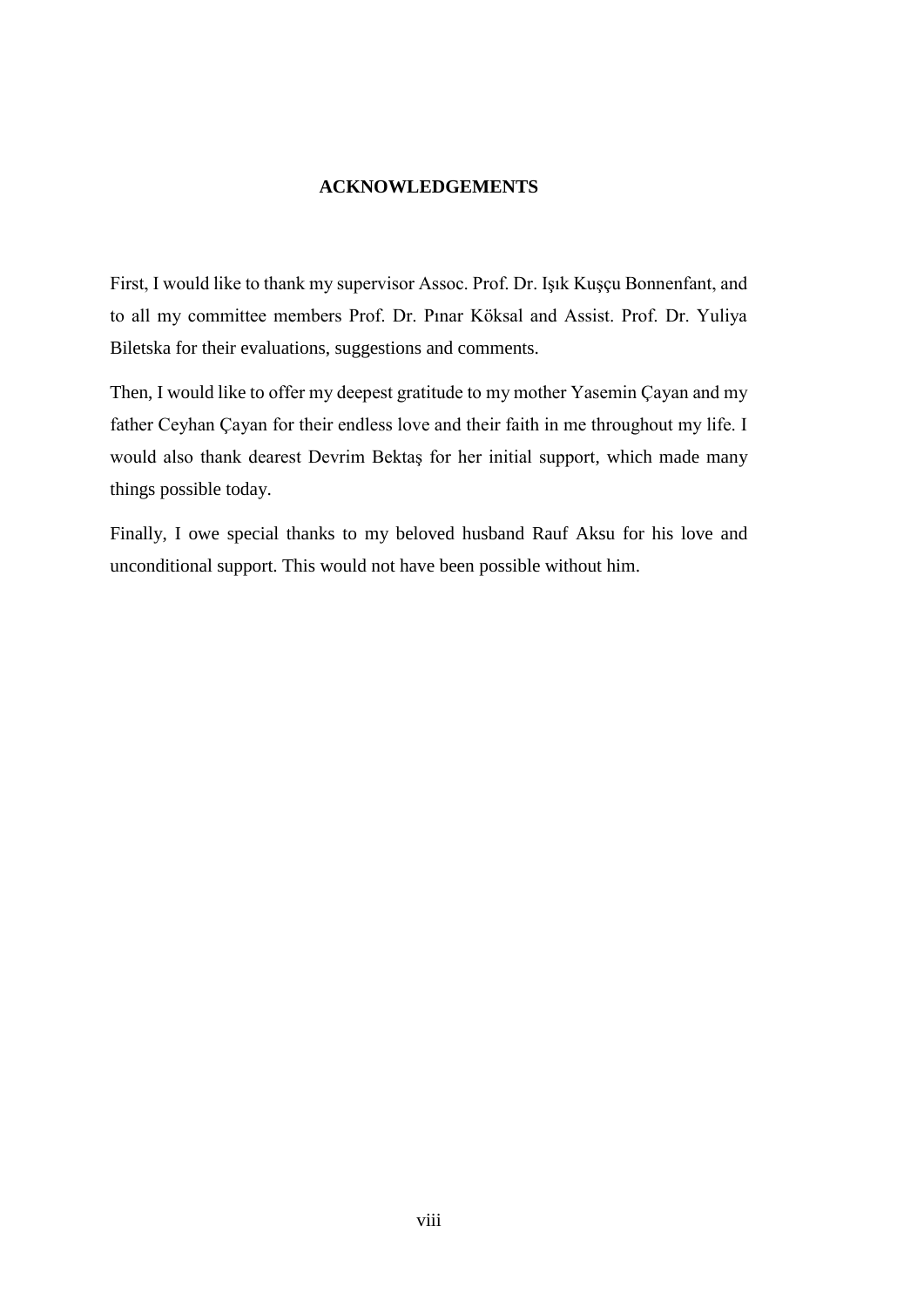# **TABLE OF CONTENTS**

| <b>CHAPTER</b>                                                         |  |
|------------------------------------------------------------------------|--|
|                                                                        |  |
|                                                                        |  |
|                                                                        |  |
|                                                                        |  |
|                                                                        |  |
|                                                                        |  |
|                                                                        |  |
| 2.2. WHY DO STATES INTEGRATE?: REGIONALISM IN GLOBAL                   |  |
|                                                                        |  |
|                                                                        |  |
| 3. KAZAKHSTAN'S FOREIGN POLICY FROM A REGIONAL                         |  |
|                                                                        |  |
|                                                                        |  |
|                                                                        |  |
|                                                                        |  |
| 3.2. THE POST-SOVIET FOREIGN POLICY OF KAZAKHSTAN  17                  |  |
|                                                                        |  |
| 4.1. THE COMMONWEALTH OF INDEPENDENT STATES (CIS) 29                   |  |
| 4.1.1. The Establishment of the Commonwealth of Independent States  30 |  |
|                                                                        |  |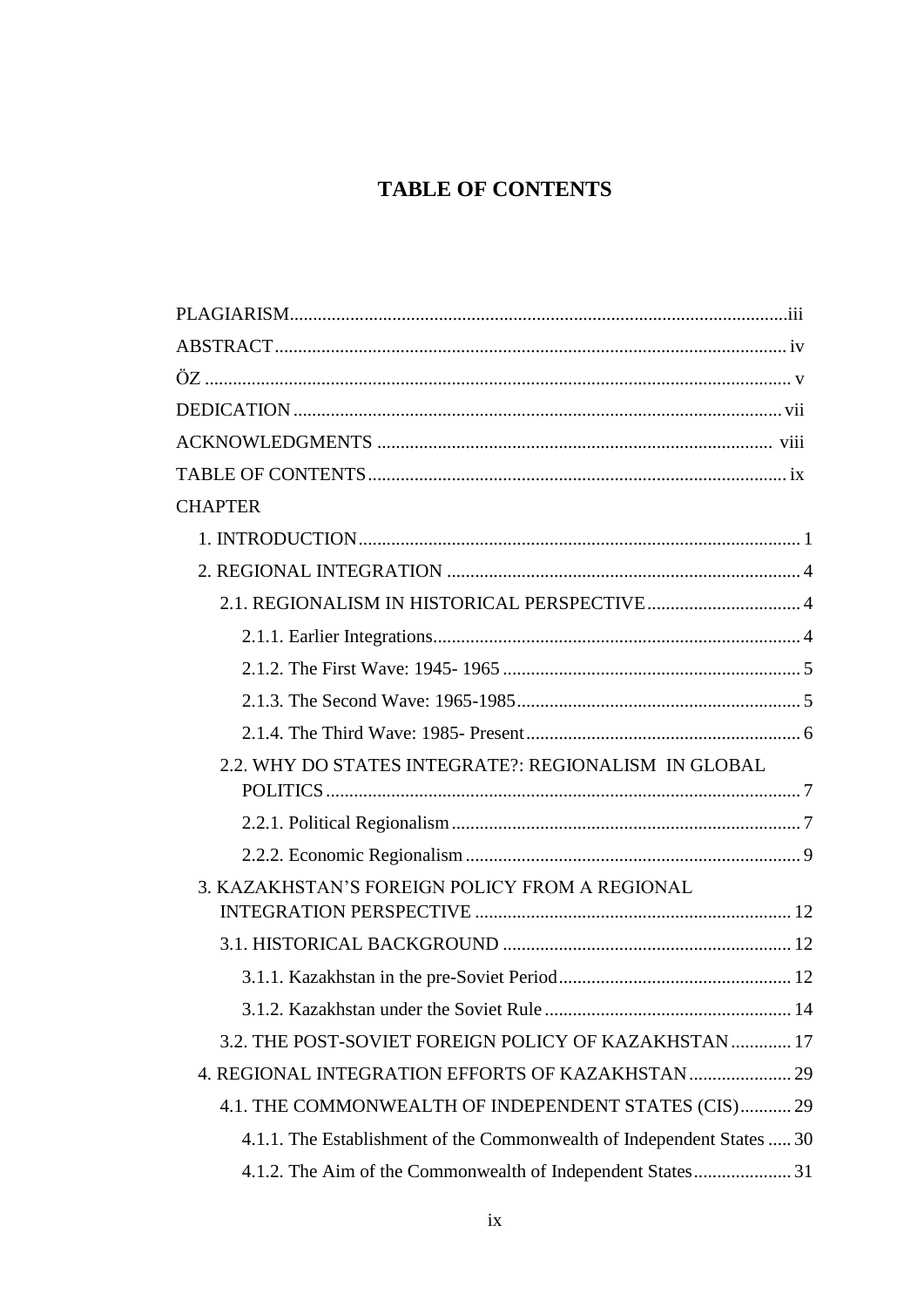| 4.1.3. Kazakhstan and the Commonwealth of Independent States 35            |
|----------------------------------------------------------------------------|
| 4.2. THE COLLECTIVE SECURITY TREATY ORGANIZATION (CSTO)36                  |
| 4.2.1. The Establishment of the Collective Security Treaty Organization 36 |
|                                                                            |
| 4.2.3. Kazakhstan and the Collective Security Treaty Organization  38      |
|                                                                            |
|                                                                            |
|                                                                            |
|                                                                            |
| 4.4. THE CONFERENCE ON INTERACTION AND CONFIDENCE                          |
| 4.4.1. The Establishment of the Conference on Interaction and Confidence   |
| 4.4.2. The Aim of the Conference on Interaction and Confidence Building    |
| 4.4.3. Kazakhstan and the Conference on Interaction and Confidence         |
| 4.5. SHANGHAI COOPERATION ORGANIZATION (SCO)  49                           |
| 4.5.1. The Establishment of the Shanghai Cooperation Organization  49      |
|                                                                            |
| 4.5.3. Kazakhstan and the Shanghai Cooperation Organization53              |
|                                                                            |
| <b>BIBLIOGRAPHY</b><br>$\dots 61$                                          |
| <b>APPENDICES</b>                                                          |
|                                                                            |
| B: TEZ FOTOKOPISI IZIN FORMU / THESIS PHOTOCOPY                            |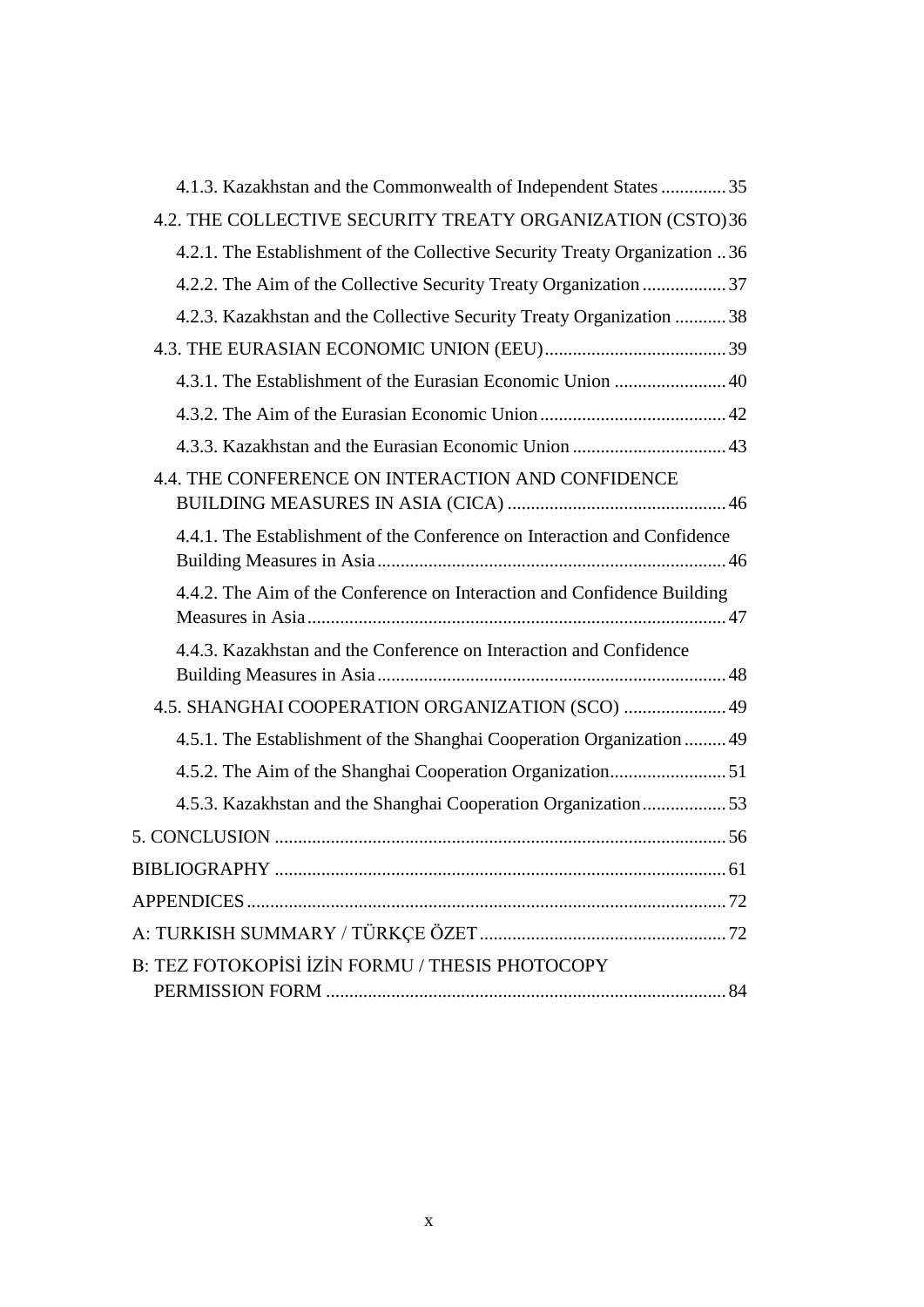## **CHAPTER 1**

# **INTRODUCTION**

<span id="page-10-0"></span>The territories of modern Kazakhstan have historically hosted many civilizations and is still located at major transportation routes. Kazakhstan has long been a home to many nations with its significant cultural backgrounds. Today, it is the tenth largest country in the world with 2,72 square kilometer and its population is more than 18 million.

With the collapse of the Union of Soviet Socialist Republics (USSR) on December 25th, 1991, fifteen nation-states have been established and become independent overnight. Since the independence, Kazakhstan has been struggling to achieve two main agendas: to build a common national identity and to strengthen the country's place in the global area. While its constitution and political system continued to evolve until 1995, Kazakhstani government has improved its capacity to establish and maintain political and economic relations with a variety of other countries.

While Kazakhstan was experiencing difficulties in the early years of independence, Nazarbayev, the first President of the Republic of Kazakhstan, has been trying to maintain economic and political stabilization along with pursuing a "multi-vector" foreign policy to avoid excessive dependence to any foreign partner, especially to Russia. The main instrument for achieving the multi-vector policy is to maintain good relations with various countries and active membership in various international organizations. Cooperation between close or distant countries and organizations has been greatly affecting the country's policy decisions in terms of economy, security and politics. For this purpose, Kazakhstan has been pursuing a political agenda with various directions containing considerable powers of the world, which ensures that the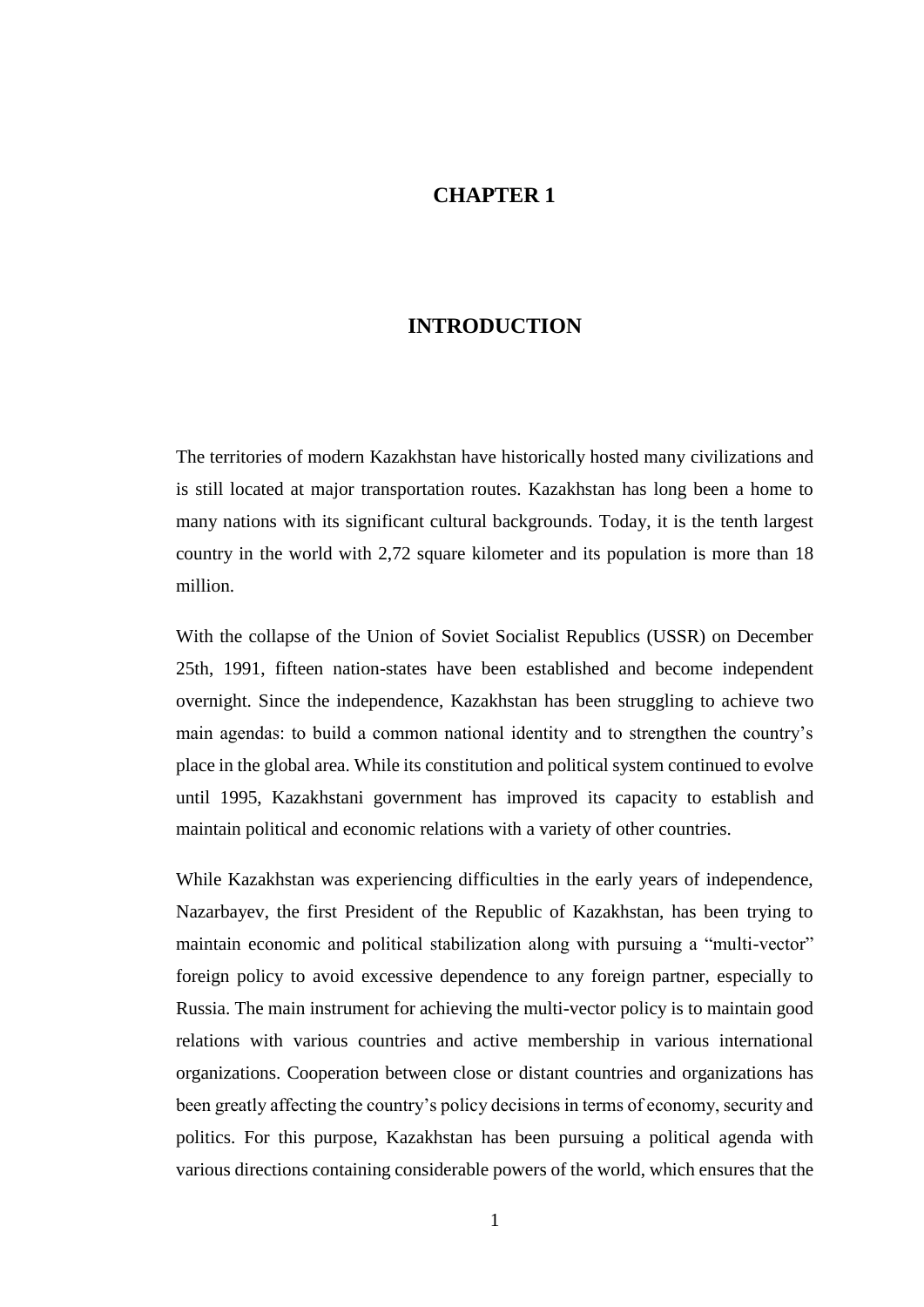stable development of the country by preserving its sovereignty and reaching more distant markets in the global economy. As a sub-branch of integration, the concept of regionalism has also been an essential part of Kazakhstan's foreign policy approach after independence. To this end, Kazakhstan became a member of or initiated various international and regional organizations. The main aim of this research is to analyze and understand the logic behind participating in regional integration organizations through possible benefits that help Kazakhstan to pursue a stable economic and political agenda in its foreign relations as an independent country.

In this thesis, I focus on the effectiveness of Kazakhstan's regional integration efforts in terms of its foreign policy strategies. When I reviewed the existing literature, I realized that there are limited number of studies regarding regionalism and regional integration in Eurasia. The studies and debates in the literature are mostly related to the European Union and its development. However, there is limited literature regarding regional integration efforts in the post-Soviet era. Hence, this study aims to contribute to the literature by discussing the relation between Kazakhstan's foreign policy and its policy decisions towards regionalism and analyzing the impact of its regional integration efforts.

In the process of writing the thesis, I have mainly used the documentary research method. Documentary research generally consists of the use of published literature and academic resources, such as books, articles, periodicals, reports and newspaper articles. Besides that, official websites of the organizations, speeches made by official figures and other Internet sources were used.

This thesis contains five chapters. In the first chapter, I introduced the study, its methodology and the organization of the thesis. In the second chapter, I will discuss regional integration in terms of its historical development and main types and reasons of regionalism in terms of political regionalism and economic regionalism. In the third chapter, I will analyze Kazakhstan's foreign and economic policies in the period before and after independence. In the fourth chapter, I will examine international organizations that Kazakhstan has been a member since the organizations' foundations. I will examine the following organizations with a particular discussion of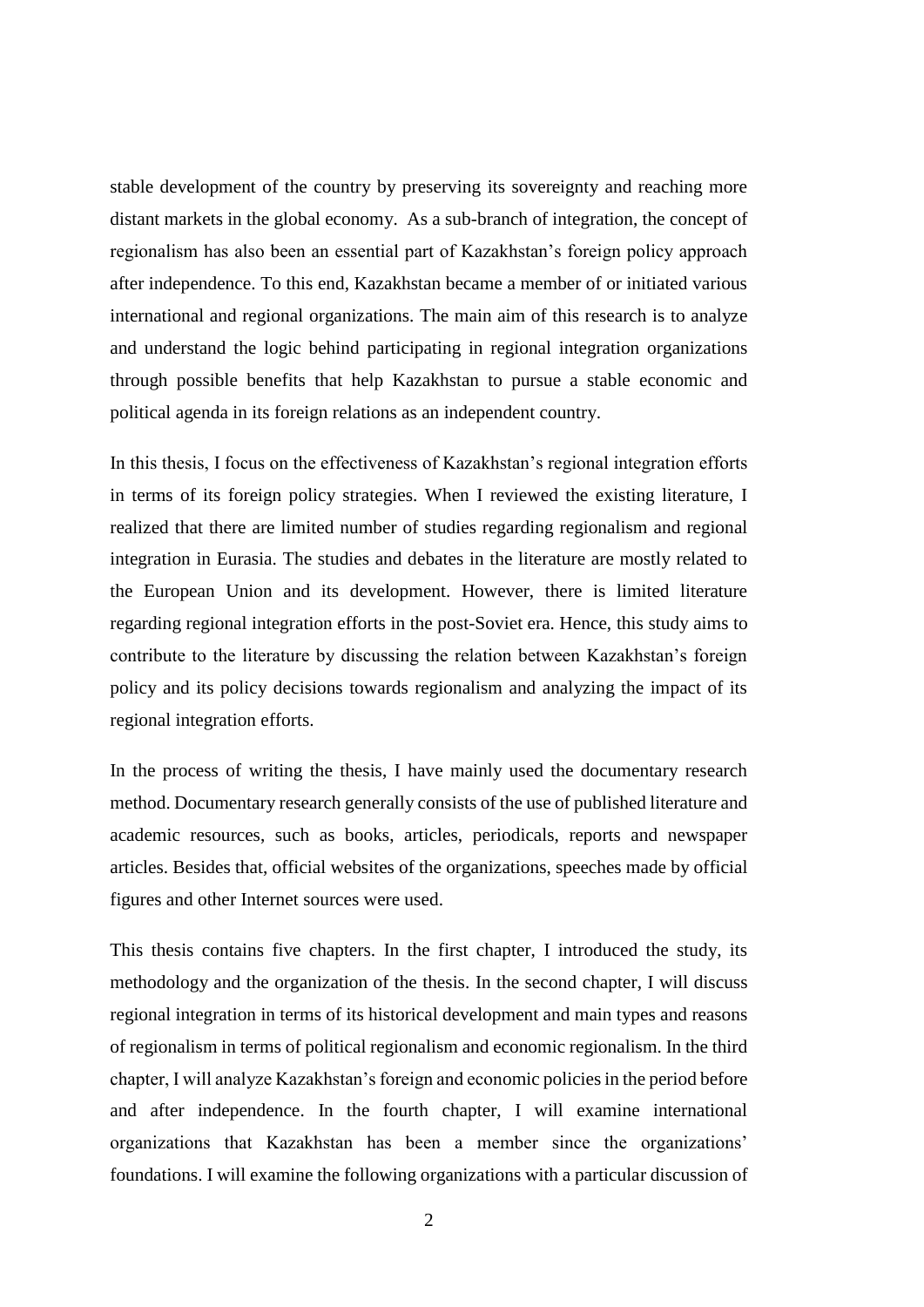Kazakhstan's place within them: the Commonwealth of Independent States (CIS), the Collective Security Treaty Organization (CSTO), the Eurasian Economic Union (EEU), the Conference on Interaction and Confidence Building Measures in Asia (CICA) and the Shanghai Cooperation Organization (SCO). The last chapter is the conclusion.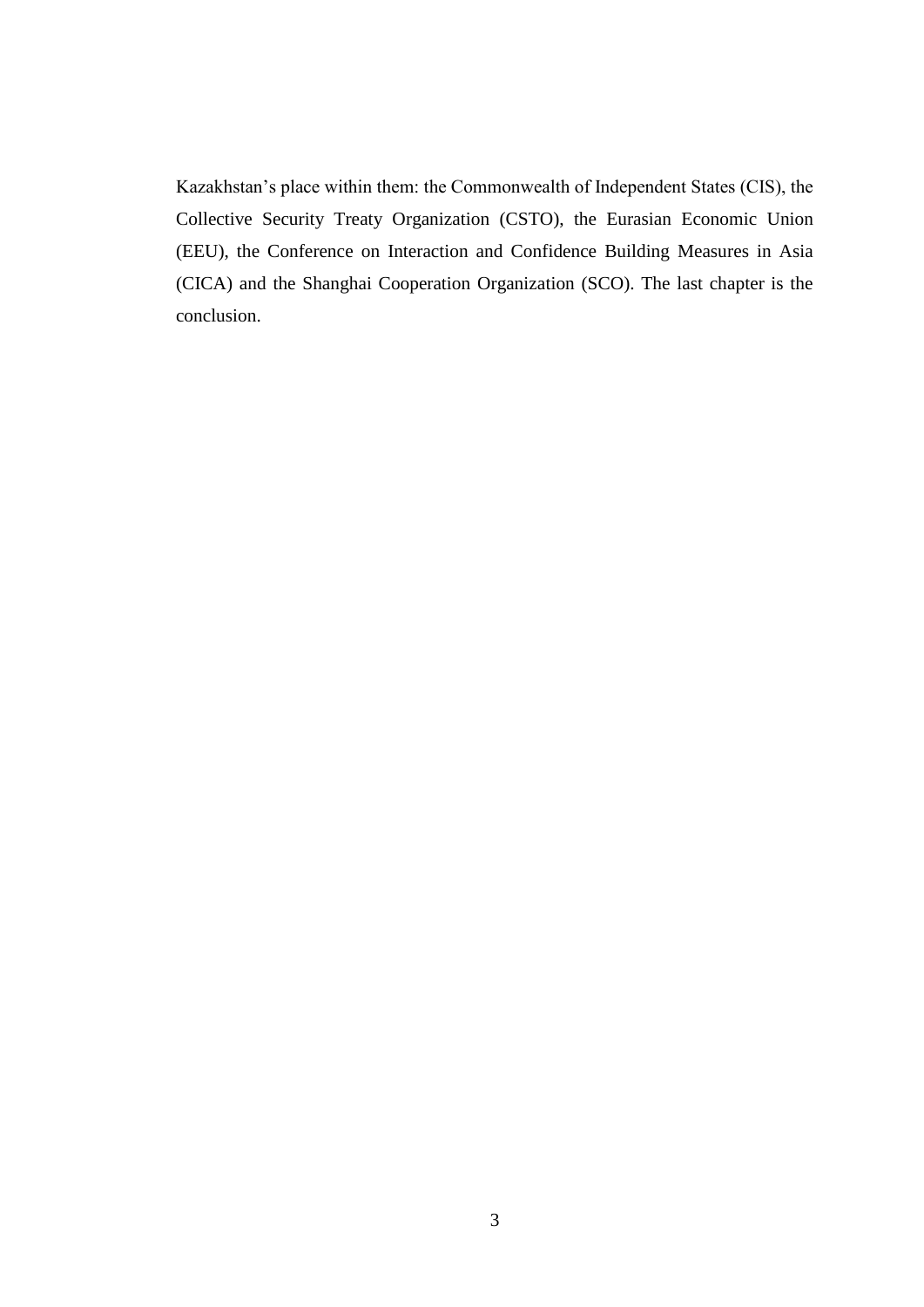## **CHAPTER 2**

### **REGIONAL INTEGRATION**

<span id="page-13-0"></span>While the number of regional integration agreements and studies regarding regionalism have been increased in the recent past, the notion of regional integration in the areas of trade, money, and politics has a much longer history. In this chapter, I will analyze the history of the regional integration under four sub-titles: Earlier Integrations, the First Wave, the Second Wave and the Third Wave. In addition, I will also discuss the main types of regionalism: political regionalism and economic regionalism.

# <span id="page-13-1"></span>**2.1. REGIONALISM IN HISTORICAL PERSPECTIVE**

### <span id="page-13-2"></span>**2.1.1. Earlier Integrations**

According to Schiff and Winters (2002), in 1664, a customs union was suggested between the provinces of France. Also, during the 18th and 19th centuries, Austria and its five neighbors had signed free trade agreements. On the other hand, Mattli (1999) claims that regional integration agreements first emerged in the 19th century. For instance, in 1828, a customs union was signed between Prussia and Hesse-Darmstadt in Europe. After that, Bavaria Württemberg Customs Union and the Middle German Commercial Union were established. In 1834, with the participation of all German states to Prussia and Hesse-Darmstadt Customs Union, German Zollverein had been founded. German Zollverein was the main economic foundation for the political unification of Germany. Between the years 1834 and 1854, the North German Tax Union, the German Monetary Union and the German Reich had been established. With the spread of integration, in 1848, Swiss political and economic union and then Italian political and economic union were built. Latin Monetary Union in 1865 and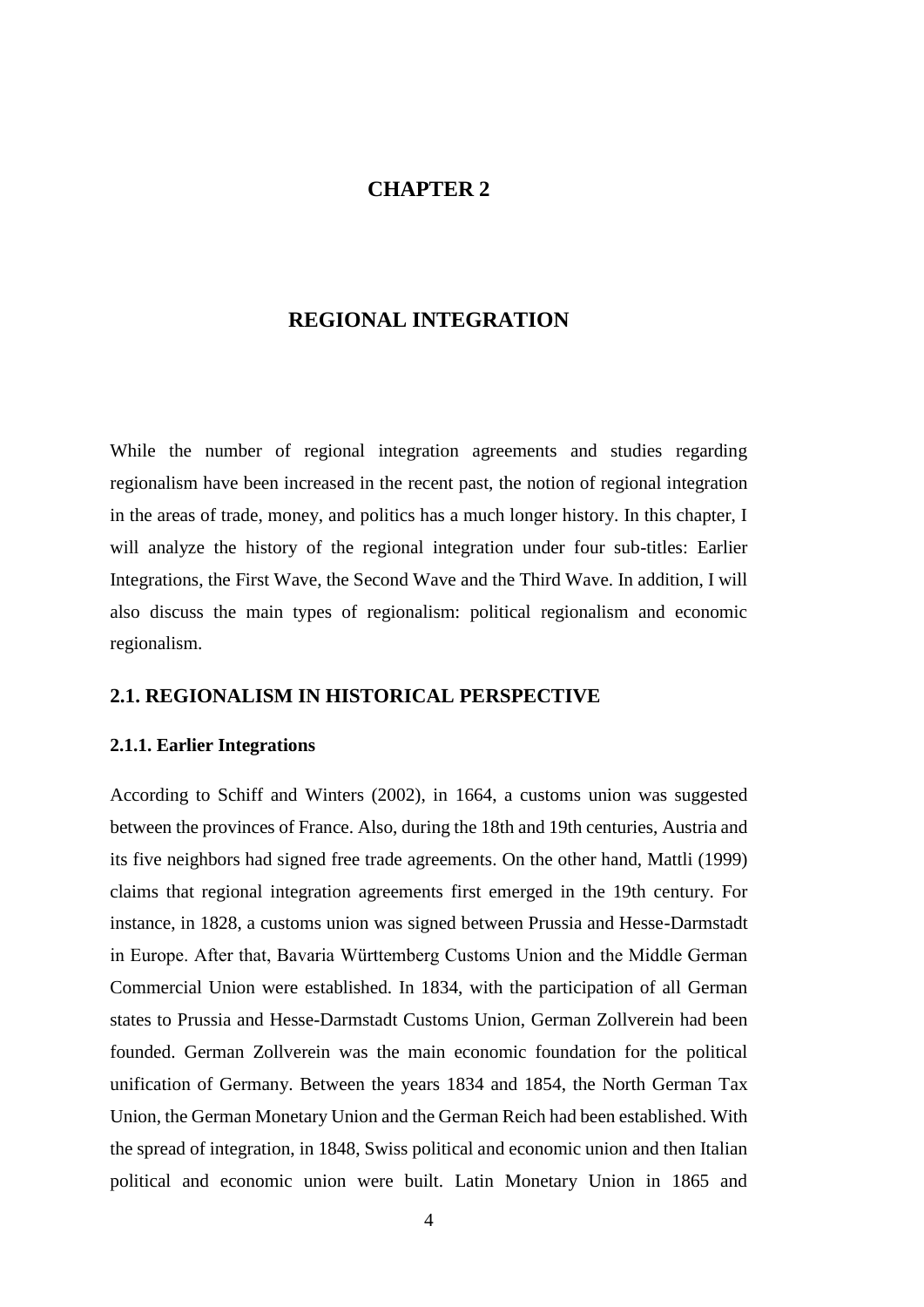Scandinavian Monetary Union in 1875 with the participation of Sweden, Denmark and Norway had followed (Mattli, 1999).

### <span id="page-14-0"></span>**2.1.2. The First Wave: 1945- 1965**

With the end of the Second World War and the new international institutions, such as United Nations and the Bretton Woods/ General Agreement on Tariffs and Trade (GATT) system in the world, regionalism started to strengthen. According to Fawcett (2008), there were three main types of regional institution for the first wave of regionalism:

- o *Multipurpose Institutions:* The League of Arab States (LAS), the Organization of American States (OAS), successor to the Inter-American system and the Organization of African Unity (OAU).
- o *Security Alliances:* the North Atlantic Treaty Organization (NATO), the Warsaw Pact, the Rio Pact, the Southeast Asia Treaty Organization (SEATO), the Central Treaty Organization (CENTO) and the Australia, New Zealand, United States Security Treaty (ANZUS).
- o *Economic Institutions:* the early European institutions (pp. 5-6).

As Fawcett (2008) mentions, integrations of the first wave of regionalism mostly involved economic cooperation.In the 1960s, the first wave of regional institutions outside Europe had mostly failed.

### <span id="page-14-1"></span>**2.1.3. The Second Wave: 1965-1985**

In this period of history in the world, the Cold War was continuing with its third decade. According to Fawcett (2008), the second wave of regional integration had been mostly among developing countries and due to security reasons unlike the first wave of regionalism. The author argues that the developing countries had acted against the domination of great powers.

For the second wave of regional integration, there are some institutions that Fawcett (2008) emphasizes: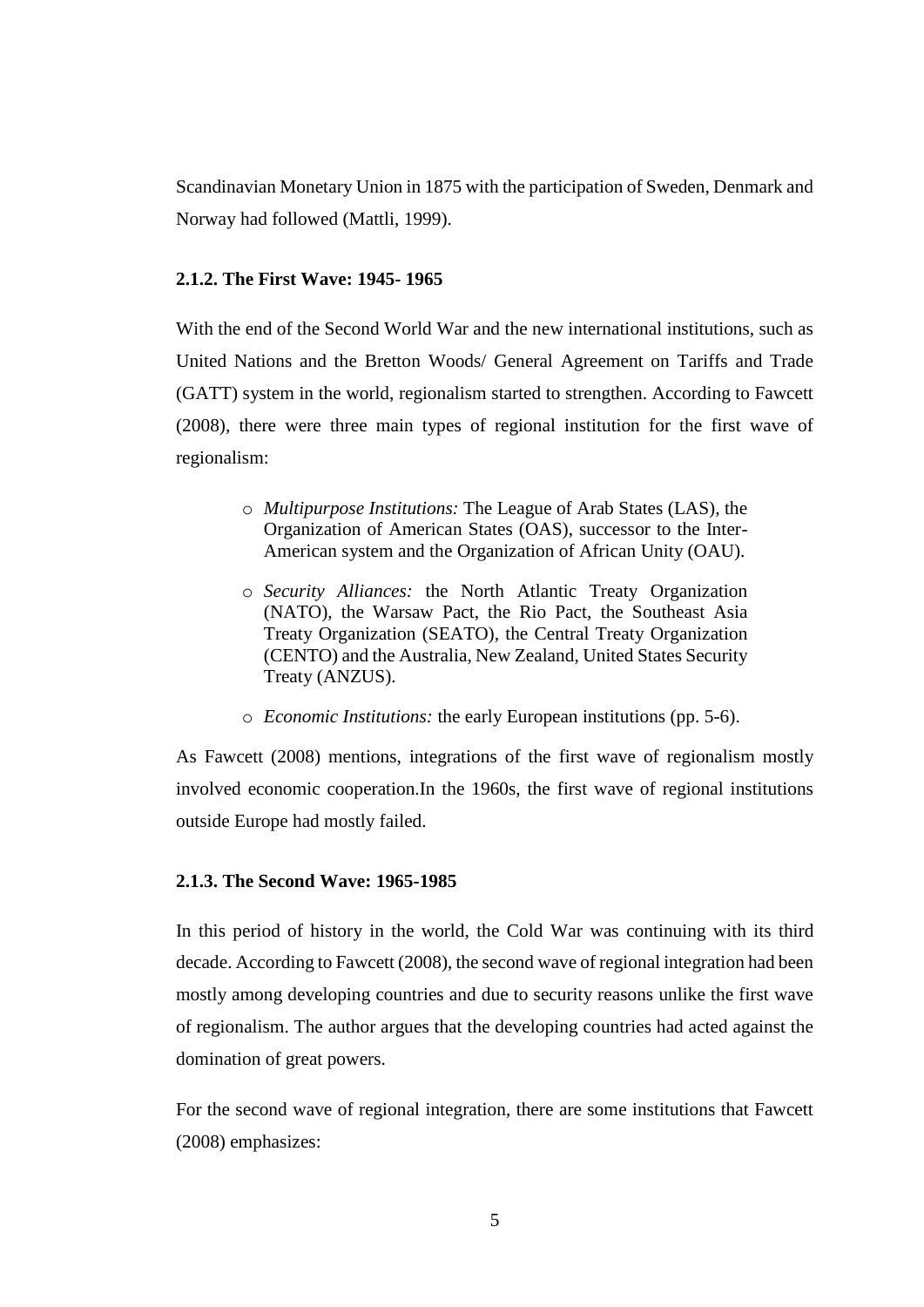The Association of South East Asian Nations (ASEAN), the Economic Community of West African States (ECOWAS), the South African Development Community (SADC), the Caribbean Community (CARICOM), the South Asian Association for Regional Cooperation (SAARC), the Arab Maghreb Union (AMU) and Gulf Cooperation Council (GCC) (p. 7).

#### <span id="page-15-0"></span>**2.1.4. The Third Wave: 1985- Present**

With the end of Cold War, the world politics and economy have started a new era, called the post-Cold War period. Fawcett (2008) believes that after the Cold War, local security problems gained importance. Non-European institutions began to improve quickly. The economic focus of the European Union and other cooperation efforts started to shift to a political and security perspective with the end of the Cold War in the world.

As Fawcett (2008) indicates, only a few regions have not joined the third wave of regionalism. Participating regions constitute a variety of forms and cooperation areas. Some of the organizations are new institutions and renamed/reformed institutions in the post-Cold War period. As new regional institutions, the Asia Pacific Economic Cooperation forum (APEC) in the Asia-Pacific region; the Southern Cone Common Market (MERCOSUR) in the Americas; and the Commonwealth of Independent States (CIS) in the Eurasia region were established. Moreover, with the Shanghai Cooperation Organization (SCO), China became a part of regional security integration for the first time. On the other hand, already existing institutions realized some reforms, adopted additional protocols, treaties and conventions and made slight changes in these names to reflect these reforms.

Along with an increase in the number of regional integration agreements, the organization and structure of these institutions changed and improved over the years. The earliest integration efforts reflect some of the important starting points of agreements in the history of regionalism. Then, with the first wave in the period of the post-Second World War (1945-1965), we observe main types of regionalism, as multipurpose institutions, security alliances and economic institutions. With the second wave of regionalism in the years of 1965-1985, mostly the security issues of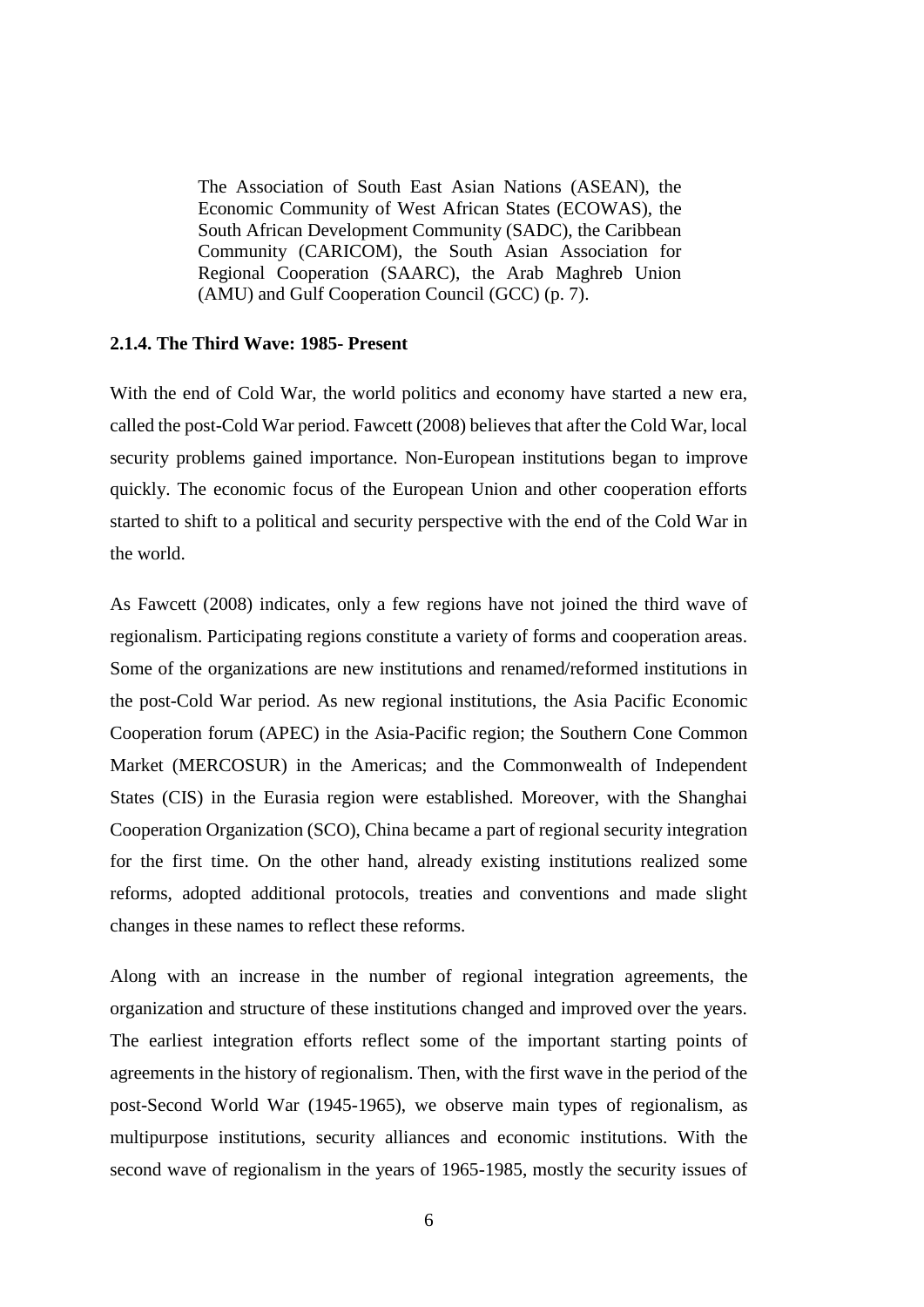developing countries appeared. Finally, the third wave covers the years after 1985, the end of Cold War. There is an obvious increase in the number of the regional institutions and participating areas. Considering all the information gathered, it would not be wrong to conclude that various alterations in the global system trigger the demand for regional integration among states.

# <span id="page-16-0"></span>**2.2. WHY DO STATES INTEGRATE?: REGIONALISM IN GLOBAL POLITICS**

In order to have a complete understanding of regionalism, we should explain the main types of regionalism and motives behind them. According to Kubicek (2009), regionalism and other types of international cooperation emerge because of common problems of states and organizations. Regional integration agreements among states are usually conducted due to political and economic reasons. Hence, in this part, I will examine the two main types of regionalism: political regionalism and economic regionalism.

### <span id="page-16-1"></span>**2.2.1. Political Regionalism**

While analyzing the main types of regionalism, the first aspect I will discuss is the political regionalism. It is important to mention the political aspect of regional integration process because policies that governments pursue are one of the main topics affecting a region and the countries within. According to Schiff and Winters (2002), there are many factors that can be discussed. Among political benefits, the authors mention:

- o Governments' wish to bind themselves to better policies including democracy- and to signal such bindings to domestic and foreign investors;
- o Governments' desire to maintain sovereignty by pooling it with others in areas of economic management where most nationstates are too small to act alone;
- o A desire to help neighboring countries stabilize and prosper, both for altruistic reasons and to avoid spill overs of unrest and population;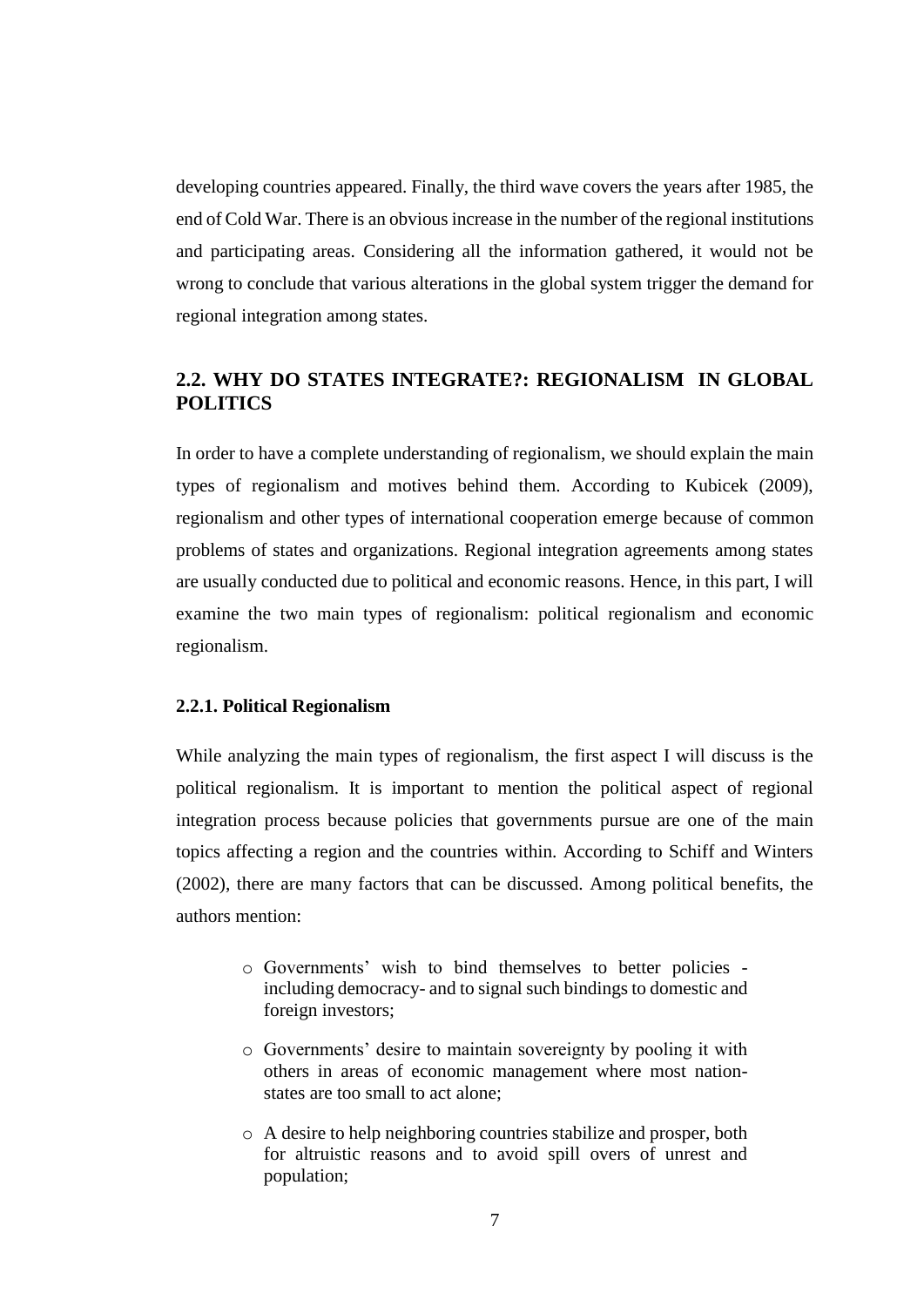o The fear of being left out while the rest of the world swept into regionalism. (Schiff & Winters, 2002, pp. 6-9)

Schiff and Winters (2002) explain that even though there are some political benefits of regional integration, it still might be speculative whether the states genuinely have those desires in our real competitive globalization process.

Moreover, since the states and organizations have not been able to create a globallyaccepted system which will be effective for solving the conflicts, the quest for international security still continue. According to Stadtmüller (2005), "a region could be an intermediate stage between the interest at the state and global level" (p. 109). Also, with regional integration agreements, interactions and interdependency between countries are expected to increase. Thus, according to Kritzinger-van Niekerk (2005), a senior economist at the World Bank, regional integration agreements are to "build trust, raise the opportunity cost of war, and hence reduce the risk of conflicts between countries" (p. 3) in terms of security.

Gleason and Shaihutdinov (2005) claim that there are two forms of international security cooperation. The first one is to improve the international security among member states by establishing some regulations, which is called a classical collective security organization. According to Buzan (2003), this structure can also be called a regional security complex, which is "a group of states whose primary security concerns link together sufficiently closely that their national security cannot realistically be considered apart from one another" (p. 44). The second form is a defensive security organization that can be established to protect a number of states against the threats emerging from the third countries or group of countries. Moreover, According to Hettne (2008), regional consequences of local conflicts are another link between security and regionalism, implying that conflict management role of the regional security bloc is essential to have stabilization in the region.

According to Akın (2009), Barry Buzan's aforementioned theory of Regional Security Complex focuses on post-Cold War period. Buzan's theory mainly challenges the state-centered and military-based security understanding which is the traditional security approach. The author suggests that in the post-Cold War period, there are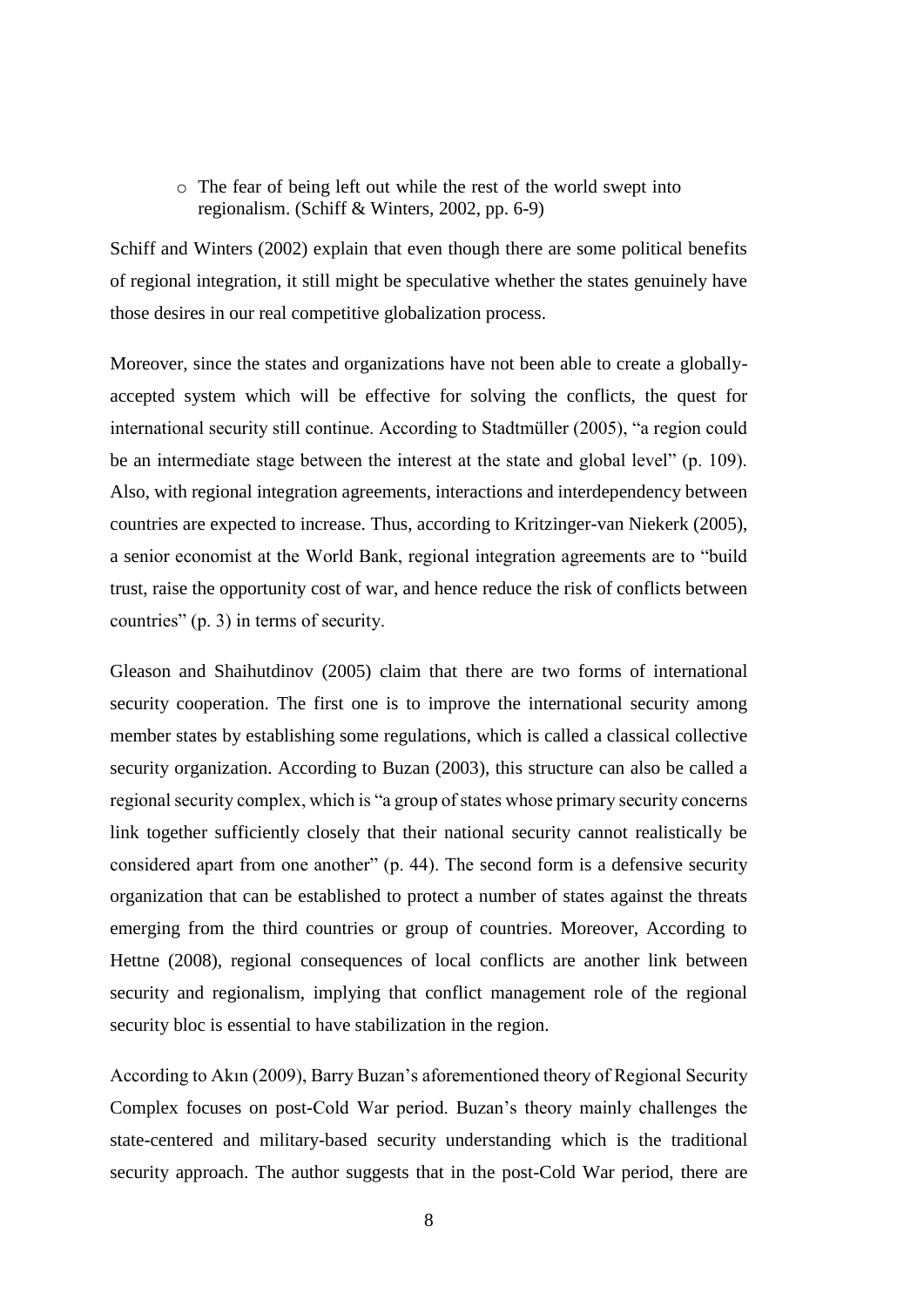various nontraditional challenges to shape the regional security, such as "international terrorism, ethnic strife, environmental degradation, food and energy scarcities, drug trafficking, population growth, uncontrolled migration, and organized crime" (Akın, 2009, p. 28).

Considering the authors' point of view, regional integration agreements have an important place for security and political issues of the countries in the world. According to Brou and Ruta (2007), even though the previous literature suggests that "political integration as an alternate way of increasing the size of the economic market", the authors indicate, "economic and political integration can function as complementary institutions" (p. 23). In the following part, I will discuss the economic regionalism as the second type.

### <span id="page-18-0"></span>**2.2.2. Economic Regionalism**

I will explain and analyze the economic regionalism in this part of the chapter. Of course, for all economies, mostly the main aim is to increase the average welfare of the state. Bearing this aim in mind, it would be right to conclude that economic integration among countries might have effects to improve those countries' welfare directly and indirectly. According to Jovanovic (2006), in today's global economic world, interdependence of national economies is becoming a matter of international concern.

There are some benefits that regional economic integration provides to the states. These are:

- o Secure access to the market of partner countries;
- o Increased investment opportunities;
- o An elimination of trade barriers reduces the cost of trade;
- o Competition forces firms to apply new ideas and technologies;
- o Increased competition on internal market puts down a pressure on prices;
- o Facilitation of exchange of technical information;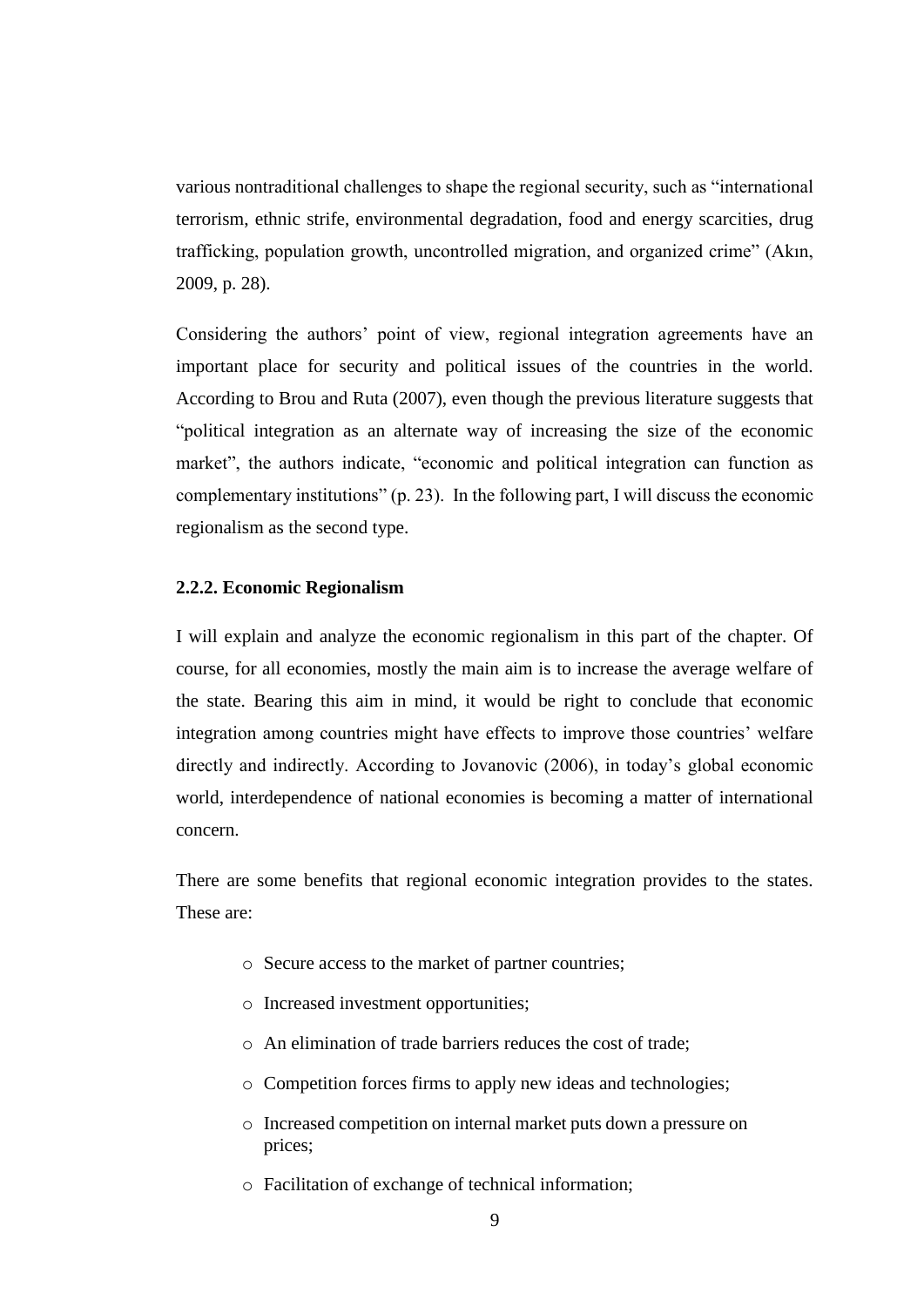- o Improved efficiency in the use of resources;
- o Potential for coordination of certain economic policies in order to increase their effectiveness;
- o Improved and strengthened bargaining position with external partners (Jovanovic, 2006, pp. 192-193).

<span id="page-19-0"></span>According to Hancock (2009), it is possible to categorize economic integration in terms of trade and money as it seems in [Table 1](#page-19-0) below.

|                      | Political Union         |                                 |  |
|----------------------|-------------------------|---------------------------------|--|
| Depth of Integration | Economic Union          |                                 |  |
|                      | Common Market           | Moneraty Union                  |  |
|                      | Customs Union           |                                 |  |
|                      | Free Trade Area         | Currency Board                  |  |
|                      | Preferential Trade Area | Pegged Currency                 |  |
|                      | High Trade Levels       | High Levels of Foreign Currency |  |
|                      | <b>Trade</b>            | <b>Money</b>                    |  |

Table 1. Depth of the Integration

*Source: Regional Integration: Choosing Plutocracy, Kathleen J. Hancock (2009).*

In [Table 1,](#page-19-0) depth is arranged from superficial to deep integration. With an agreement among countries, elimination of all kind of tariffs and quantitative restrictions construct a free trade area between those states. For the countries outside the free trade area, the original tariff rate and regulations are preserved as it is by the participating countries. A customs union is an agreement among countries which provides elimination of all tariffs, quantitative restrictions on internal trade and, also a common external tariff for the third countries in international trade. The countries establishing a customs union participate international negotiations regarding trade and tariffs as a single entity. According to Jovanovic (2006), customs union might be beneficial as opposed to countries implementing their own tariff rate. A common market is a customs union plus free movement of factors of production, such as labor, capital or sometimes technology. There are still regulations regarding the mobility of factors of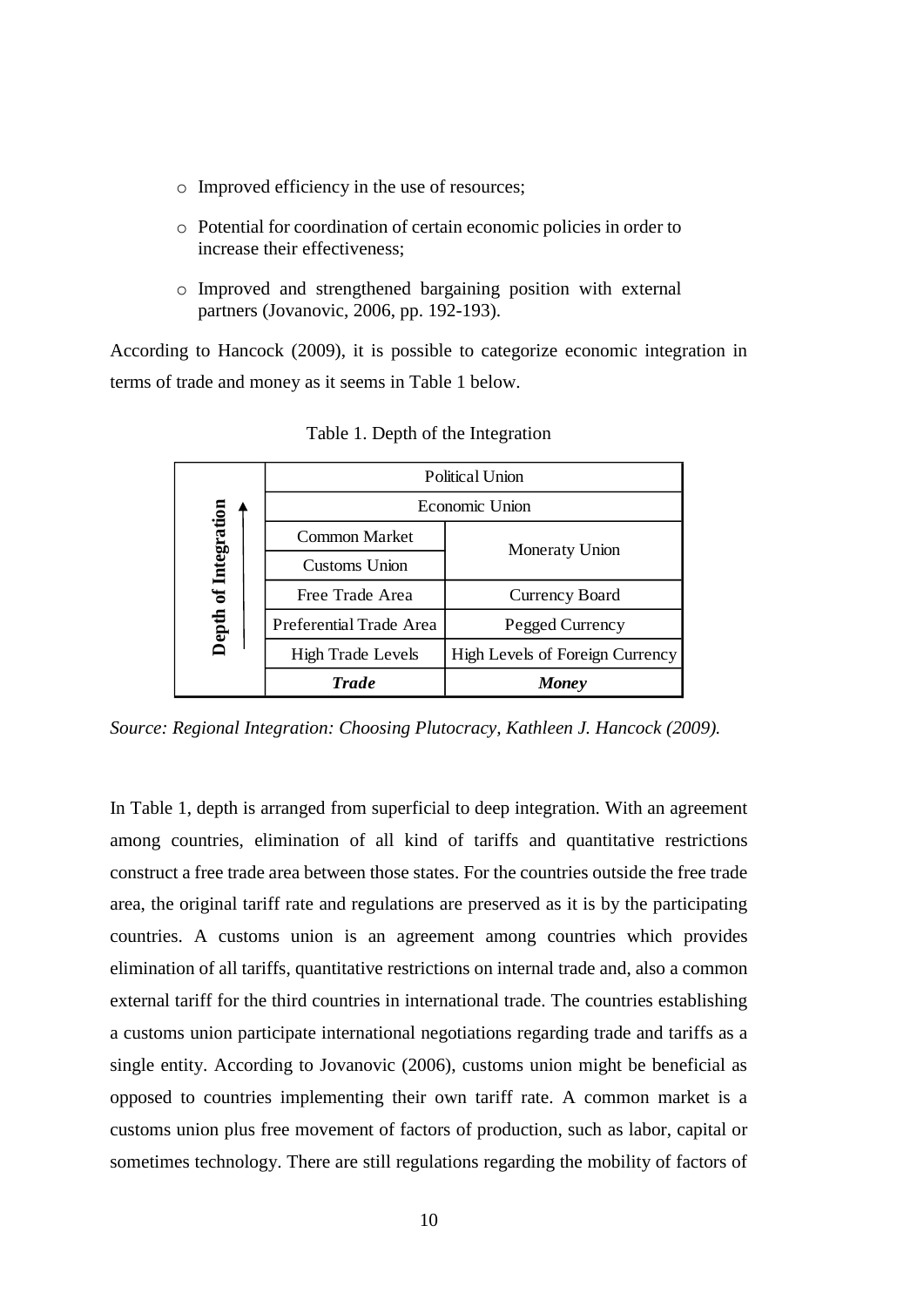production for the third countries. With the economic union, participating countries have common market plus the unity of fiscal, monetary, industrial, regional and the other economic policies. For instance, one of the most obvious applications of an economic union is to create a single currency area among member-states. Finally, a political union is the deepest type of integration in the [Table 1.](#page-19-0) It can be roughly defined as economic union plus applying common policies among member-states (Jovanovic, 1992).

In this chapter, I first examined different stages in the development of regionalism from a historical perspective: Earlier Integrations, the First Wave (1945-1965), the Second Wave (1965-1985) and the Third Wave (1985 to present). In the same chapter, I have also analyzed the main types of regionalism, which are political regionalism and economic regionalism. Economic and security related factors are highlighted as the key ones explaining states' motivation to integrate. Such efforts may also be followed by political integration at later stages. Based on this historical and conceptual framework, I will discuss various motives for Kazakhstan to be involved in regional integration efforts in the next chapters.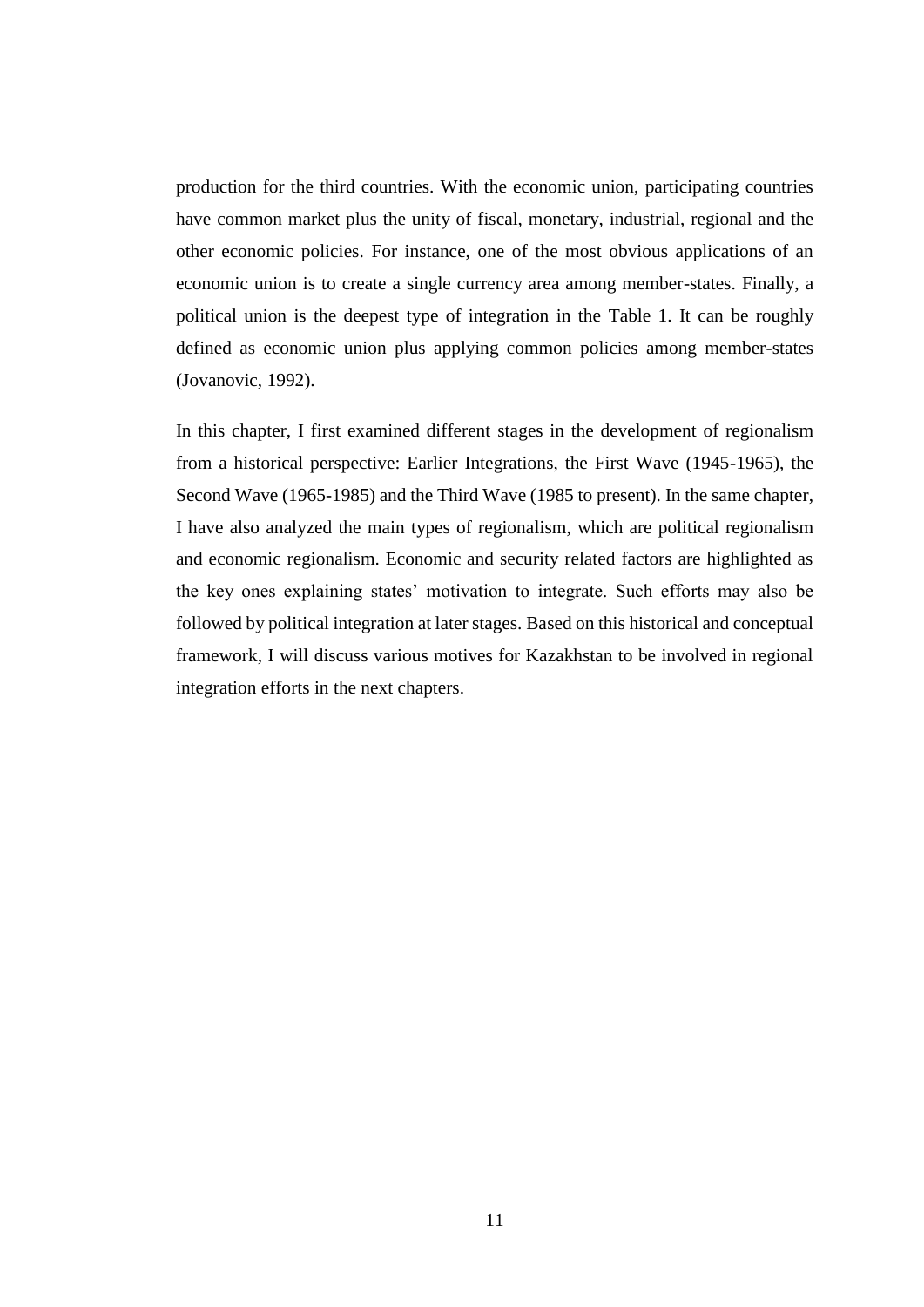## **CHAPTER 3**

# <span id="page-21-0"></span>**KAZAKHSTAN'S FOREIGN POLICY FROM A REGIONAL INTEGRATION PERSPECTIVE**

In the third chapter of this study, I will examine Kazakhstan's foreign policy in the post-independence period through a regional integration perspective. In order to better interpret Kazakhstan's foreign policy and country's desire for participation in international organizations in this period, I will first provide a historical analysis of political developments in Kazakhstan in the pre-Soviet, Soviet and Soviet periods. Then, I will discuss the Kazakhstan's foreign policy after independence.

### <span id="page-21-1"></span>**3.1. HISTORICAL BACKGROUND**

### <span id="page-21-2"></span>**3.1.1. Kazakhstan in the pre-Soviet Period**

According to Olcott (1995), there is no agreement on or record about how the Kazakhstani people were formed in the history. However, the agreement on their emergence is that Kazakh nation had started to form in the mid-15<sup>th</sup> century.

After the second half of the  $15<sup>th</sup>$  century in Kazakhstan region, a consolidation process was started among nomadic people living in the region. Shortly thereafter, a united Kazakh nation had started to appear in the early 16th century. The Kazaks, known to have lived in the geography of Kazakhstan since the years before Christ, established their first political unit by establishing the Kazakh Khanate, which was territorially integrated with a legal system, stating the rule of nomadic life among population and the relationship between them (Bastas, 2013).

Tsarist Russia's interest in Kazakhstan began to increase as of the second half of the 15<sup>th</sup> century. Russian Tsar Ivan IV. captured some of the Kazan Khanates and built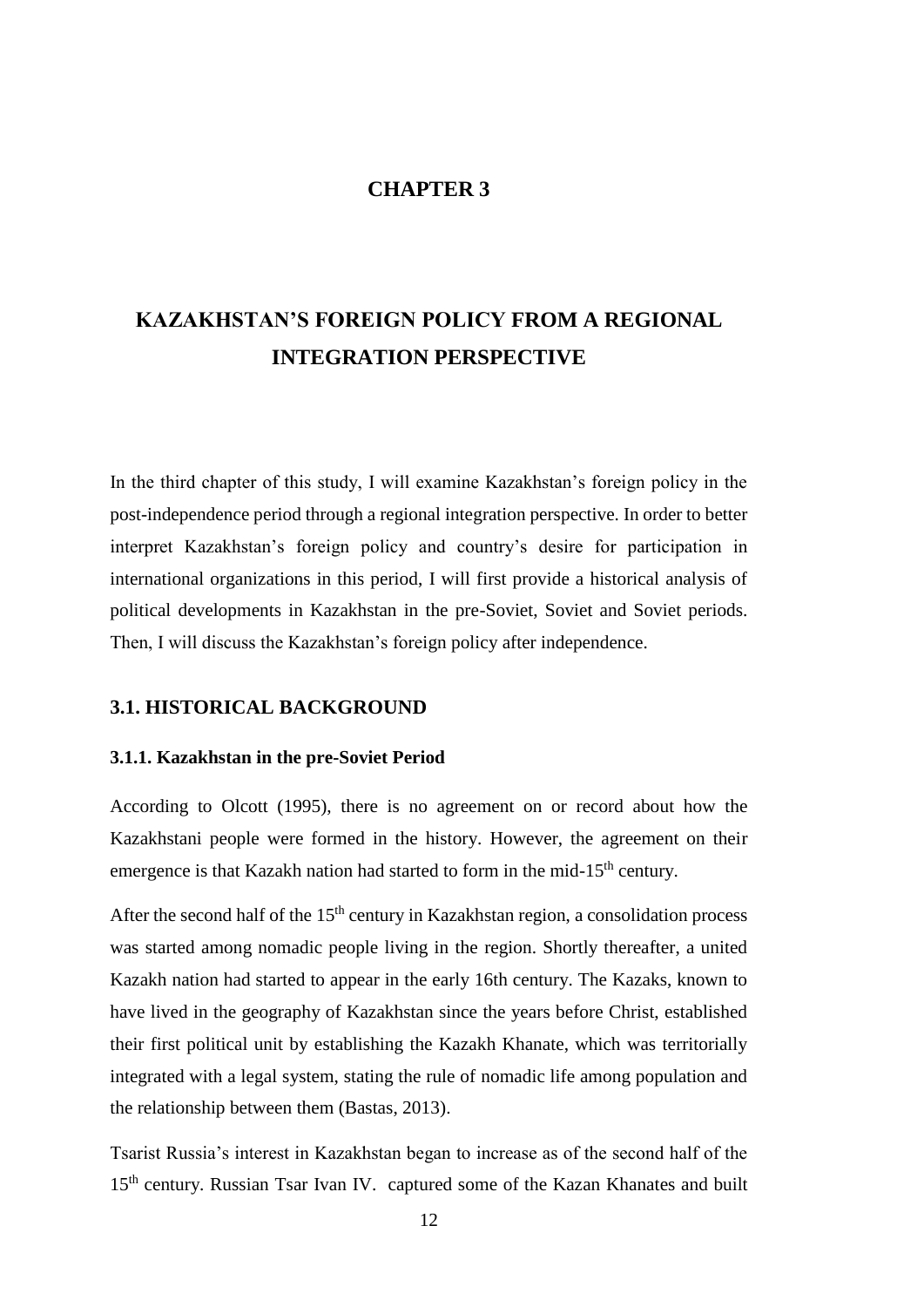fortresses in the Kazakh border regions. A socio-economic structure was established in a short time around these castles and the Kazakh traditions were distorted. In such an environment, it is seen that Kazakh Khan used China as a balancing actor against Russia. However, after 1820s, the Russian policies became harsher against the Kazakh Khanates. The relative success of the Kazakh Khan's equilibrium policy became inadequate for long-term Kazakh interests and the necessity of a new foreign policy design emerged. This requirement was made clear by the fact that Russia entered into a phase of massive exploitation of the Kazakh territory and enacted laws supporting its assimilation. When reactions against the Tsarist regime increased among the Kazakh people, Abdüllay Khan's grandson Kenasary organized a rebellion against Tsarist Russia and proclaimed his Khanate. Kenasary Khan, the last Kazakh Khan, delayed the Russian invasion for a while, but finally was killed in a battle. After that, the Russian invasion of the Kazakh territories continued in a faster pace. Kazakhs could not show much success against the invasion movements, they became weaker and weaker in time and remained in a life-and-death cycle (Çağlar, 2018).

As of the first half of the 19th century, more and more Kazakh people transformed from the nomadic culture into a settled way of life and started to cultivate the land. Kazakh nomads, stuck between China and Russia, were exploited both economically and politically. The colonialist understanding of the Russian rule led to the resistance of the Kazakhs in the area, and therefore it took 130 years for the Russians to completely dominate the territory of Kazakhstan (Başaran, 2017). The fertile lands of Kazakhstan had been expropriated by the Russians and were offered to Russian peasants. Gradually, Kazakhstan's economy increasingly integrated into Russia's economic plan. Various industries, transportation means, and trade have been developed in the territory of Kazakhstan. Consequently, working class and intelligentsia have started to emerge in the country (Bastas, 2013). Even under Tsarist Russia, Kazakhs maintained their identity and revolted from time to time despite Tsar's activities of Russification and being exiled (Başaran, 2017). Although they revolted against the Tsar, Olcott (1995) suggests the Kazakh people have proven to be adaptive. They had participated more in Tsarist Russification and integrated better to the Sovietization policy than any other Central Asian country (Olcott, 1995).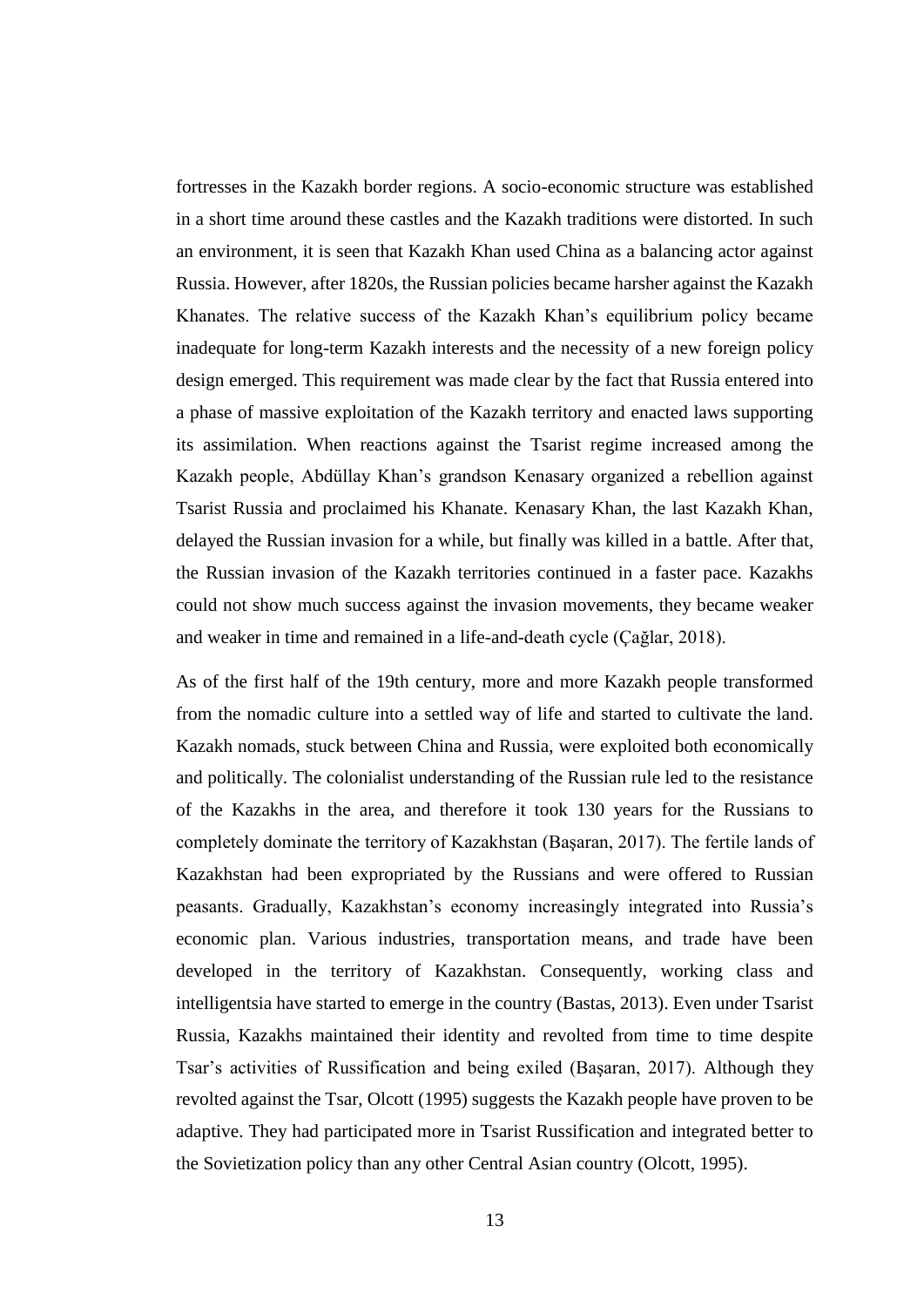The Bolshevik Revolution, which resulted in the deposition of Nicholas II in 1917, led the Kazakhs to embrace the hope that they could establish an independent state. To this end, intellectuals such as Alihan Bökeyhanov, Ahmet Baytursunov and Mir Yakub formed the Alash Party and the Alash Orda Government. This team, aiming to form a national state, fought against the Bolsheviks until they realized that the Bolsheviks would not allow the Kazakhs to establish a state. However, the government of Alash Orda, founded on December 13<sup>th</sup>, 1917, could not withstand the pressure and collapsed in late 1920 (Başaran, 2017).

### <span id="page-23-0"></span>**3.1.2. Kazakhstan under the Soviet Rule**

The beginning of the 20<sup>th</sup> century was a period of great disasters for the Kazakh nation. With the World War I, the revolutions of 1917 and the Civil War that followed, Kazakhstan's economy and production capacity extremely weakened. Consequently, Kazakh people faced a famine and could not recover till the end of the 1920s (Bastas, 2013).

In the beginning of 1900s, many people lost their lives due to hunger and accompanying diseases. People in the regions massively affected by the famine and hunger migrated to other countries where they could find food for survival. As a result, there was a significant reduction in the population of the country. The population of the country, which was 4,811,662 in 1914, fell to 3,795,963 in 1922 (Hekimoğlu, 2018, p. 218).

However, new policies implemented in the field of economy and aid from Russia seemed to be a solution for the hunger and poverty in Kazakhstan. Considering the devastated economy, the USSR government started to implement some actions for the economic development in Kazakhstan. Kazakhstan became a Union Republic of the USSR in 1936. During the Soviet era, economic structure of the Union was based on a planned economic model. Kazakhstan's agriculture, metal industry and railroads had been developed exceptionally well by the 1930s thanks to the USSR's economic plans (Bastas, 2013).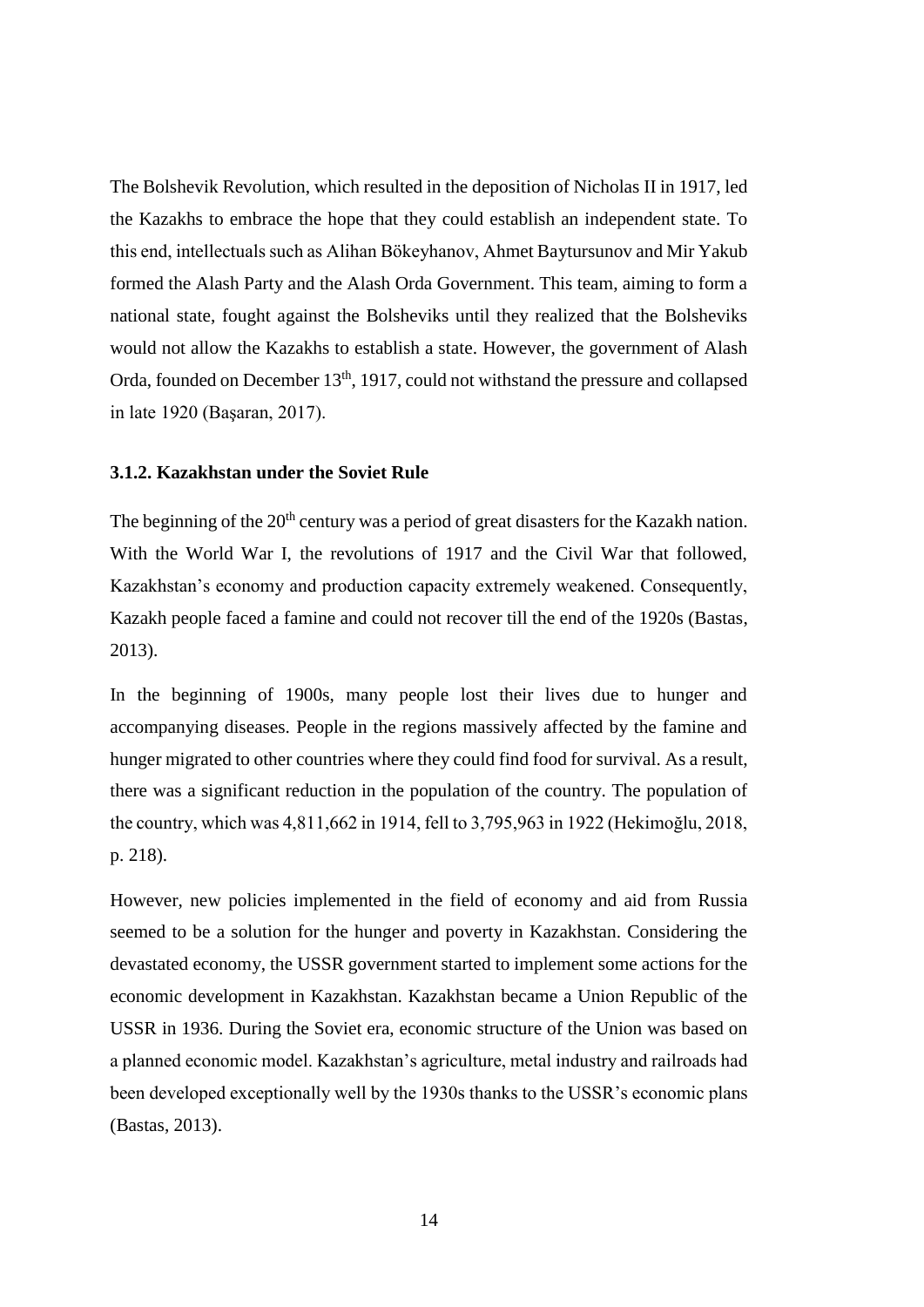Unfortunately, the policies implemented by the communist administration were not compatible with the traditional lifestyle of the Kazakhs. This situation led to new troubles and disasters. While the Communist Party claimed to overcome the inequality between the rich and the poor by the nationalization of the wealth of the rich, the Sovietization of the villages, resettlement of the Kazakhs and the establishment of collective farms, turned out to be the cause of a new disaster in the 1930s. Collectivization integrated small enterprises, which were previously owned privately, in order to make them joint enterprises of society, that is, to establish cooperatives from these small enterprises. In other words, it is a form of socialist re-establishment of village enterprises in the period from capitalism to socialism (Hekimoğlu, 2018).

Between 1930 and 1933, the famine had cost the lives of 1.5 million people in Kazakhstan, of which 1.3 million were Kazakhs (Hekimoğlu, 2018, p. 224). Thus, more than a quarter of the population was lost, and the demographic structure of the region was changed. Before the famine, the Kazakhs constituted the majority of the total population and many of them were nomadic, whose way of life was a central feature of their identity. After the disaster, the Kazakh people lost their demographic superiority in their homeland. According to Bastas (2013), it is a unique case considering the natives being minority in their own country (Figure 1).



Figure 1. Kazakhstan's Ethnic Demography, 1989-2000

*Source: Central Asia in a Reconnecting Eurasia: Kazakhstan's Evolving Foreign Economic and Security Interests. Kuchins, Mankoff, Kourmanova & Backes (2015).*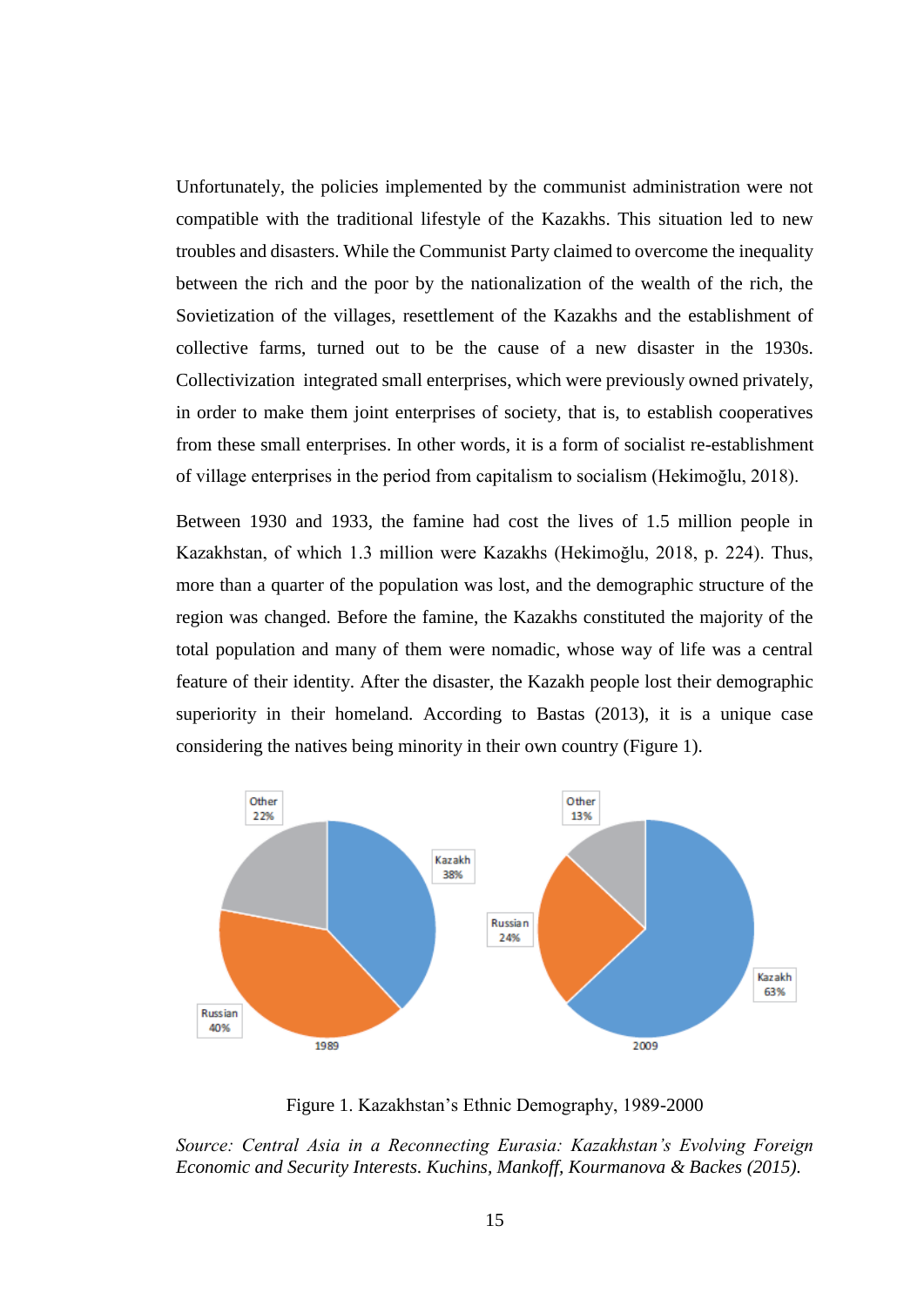Moreover, Stalin's policies of collectivization not only forced the Kazakh nation to settle in towns or collective farms and give up their historical traditions, but also constituted the main cause of the 1930-1933 famine in the republic. According to Cameron (2016), Kazakh famine has distinctive features compared to other Soviet collectivization induced famines. Because of the nomadic nature of Kazakh people, the victims were mostly nomads instead of peasants. This brought much greater migration because of the knowledge of the nomadic people regarding seasonal migration routes. Thus, the effect of the famine became catastrophic. It is known that approximately 40% of the Kazakh people perished during the years of collectivization. When the people who migrate to other countries, especially China are calculated, this ratio increases even more. In Kazakhstan, the Kazakh population began to rise again in 1972, 40 years after the disaster (Nurtazina, 2012).

When it came to the years between 1970-1980, the USSR experienced general economic, political and social problems, and Kazakhstan was inevitably affected by this crisis. The Kazakhs, who objected to the Russians' continued migration to the territory of Kazakhstan in 1978, held a demonstration in Almaty considering that their educational opportunities were limited because of these migrations and demanded an increase in the quota for Kazakhs in Kazakhstan's universities. The culmination of the nationalist reactions that the Kazakhs developed against the Sovietization policies in order to determine their own future was the uprising in Almaty in 1986 with the slogan "*Kazakhstan belongs to the Kazakhs*" and "*Kazakhstan should be represented in the United Nations*" (Başaran, 2017). A rigidly planned economic system hampered Kazakhstan's economic growth and social development. Even though Kazakh people supported *perestroika*, the reformist policy of the USSR, for a very short period of time, they started to lose faith in the USSR because of the brutal interventions to the protesters (Bastas, 2013).

Consequently, the emergence of independent Kazakhstan, according to Başaran (2017), is related to the Kazakhs' tradition of independent living based on the Kazakh Khanate and the result of the fact that they managed to protect their identities against the assimilation policies implemented during the USSR period. The main reason for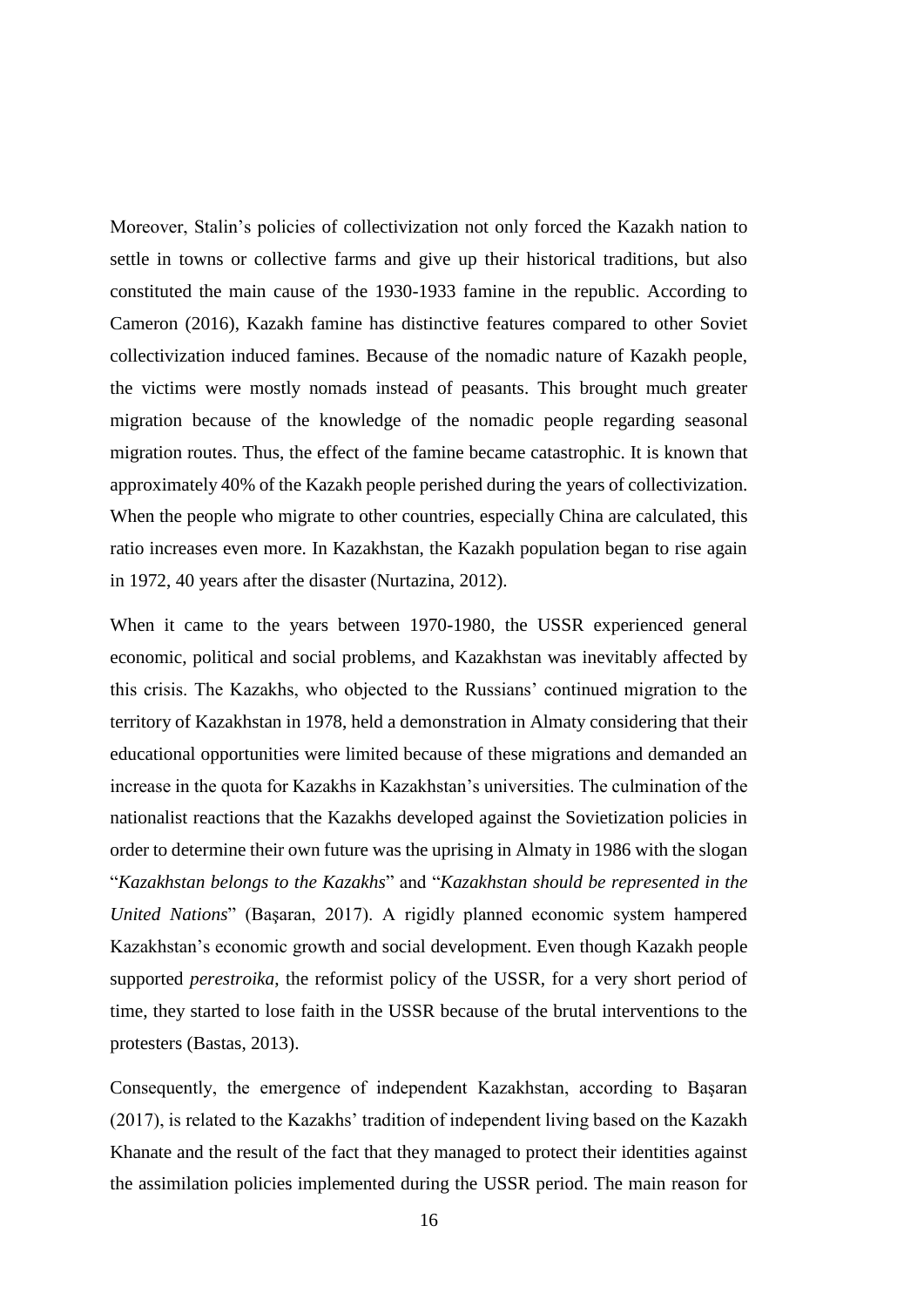the development of nationalism among the Kazakhs was that the Soviet Union's attempt to create a socialist culture consisted of a formalist rhetoric, because the Kazakhs learned that the system of specialization in the USSR was a system that exploited and impoverished them.

# <span id="page-26-0"></span>**3.2. THE POST-SOVIET FOREIGN POLICY OF KAZAKHSTAN**

Kazakhstan declared its independence on December  $16<sup>th</sup>$ , 1991. In terms of its economy, in the initial years of independence there was economic instability and a decline in GDP leading country to an economic crisis (Bastas, 2013). With these difficulties of the early years of independence, President Nazarbayev was not only trying to establish close ties with Russia in order to provide stabilization economically and politically, but also pursuing a multi-vector policy to avoid excessive dependence on any foreign partner (Kuchins, Mankoff, Kourmanova & Backes, 2015). According to Kuchins et al. (2015), main feature of Kazakhstan's foreign policy is pragmatism along with ensuring sovereignty and economic diversification. In order to achieve that, Nazarbayev successfully pursued the multi-vector foreign policy, maintained good relations with especially major investors of Central Asia and avoided overreliance on a foreign partner. With the multi-vector policy, Kazakhstan also aims to ensure the stable development of the republic by preserving the country's sovereignty and reaching more distant markets in the global economy (Kuchins et al., 2015). There are three major rationales, according to Hanks (as cited in Ayazbekov, 2014), in order to develop multi-vector policy in Kazakhstan. Firstly, while maintaining a functional relationship with Russia, republic's policy requires to balance the dominance of Russia in the region as far as history and geography permit. Secondly, being a means of consolidating the nation is another aim of country's foreign policy by promoting a multi-ethnic identity. Thirdly, Kazakhstan needed a diversification regarding its external economic relations. Thanks to the valuable policies Nazarbayev maintained, according to Gleason and Jiadong (2008), Kazakhstan has developed faster and more extensively than its neighbors.

As it is emphasized in "Foreign Policy Concept for 2014 – 2020 Republic of Kazakhstan" (n.d.), the goals of Kazakhstan's foreign policy are as follows: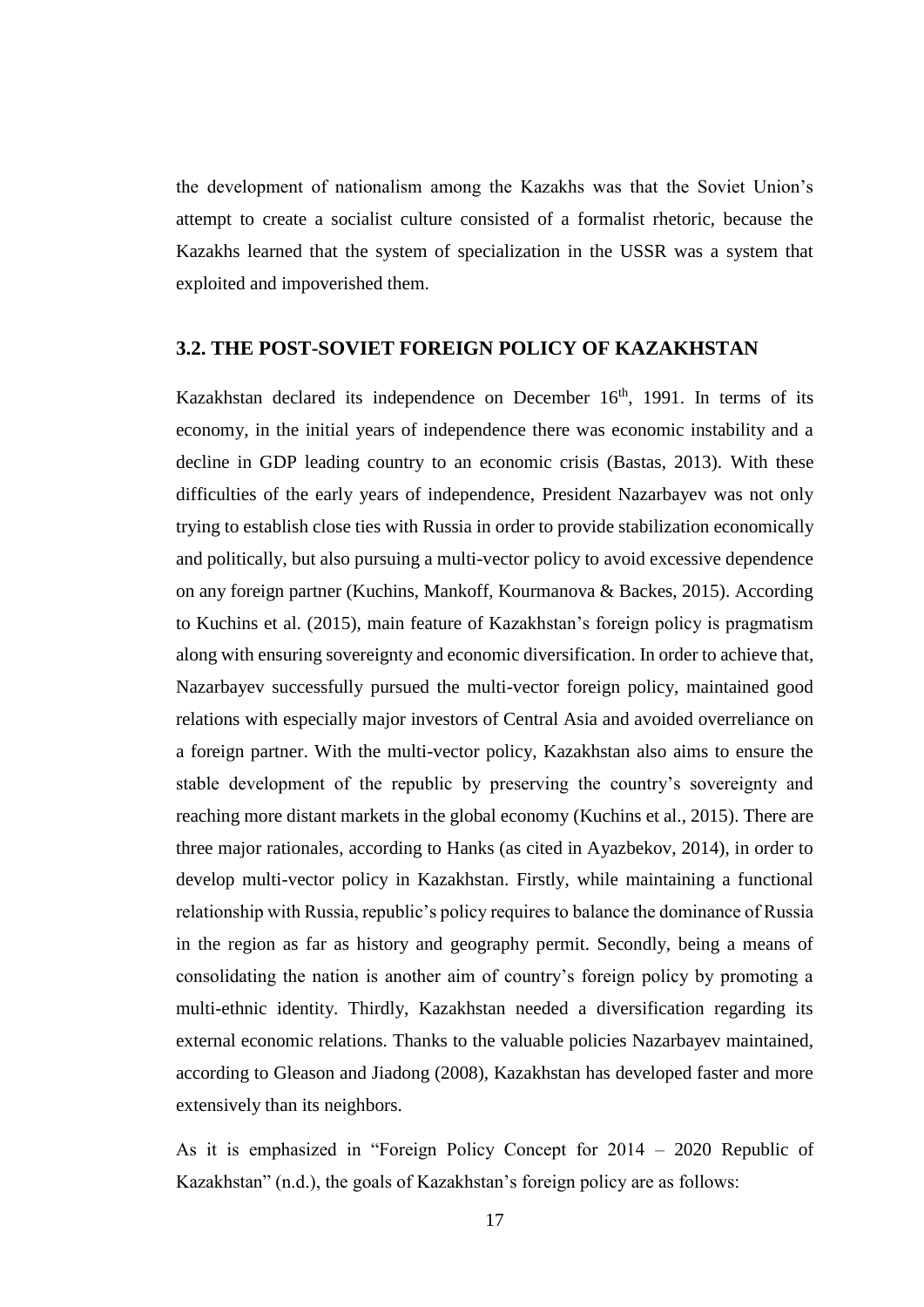- 1) Measures that will ensure national security, defense capacity, sovereignty and territorial unity of the country;
- 2) Strengthening peace through regional and global security;
- 3) Sustainable international position and positive global image of Kazakhstan;
- 4) Establishment of fair and democratic world order under the guiding and coordinating role of the United Nations Organization  $(UN):$
- 5) Further integration into the system of regional and international trade and economic relations;
- 6) Creation of favorable external conditions for the successful implementation of the Strategy 2050; providing high living standards for the population; strengthening unity of the multinational society; reinforcing rule of law and democratic institutions; protection of human rights and freedoms;
- 7) Diversification, industrial-technological development and increased competitiveness of the national economy;
- 8) Focusing the country onto the green development path and bringing it to the list of the 30 top-developed nations of the world;
- 9) Saving the national-cultural uniqueness and establishing their own way of development;
- 10) Protection of the rights of personal, family and business interests of citizens and legal entities of the Republic of Kazakhstan;
- 11) Support for Kazakh diaspora and Kazakh language overseas. (p.1)

According to Gleason (2017), considering the concept of "Eurasian integration", Kazakhstan has been trying to balance the country's foreign policy internally and globally. Balancing the country's interests means that, as a post-Soviet republic, not turning away from Russia, but at the same time blocking the Russian attempts to dominate Kazakhstan's decision-making process, which obviously requires a careful, balanced policy.

For that purpose, Kazakhstan became a member of or initiated a number of international and regional organizations, such as the Commonwealth of Independent States (CIS), the Conference on Interaction and Confidence-Building Measures in Asia (CICA), the Collective Security Treaty Organization (CSTO), the Shanghai Cooperation Organization (SCO), the Organization for Security and Cooperation in Europe (OSCE), that play an important role for the multi-vector policy of Kazakhstan because of the multilateral diplomacy among various countries (Kuchins et al., 2015). Moreover, Kazakhstan has participated in more than 1,300 international and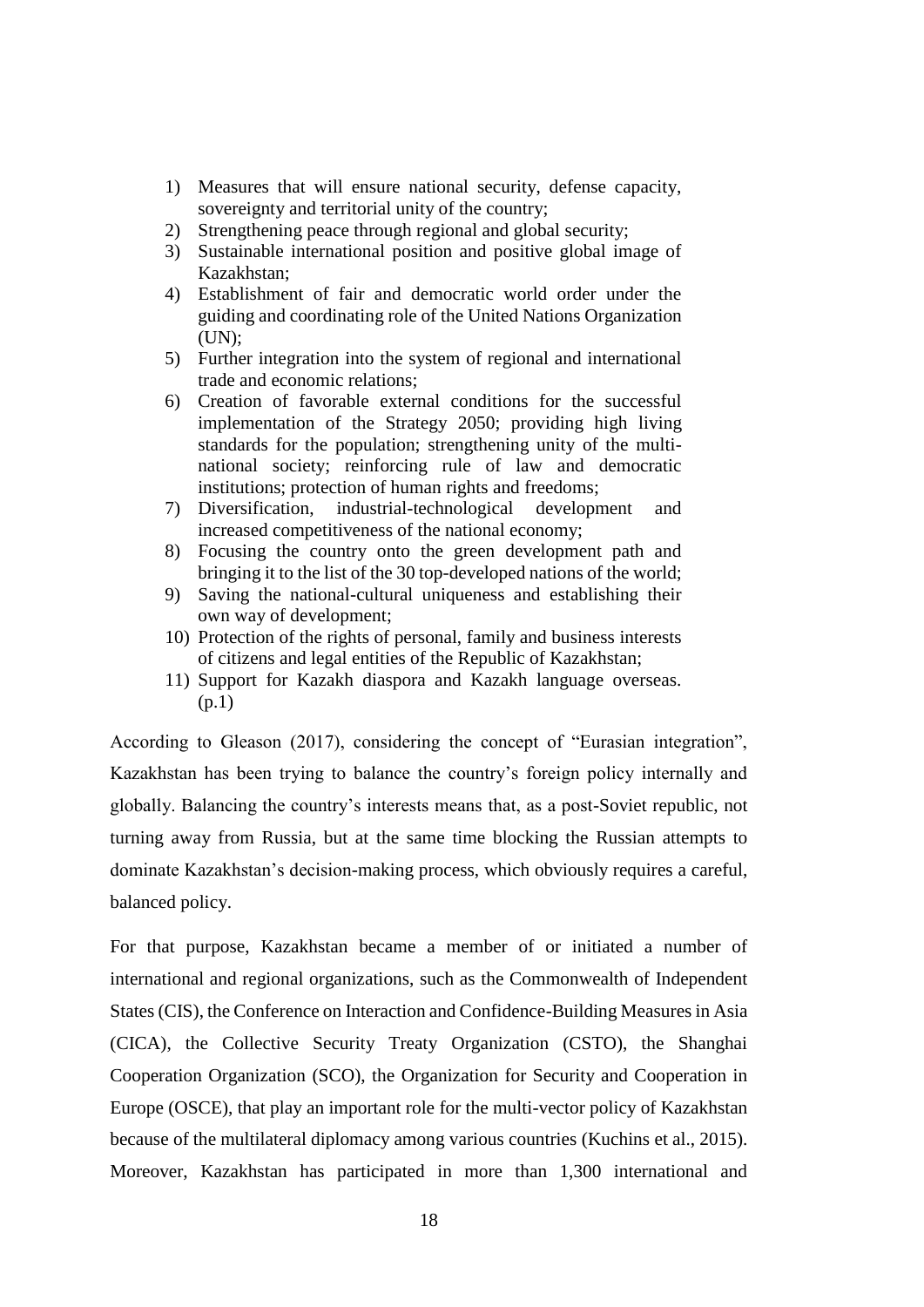intergovernmental agreements or contracts all over the world ("The History of Kazakhstan", n.d.).

The main instrument for achieving the multi-vector policy of Kazakhstan is to maintain good relations with the countries and international organizations. However, according to Gleason (2017), it is also important to mention the fact that by its nature, multivector policy is expected to bring multiple commitments, and this carry the risk of becoming entanglements.

In 2018, Yerzhan Kazykhanov, the Ambassador of Kazakhstan to the United States of America, indicated in his interview with "Foreign Affairs Live" that Kazakhstan is actually a "textbook example" of living in peace and stability thanks to its multi-vector policy. The Ambassador also mentioned that the first President of Kazakhstan, Nazarbayev, is a "firm believer in confidence-building measures, dialogue and partnership" ("Foreign Affairs Live", 2018). Hence, instead of using its resources of nuclear power to pose to the world, Nazarbayev has chosen to implement a comprehensive long-term policy, and made Kazakhstan a reliable global partner.

The foreign policy of Kazakhstan mainly evolved around four directions: the relations with the post-Soviet countries, Asian countries, European countries and the United States of America. Among them, Russia and China are especially important regional powers not only for Kazakhstan but also for Eurasia in a broader sense.

The first direction to mention is the relationship between Kazakhstan and other post-Soviet countries, but especially Russia. After the independence of the former USSR republics, some of them came together and established the Commonwealth of Independent States (CIS), which aimed to solve the economic and political problems regarding the region on the mutually beneficial terms among participated countries. In that aspect, Kazakhstan has maintained its diplomacy with the Eurasian countries. According to Shibutov, Solozobov and Malyarchuk (2019), there are various aspects that contribute to the Kazakh-Russian relations. These aspects can be listed as old Soviet economic links, geographical, ethnocultural and linguistic ties, military alliance, joint ventures and mutual investments. On the other hand, there also other issues that bar the Kazakhstan-Russia relations, such as low efficiency of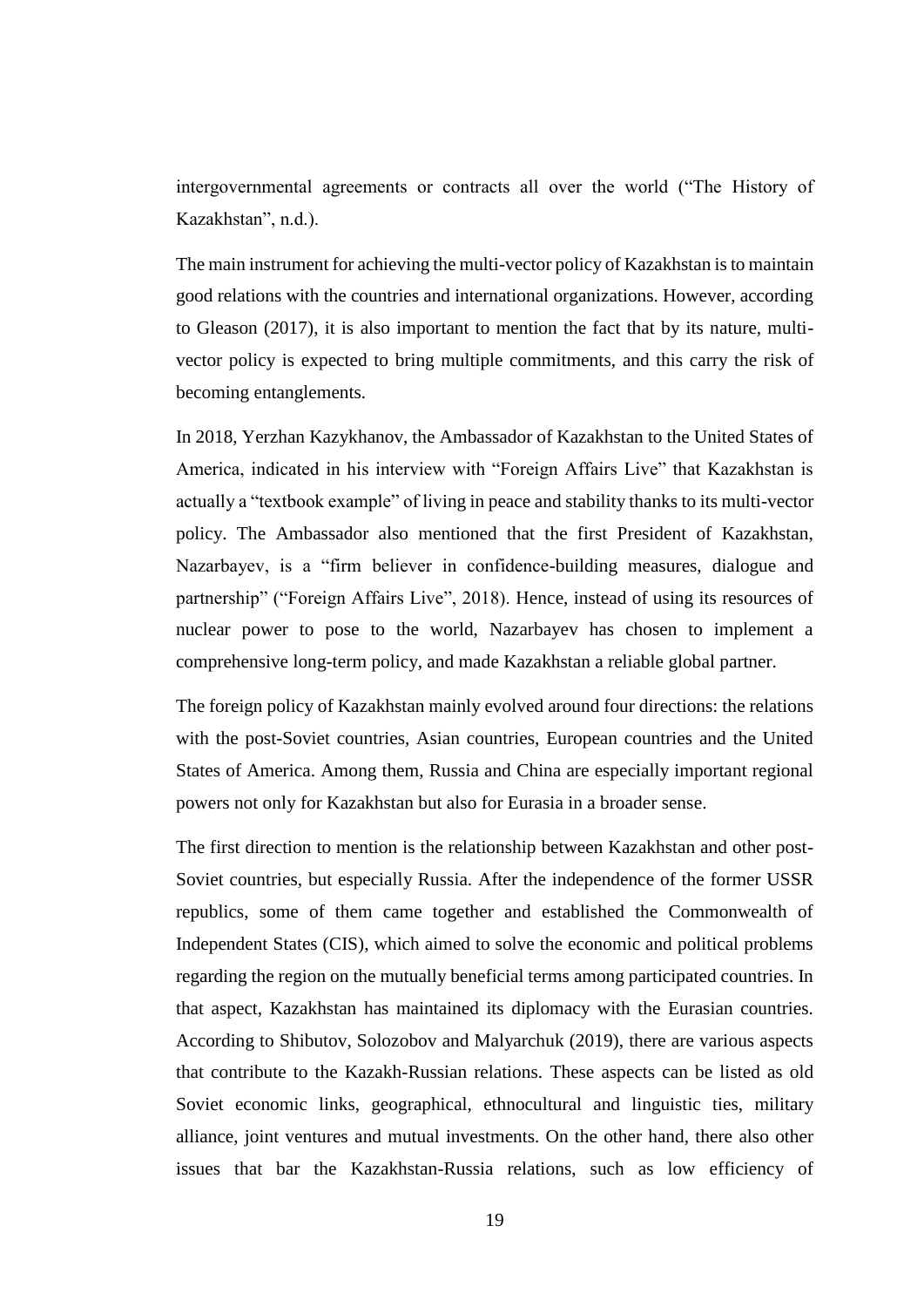implementation of the adopted agreements, corruption and lobbying of financial and industrial groups, competition in the market of raw materials and semi-finished products. It should be noted that Kazakhstan has always placed Russia at the forefront of foreign economic relations since its independence. This is, according to Çağlar (2018), due to its dependence on Russia to transport its oil to world markets. Weitz (2008) states that Kazakhstan needs Russia to access energy pipelines to reach Europe market while Russia needs Kazakhstan to be able to import Central Asian gas to meet its domestic and export demand. Weitz (2008) also emphasizes that Russian relationship is unique for Kazakhstan because of two factors. The first one is that Kazakhstan has the largest Russian population compared to other post-Soviet republics. The second factor is the longest border Kazakhstan and Russia share among the Central Asian countries. Also, Russia is an important geostrategic ally for Kazakhstan against possible Chinese threats. Likewise, Kazakhstan and Central Asia is essential for Russia to maintain its power. In the early years of independence, Kazakhstan had close ties with Russia in contrast to other former SSRs, and Russia officially recognized Kazakhstan on December  $17<sup>th</sup>$ , 1991 (Guler, 2007). Gleason and Jiadong (2008) suggest that Nazarbayev's diplomatic aim was related to the concept of "Eurasianness" in the early years of his presidential tenure. Nazarbayev has used the term first time in 1994 during an address at the Lomonosov Moscow State University. The concept of Eurasianness indicates close ties between the peoples of the Central Eurasian region. Alima (n.d.) states that Nazarbayev's Eurasianism depends on the classical Eurasianism of early  $20<sup>th</sup>$  century. Nazarbayev's aim is to establish an alternative ideology of integration, foreign policy and foreign economic course among former Soviet republics. According to Ametbek (2015), Nazarbayev's Eurasianism has a broader sense compared to integration only with Russia. His idea of Eurasianism includes regional organizations, such as the EEU, CICA and SCO. As Ametbek (2015) mentioned, these 'main locomotive' organizations in Eurasia are formed as Nazarbayev's initiations. From the Kazakhstani Eurasian point of view, integration process should provide benefits and use the resources equally for all member-states. Moreover, it should depend on the voluntary participation, communion of interests and mutual respect in countries' interrelations. Pursuing the idea of Eurasian integration, Kazakhstan's foreign policy followed the path based on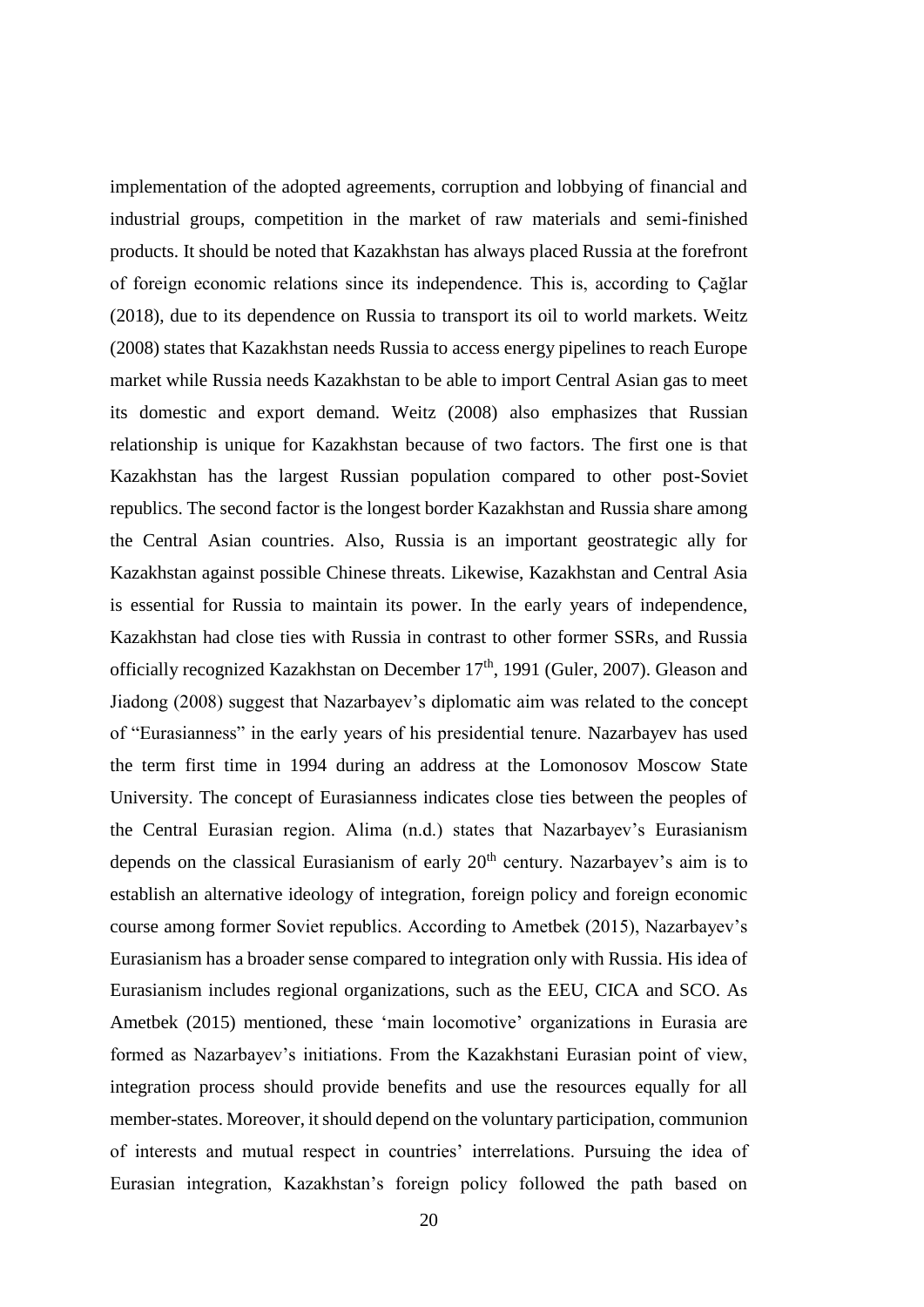balancing its interests, which means keeping Russia at a distance, neither too remote nor too close to not to cause Russia to dominate Kazakhstan ever again. Hence, the main goal was to prevent the reappearance of Russian pressure in the country (Gleason & Jiadong, 2008). According to Goldman (2009), Putin intended to be involved in the Kazakhstan's oil reserves after he was elected in 2000. By 2004, Russia signed various agreements with Kazakhstan each covering different areas such as Russian-Kazakhstan border agreement or military-technical cooperation agreement.

I will also discuss Kazakhstan's relations with the Central Asian and other post-Soviet states with regard to the first direction of Kazakhstan's multi-vector foreign policy. Firstly, I examine the relation between Kazakhstan and Kyrgyzstan. They established several joint ventures together in Kyrgyzstan in banking, energy and construction sectors. In recent years, more Kyrgyz labor immigrated to Kazakhstan than to Russia to find jobs. Since Kazakhstan and Kyrgyzstan have established deep economic ties, Kyrgyz leaders would like to use that tie for regional oil and gas projects and increase regional integration (Weitz, 2008). According to Weed (2017), although Kyrgyz-Kazakh relation could be strained occasionally, Kyrgyzstan is determined to pursue good relations with Kazakhstan to protects Kyrgyz migrants in Kazakhstan and secure its economies ties.

Secondly, Kazakhstan and Uzbekistan, having the largest amount of land in Central Asia, are the most influential countries in the region. For this matter, good relations and deep economic ties between these countries are essential for regional integration of Central Asia. However, according to Weitz (2008), the former Uzbek President Islam Karimov pursued confrontational policies and relations between two countries had been strained. For regional leadership, the countries and their leaders became competitors. While Uzbekistan has the largest population (some 27 million compared to Kazakhstan's 15.4 million), Kazakhstan has the richest natural resources and most powerful economy politics (Weitz, 2008). Also, there was an ongoing border conflict between the two. Some of the Uzbek nationalists claimed the lands in southern Kazakhstan since the lands once belonged to medieval Uzbek Khanates. So, Kazakhstan started to demarcate the Kazakh-Uzbek border in order not to allow trespassing its land and finalized the marking in 2002. On the other hand, Uzbekistan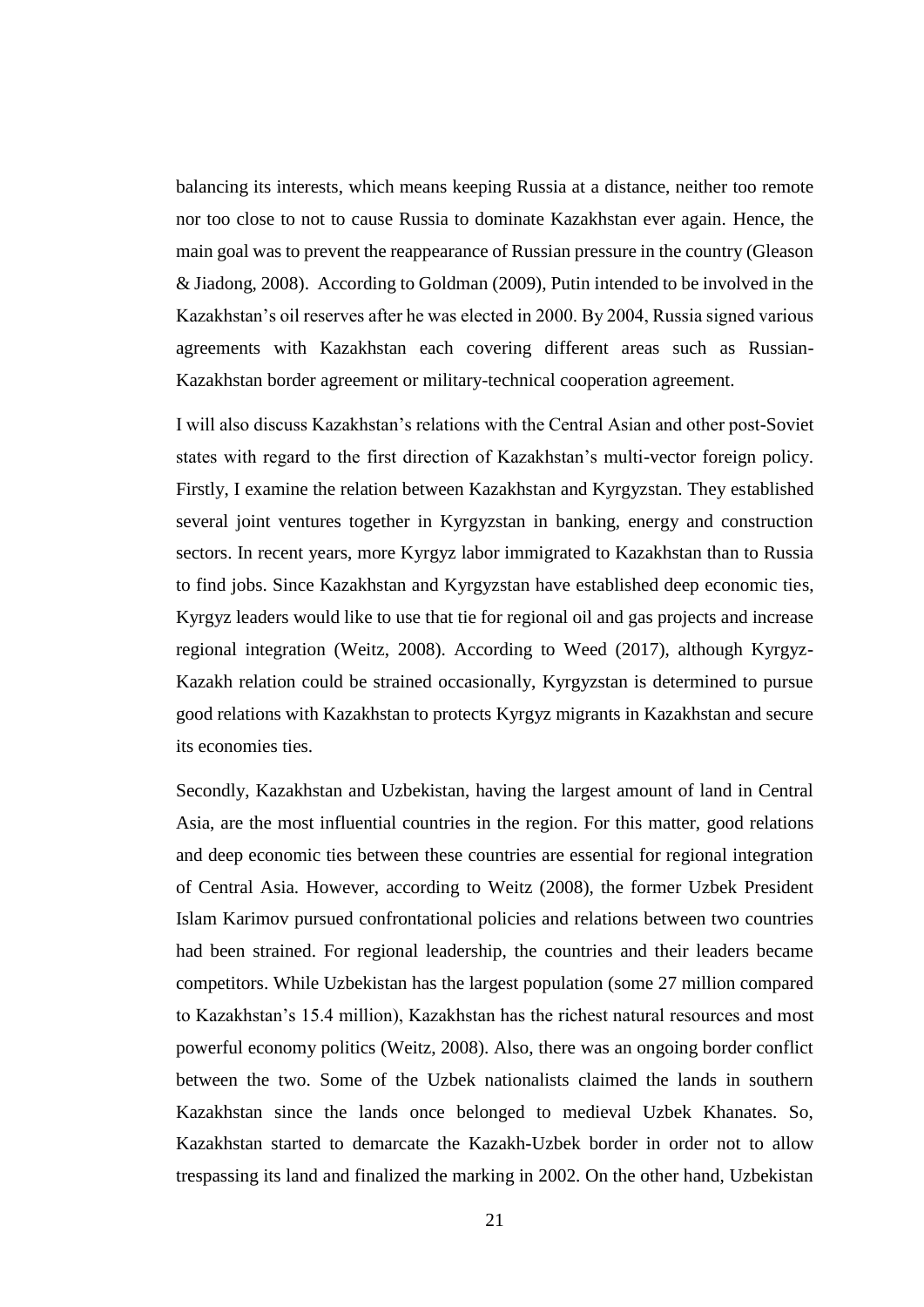and Kazakhstan have some common interests, in economy, national security, and regional water management. Kazakh and Uzbek leaders signed cooperative agreements in 2006 on these issues.

Thirdly, the relations between Kazakhstan and Turkmenistan should be mentioned. After the dissolution of Soviet Union, the first President of Turkmenistan, Niyazov, pursued an isolationist policy with limited contact in interstate relations. Thus, Turkmenistan did not join any of the international institutions, such as the CSTO, the CIS or the SCO. After Berdymukhamedov had become the President, the foreign policy of Turkmenistan started to change. In 2007, Berdymukhamedov and Nazarbayev came together to discuss the issue of transportation links between the two countries. In October 2007, Kazakhstan, Turkmenistan and Russia agreed in principle to establish a pipeline for carrying Turkmenistan's natural gas through Kazakhstan to the Caspian Sea. Regarding the issue, Nazarbayev made clear that his will is to make Kazakhstan the leading country of Eurasian commerce, and stated that

> Kazakhstan is already building a modern structure in the Caspian zone that will become the central element in the establishment of an international Caspian energy and transport corridor from north to south, which follows up the agreement reached by Russia, Kazakhstan, and Turkmenistan to build a gas pipeline" (Weitz, 2008, p. 163).

Finally, the relation between Kazakhstan and Tajikistan needs to be looked at. The governments of Kazakhstan and Tajikistan signed an agreement regarding the fundamental principles of the relationship of the countries in 1993. However, that bilateral relation between Kazakhstan and Tajikistan have developed in recent years. The trade volume between countries increased nearly 200% from 2005 to 2006 and Kazakhstan became the third-largest trade partner of Tajikistan among the CIS countries. In 2007, in his visit in Tajikistan, President Nazarbayev offered to establish a bilateral investment fund that will benefit to the Tajik economy. In a gesture of appreciation, Tajik President stated that Tajiks "regard Kazakhstan as a model" (Weitz, 2008).

Besides Central Asian countries, I analyzed some of the other former Soviet republics, especially, the South Caucasus countries. Kazakhstan has the closest ties with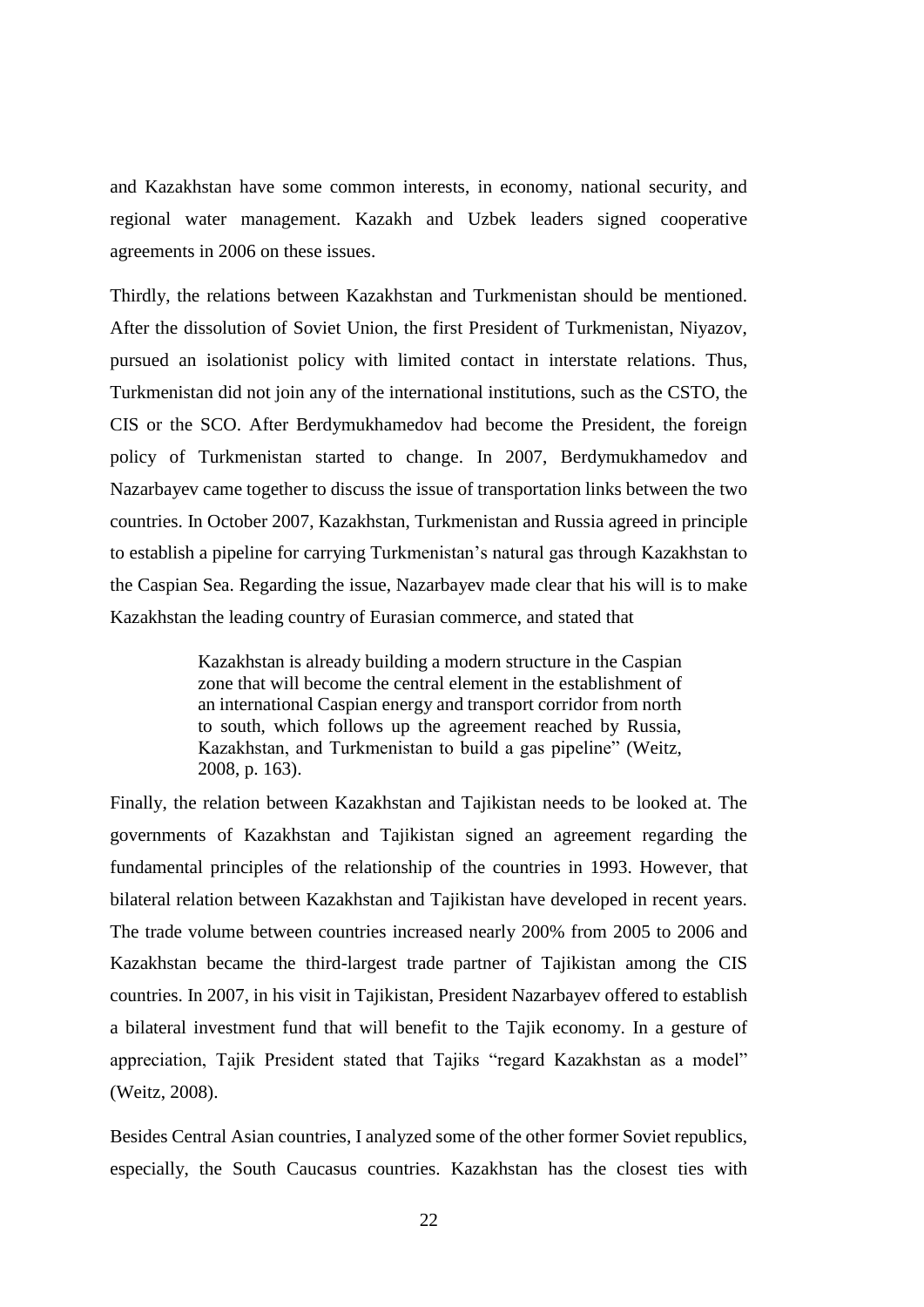Azerbaijan among the South Caucasus countries. the two states have mostly cooperated in energy sector, and they are both willing to increase economic cooperation between their countries. They both collaborated to increase the security in the Caspian Sea. Also, during a CIS summit in 2001, Azerbaijan, Kazakhstan and Russia have come to an agreement on the partition of the Caspian Sea. Georgia, on the other hand, is a key transit country for Kazakhstan to trade its goods with the Western markets throughout the Black Sea using railway, surface transportation and pipelines. "Despite its close political ties with Russia, Astana has not followed Moscow's negative line toward Tbilisi. Kazakh officials have always opposed separatism" (Weitz, 2008, p. 181). This is an essential example to emphasize Kazakhstan's multivector foreign policy application for its relations with countries. According to Weitz (2008), Armenia and Kazakhstan could not develop close ties over the years since the dissolution of Soviet Union. Both countries are members of the CIS and CSTO, meaning that their government officials are regularly meeting at the related summits. In terms of economic relation, Armenian-Kazakh trade and investment remained mostly limited and hence, could not promote the ties between the countries to develop relationship. Even so, the governments of two countries have signed a Free Trade Agreement in 1999 and started to improve relations.

I also examined the relationships of Kazakhstan between Ukraine and Belarus. For the case of Belarus and Kazakhstan relations, the diplomatic relations between them were established in 1992. Both countries are full members of the CSTO, CIS and EEU. Especially, Kazakhstan, Belarus and Russia have spent great effort to establish the former Customs Union and Eurasian Economic Union. Moreover, their bilateral cooperation in terms of legal and contractual issues consist of more than 60 international treaties. Also, the government leaders of the two countries exchange visits regularly. For Kazakh-Ukraine relations, it can be mentioned that although they are both members of the CIS, the two countries have chosen different paths in a global area after the dissolution of the USSR. Ukraine is closer to European integration while Kazakhstan established the Eurasian Economic Union. Nevertheless, the economic cooperation between two countries continues to decrease (Gussarova, 2017).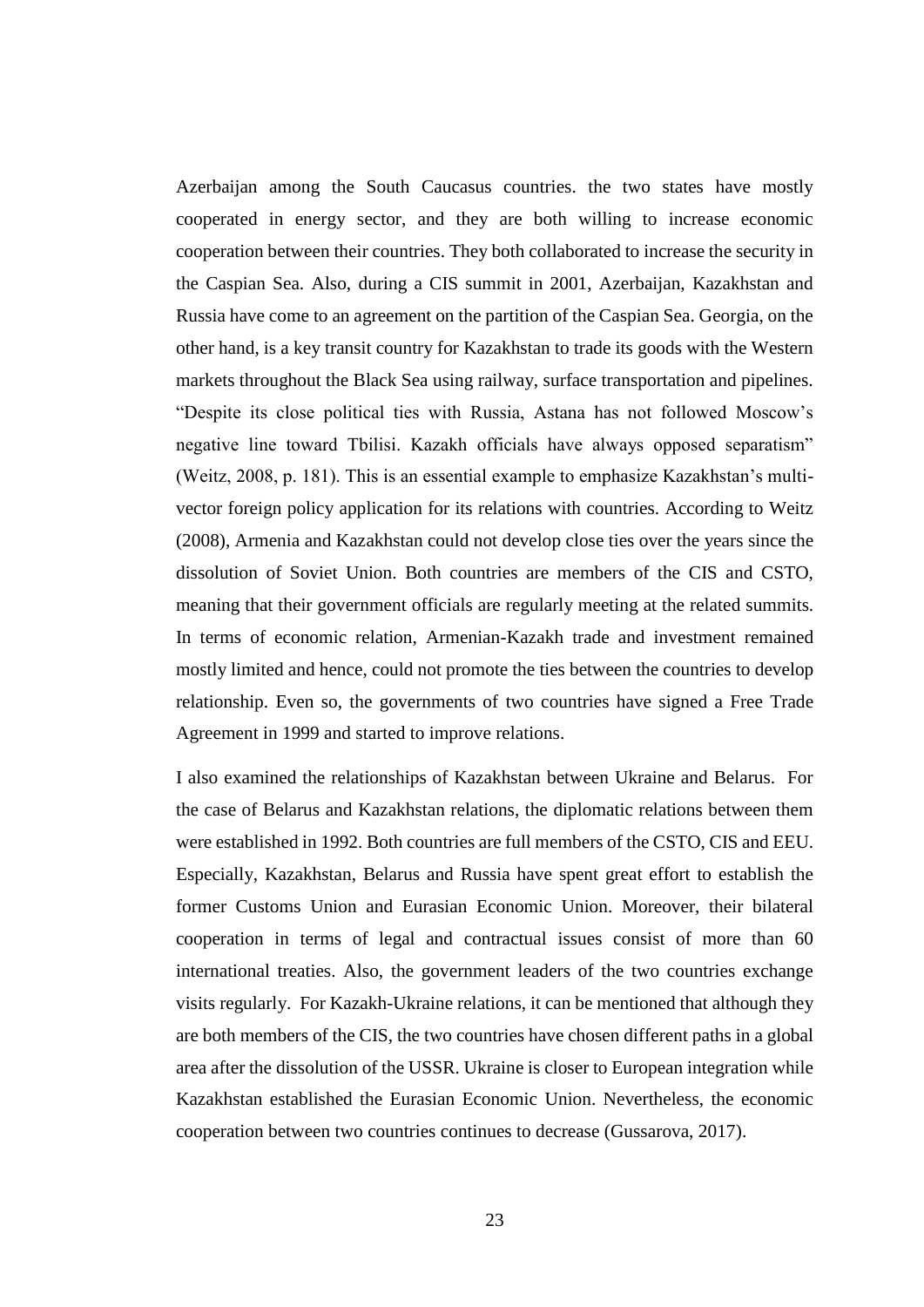The second direction of Kazakhstan's foreign policy includes Asian countries. The most important country to mention in this respect is China, which has a special interest in Kazakhstan in various areas but more importantly in oil extraction and marketing. Aydın (2000) says that China makes considerable amount of investment in oil-rich countries in the region, especially in Kazakhstan. Also, Central Asian local demand for cheap Chinese consumer products increases. Hence, it is obvious that trade between these countries is flourishing. Moreover, Kazakhstan has good relations with China based on other interests. Kazakhstan intends to utilize relations with China in order to strengthen its hand against Russia and the United States (Goldman, 2009). However, there is a complicated issue regarding Xianjiang Uighur Autonomous Region of China. Xianjiang province is a strategically important and oil-rich region ruled by China and shares a border with Kazakhstan. China is concerned with the possibility that Uighur minority would like to gain independence like their Central Asian brethren in the region and will organize a rebellion. There are Uighur separatists in the region contemplating that as Western Turkestan (Central Asia) gained its freedom, Chinese rule should also be over in Eastern Turkestan considering the share of population in the province. Uighur population is higher than Chinese, and China encourages Chinese people to migrate to Xianjiang to change the share of the population. According to Goldman (2009), from Kazakhstan's point of view, China has been using this province as a pretext to observe Kazakh territory. Moreover, in 2012 during the  $25<sup>th</sup>$  meeting of the Foreign Investors' Council, former Kazakh President Nursultan Nazarbayev suggested the 'Silk Road' project. With this project, Kazakhstan would be the largest business and transit hub in Central Asia. In 2013 during his Kazakhstan visit, Chinese President Xi Jinping proposed the initiative of the restoration of the ancient 'Silk Road' (Makhmutova, 2016). In that speech, President Xi mentioned five issues that the project would strengthen among China, Central Asia and Europe. Those five issues to strengthen are: policy communication, road connections, trade facilitation, monetary cooperation, people-to-people relations (Szczudlik-Tatar, 2013). According to Schubert (2017), in 2015, China released the official document regarding this initiative. Today the project is also known as *One Belt, One Road* or *Belt and Road Project*. As Makhmutova (2016) emphasizes, with the Belt and Road initiative,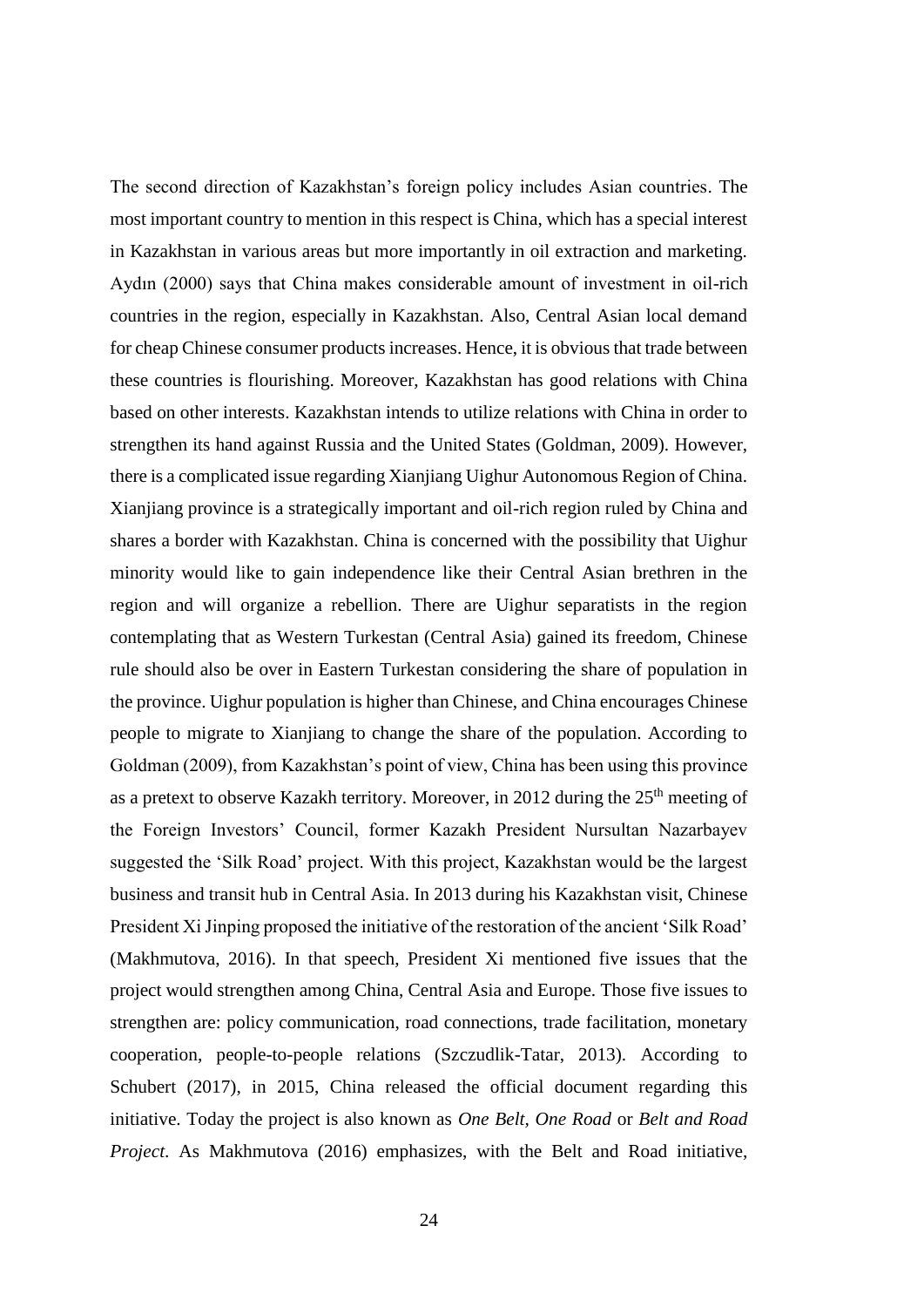Kazakhstan received significant amount of investment from China regarding natural resources mining and exporting.

Besides China, Kazakhstan's relations with Japan and India started to improve, specifically in terms of economy and security (Goldman, 2009). According to Weitz (2008), Kazakh and Japanese governments signed a memorandum for peaceful use of nuclear powers when Prime Minister Junichiro Koizum visited Central Asia in 2006. Weitz (2008) also mention that even though Kazakhstan and India do not share a border geographically, they have extensive historical ties and in 2002, President Nazarbayev visited India aiming to increase economic relations between Kazakhstan and India. He would like to establish Indian technological and pharmaceutical industries in Kazakhstan by joint ventures. After Nazarbayev's visit to India, the economic relation and trade volume between two countries have been increased. Indian-Kazakh trade from 2002 to 2007 increased more than double.

European countries are the third direction of the Kazakhstan's foreign policy. Kazakhstan has pursued successful relations with European countries which are essential economic partners. According to Cohen (2008), after gaining independence, Kazakhstan invited European energy companies with regard to Caspian oil areas. However, the European countries see Kazakhstan only as part of a regional strategy and energy security in Central Asia. In 1995, Kazakhstan and the European Union have signed Partnership and Cooperation Agreement (PCA) regarding their bilateral relations, being effective from 1999. the countries increased their dialogue in terms of transportation and energy issues in 2002. Also, there have been \$28 billion exports and \$9.8 billion imports between Kazakhstan and the European Union in 2013 (Cohen, 2008). Kazakhstan became a member of the Organization for Security and Cooperation in Europe (OSCE). According to Kuchins et al. (2015), Kazakhstan is the largest uranium supplier for the power industries in France. Hence, the country has become a major economical partner for the European countries among the Central Asian states.

As the fourth direction, in the United States case, Kazakhstan officials are aware of the importance of the good relations with the U.S. As one of the great economies in the world, investment and partnership of the United States become essential in the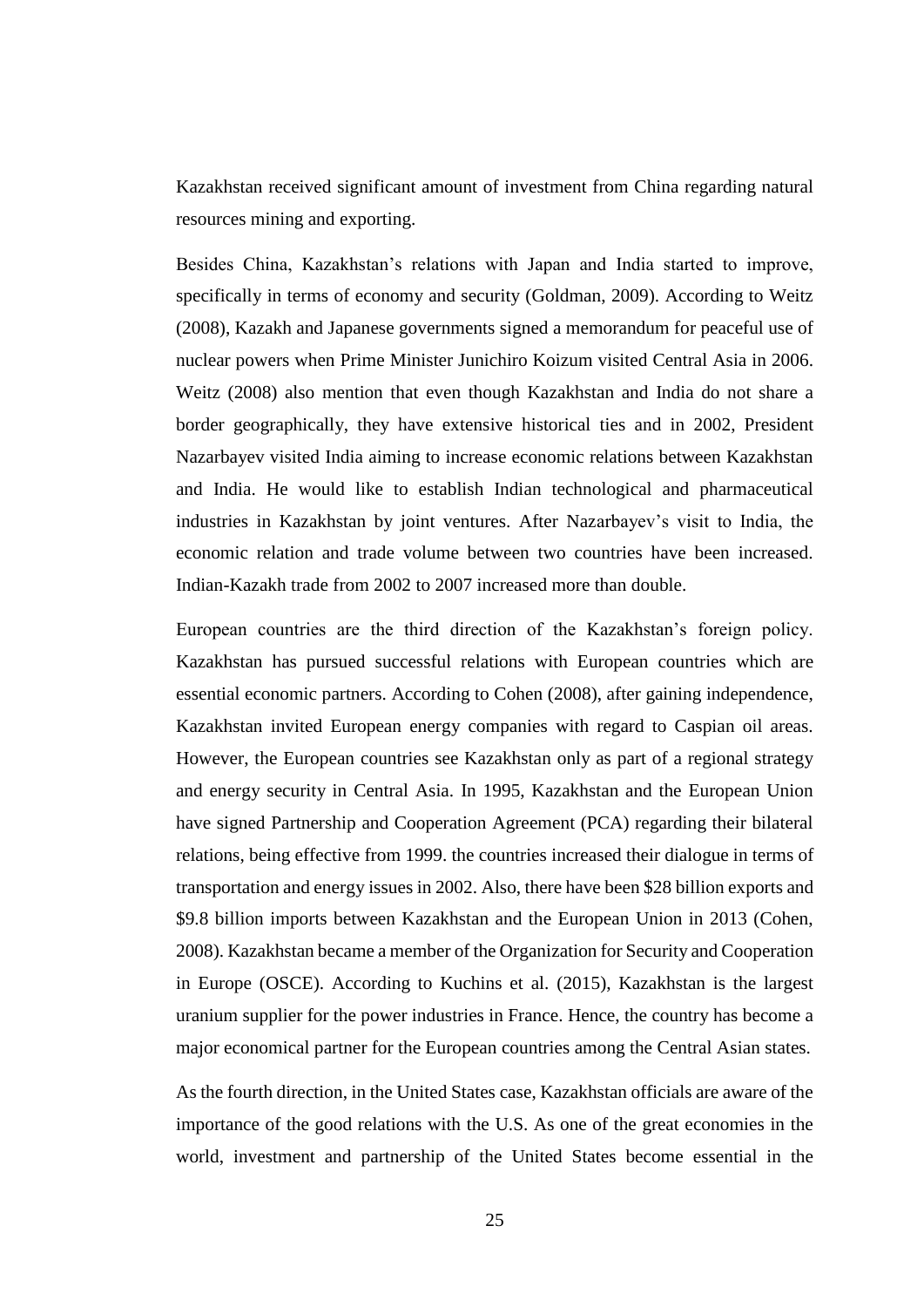developing countries like Kazakhstan (Kuchins, 2015). Considering its multi-vector foreign policy approach, and Nazarbayev's wide-ranging 'strategic partnership' policy with the USA, Kazakhstan had become the first Central Asian state to join an Individual Partnership Action Plan with NATO under the Partnership for Peace (PFP) (Bailes, Dunay, Guang & Troitskiy, 2007). According to Cohen (2008), in the early 1990s, while Russia was dealing with domestic problems, China was meeting the country's energy needs via domestic resources, and the European Union was pursuing a wait-and-see policy, the United States effectively explored the Caspian resources. However, after 2000, Kazakhstan's relation with the U.S. and the EU has started to rebalance, and in that way multi-vector policy of Kazakhstan become more visible. Goldman (2009) indicates that before the 9/11, the United States was not interested in the region. It is clearly seen that 9/11 was a turning point of the relations between Kazakhstan and the United States. Nazarbayev decided to help the U.S. by opening its air bases for the refueling of American aircrafts and by this way tried to strengthen ties.

As the last topic regarding the post-Soviet foreign policy of Kazakhstan, I will examine Kazakhstan's market economy for that period. It is important to mention because a nation's economic status has a role to direct foreign policy decisions and relations with other countries. After the independence, Nazarbayev introduced economic reform policies aimed at creating domestic and foreign markets, operating rich underground resources within the country, and transitioning to free market economy, eliminating government control over the markets and privatizing state enterprises. In 1993, the privatization program was introduced, and legal arrangements were made for the commercial activities of the private sector (Çağlar, 2018). Also, one of the biggest breakthroughs in this process was the nationalization of the currency, the cornerstone of economic independence. On November 15<sup>th</sup>, 1993, Kazakhstan introduced the national currency Tenge. According to Roy (2000), currency convertibility is an essential issue in terms of economic transition path towards liberalization and privatization in Kazakhstan. As a result of the reform efforts in the economy, Kazakhstan has achieved a large degree of commercial liberalization and development of trade and banking sector (Çağlar, 2018).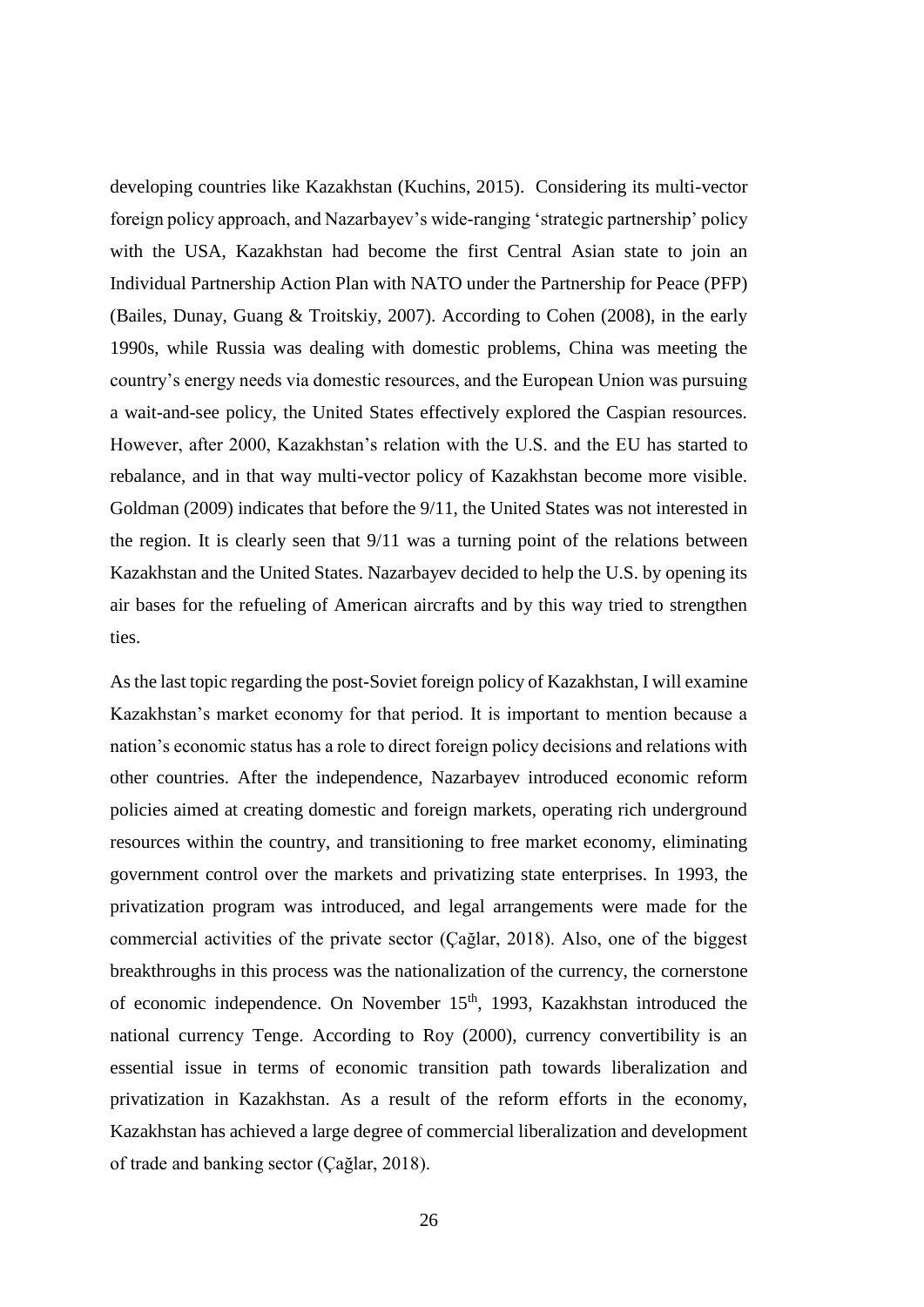Since 2000s, Kazakhstan has pursued interventionist strategies in economic policies. The main objective of the Kazakh government's economic policy in this period is to develop diversity in the economy by developing non-energy sectors of the economy and to eliminate dependence on oil prices. Tourism, equipment for oil and natural gas, food, textile, transportation and logistics sectors have been identified as priority sectors and projects have been started to be developed and implemented by using new technologies. Gleason and Jiadong (2008) indicate "In March 2002, Kazakhstan was listed by the U.S. government and shortly afterwards by the European Union as the first post-Soviet country to succeed in establishing a market economy" (p. 149). Kazakh goods are mostly sold to the following countries: the Russian Federation, China, Switzerland, B.A.E., Poland, Iran, Ukraine, Germany, Great Britain, the Netherlands, USA and Uzbekistan. Moreover, Kazakhstan has increased its national income per capita from 1500 dollars in the first years of its independence to over 12 thousand dollars in 2015 with its successful economic policy (Çağlar, 2018). Hence, in recent years, based on the data of the World Bank, Kazakhstan is an upper-middleincome country considering economic growth, 6 percent in 2013, a ratio that is higher in comparison with 5 percent in 2012 (The World Bank, n.d.).

Furthermore, it is crucial to mention that Kazakhstan would like to establish a regional economic integration by taking into account similar economic histories of Central Asian countries and Russian as lingua franca among them. However, the plan of economic integration in the region may not succeed due to various reasons. Firstly, these similar economies turned out that they were not complementing each other. Secondly, countries in Central Asia adopted different economic policies. While Kazakhstan and Kyrgyzstan chose to be open to competition that means liberalizing and privatizing, others adopted more gradual economic path. Thirdly, it might be mentioned that there was lack of political will in terms of economic integration due to the regional leadership rivalry between Kazakhstan and Uzbekistan. Last but not the least, all Central Asian countries needed Foreign Direct Investment, especially from the United States and the European Union to maintain their economic position. Therefore, there was a competition for FDI among countries, and this kept economic integration at a distance for Central Asia.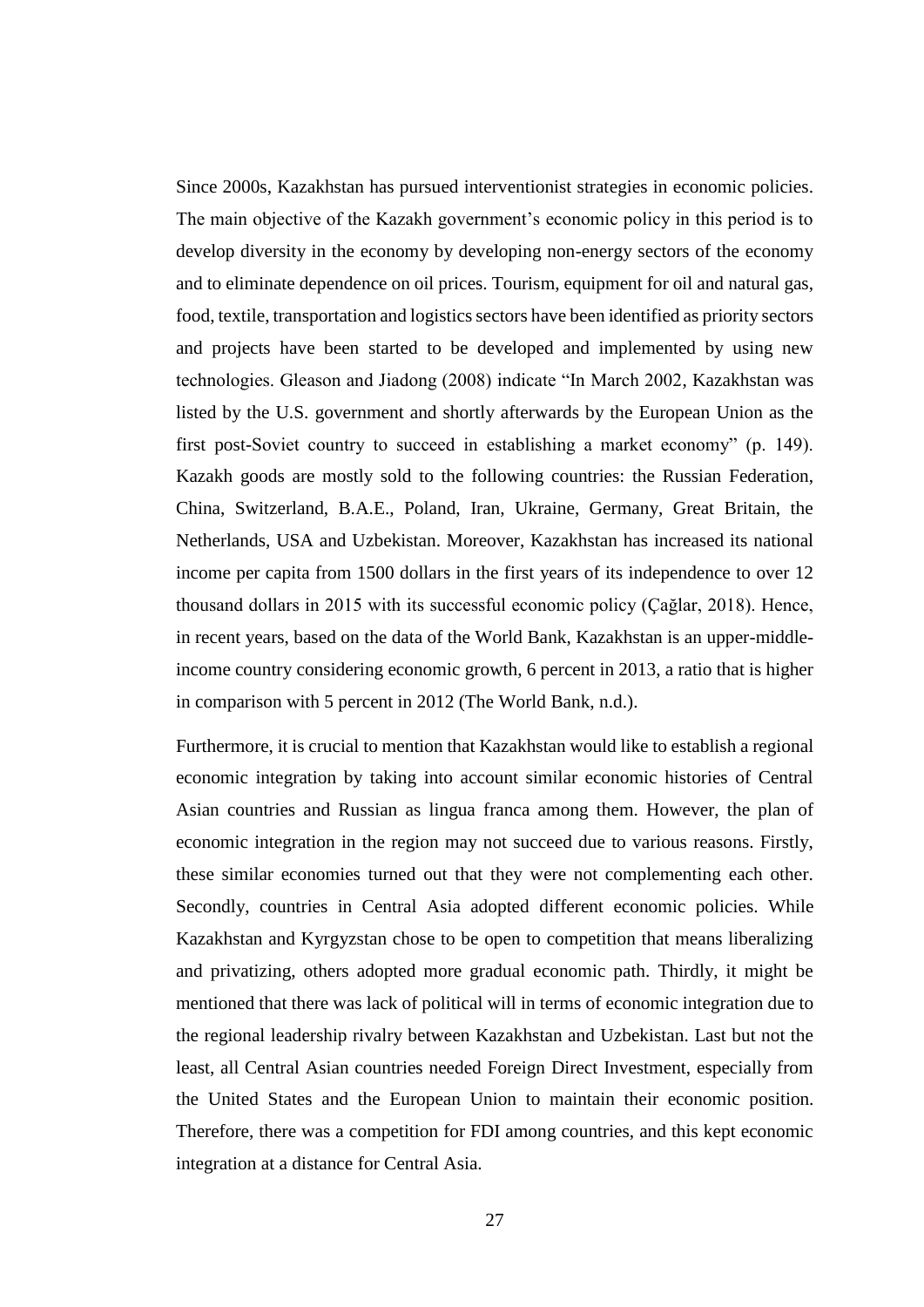In this chapter, I firstly examined the historical background of Kazakhstan regarding the pre-Soviet and Soviet periods. Then, I analyzed Kazakhstan's foreign policy in the post-Soviet era. I discussed the goals and directions of foreign policy of independent Kazakhstan while explaining its multi-vector foreign policy approach and its implications for its economic policy and relations with other countries. Kazakhstan's multi-vector foreign policy approach has provided balanced and stable relations with both other states and regional organizations. In the following chapter, I will examine Kazakhstan's role and efficiency in some of these regional organizations.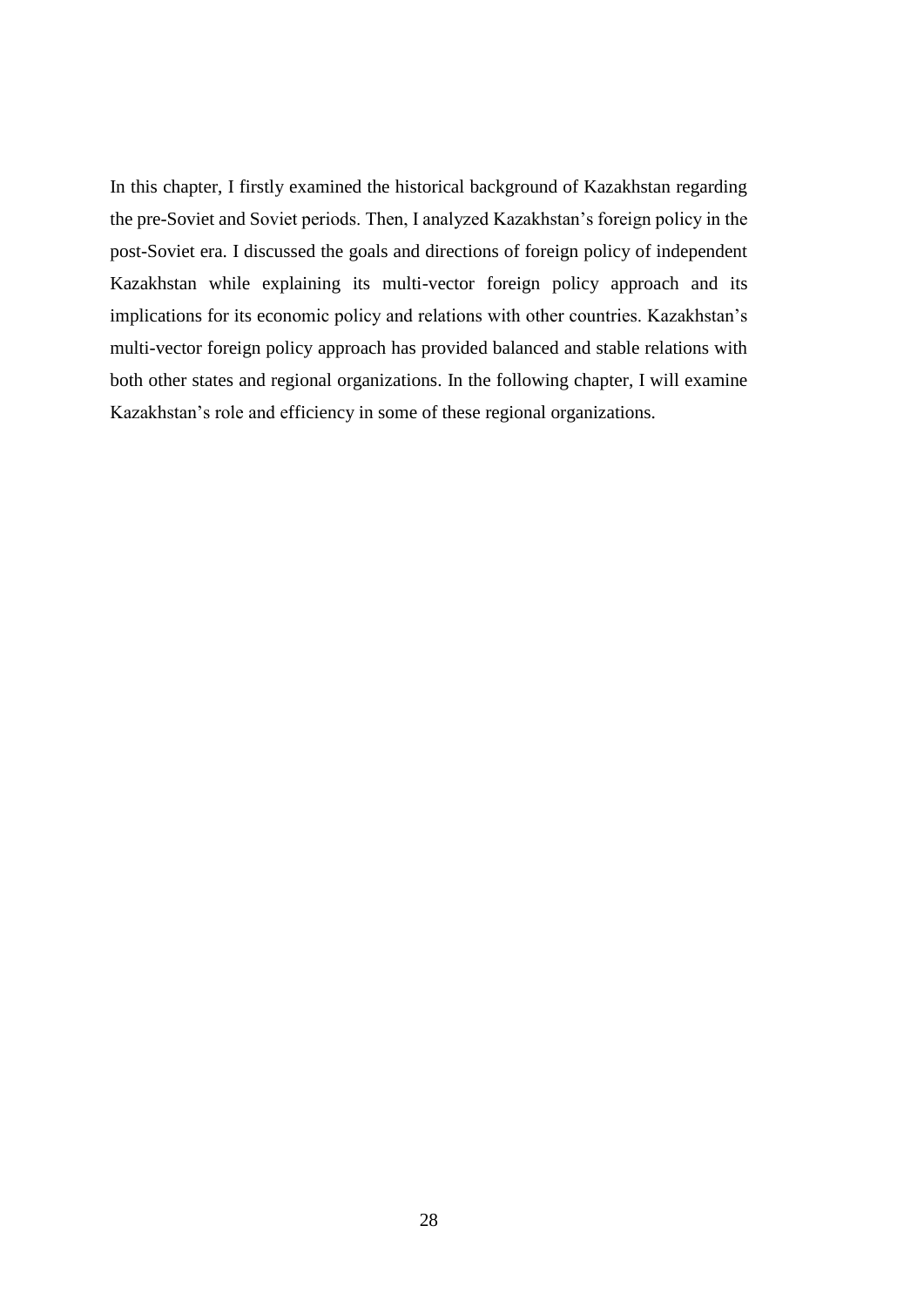## **CHAPTER 4**

## **REGIONAL INTEGRATION EFFORTS OF KAZAKHSTAN**

In this chapter, I will examine five major regional organizations that Kazakhstan is a member state regarding their establishments, aims and Kazakhstan's place within them. Kazakhstan's foreign policy strategy, as we discussed in the third Chapter, includes multi-vector policy and integration efforts and therefore prioritizes being a member to regional and international organizations. I will examine the following organizations in this chapter: The Commonwealth of Independent States (CIS), the Collective Security Treaty Organization (CSTO), the Eurasian Economic Union (EEU), the Conference on Interaction and Confidence Building Measures in Asia (CICA), and the Shanghai Cooperation Organization (SCO). The reason I chose to examine is that Kazakhstan plays an active role in these organizations, and even took initiative in the establishment of some of these organizations. In order for us to understand Kazakhstan's regional integrations efforts comprehensively, discussing regional organizations is essential.

### **4.1. THE COMMONWEALTH OF INDEPENDENT STATES (CIS)**

The Commonwealth of Independent States (CIS) is a post-Soviet intergovernmental organization formed following the collapse of the Union of Soviet Socialist Republics with the member-states of Russia, Armenia, Kazakhstan, Kyrgyzstan, Uzbekistan, Azerbaijan, Belarus, Moldova and Tajikistan. The countries established the CIS in order to have economic and military cooperation among the members in the Eurasian region.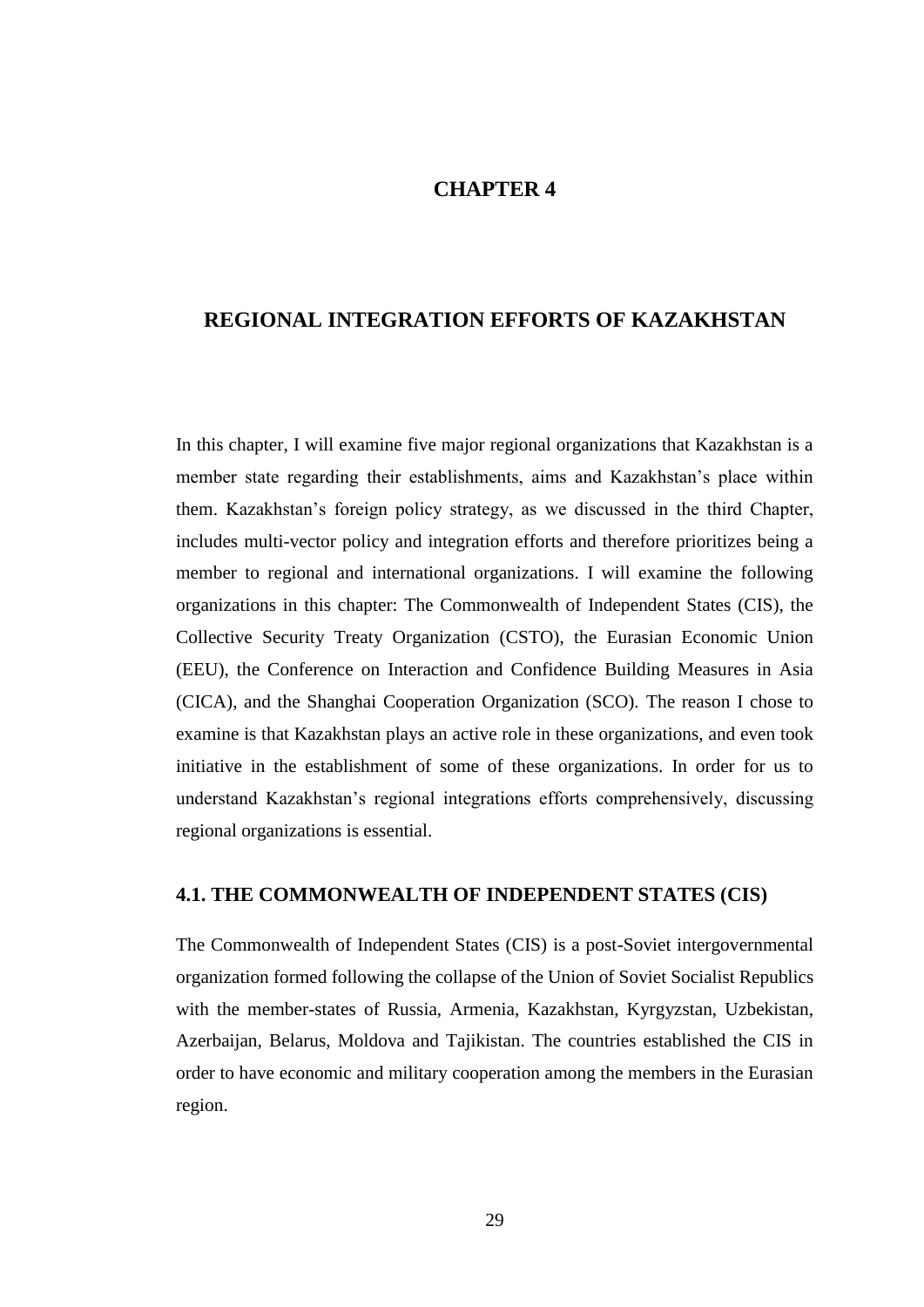#### **4.1.1. The Establishment of the Commonwealth of Independent States**

With the collapse of the Union of Soviet Socialist Republics, the newly formed republics started to search for a new establishment. Later leaders of Russia, Belarus and Ukraine (Boris Yeltsin, Leonid Kravchuk and Stanislav Shushkevich respectively) gathered in Belarus on December 8<sup>th</sup>, 1991. The leaders accepted the collapse of the Union of Soviet Socialist Republics and formed the Commonwealth of Independent States as the successor of the Soviet Union (Libman, 2011).

According to Shoemaker (2013), in the agreement, it is indicated that "all members of the former USSR and other states that share the goals and principles of the present agreement" would be welcomed to join (p. 135). Therefore, the leaders of Kazakhstan, Kyrgyzstan, Turkmenistan, Tajikistan and Uzbekistan had met in Ashgabat, the capital city of Turkmenistan and participated in the Commonwealth of Independent States as co-founders of the organization. On December  $21<sup>st</sup>$ , 1991, a conference was arranged in Alma-Ata, Kazakhstan (Shoemaker, 2013). According to Borkoeva (2011), the participants were 'A. Mutalibov (Azerbaijan), L. Ter-Petrosyan (Armenia), S. Shushkevich (Belarus), N. Nazarbayev (Kazakhstan), A. Akaev (Kyrgyz Republic), M. Snegur (Moldova), B. Yeltsin (Russia), R. Nabiev (Tajikistan), S. Niyaziv (Turkmenistan), I. Karimov (Uzbekistan) and L. Kravchuk (Ukraine)' (p. 26). Protocol to the Agreement on the Establishment of the Commonwealth of Independent States and Alma – Ata Declaration are signed by the 11 former Soviet states. Georgia only sent an observer and did not sign the agreement. Also, three Baltic States, Latvia, Estonia and Lithuania, stated that they could not be a part of any other political union after the USSR (Shoemaker, 2013).

On December 30<sup>th</sup>, 1991, the participant countries decided to meet in Minsk, Belarus. The structure and the executive bodies of the organization were discussed and agreed on. There were councils rather than presidents, ministers or legislatures for the structure of the Commonwealth of Independent States. According to Shoemaker (2013), one of the most significant issues discussed during the Minsk meeting was the armed forces of the member states and their future status. It is accepted that each republic could build up its own army. Also, a unified army under the CIS central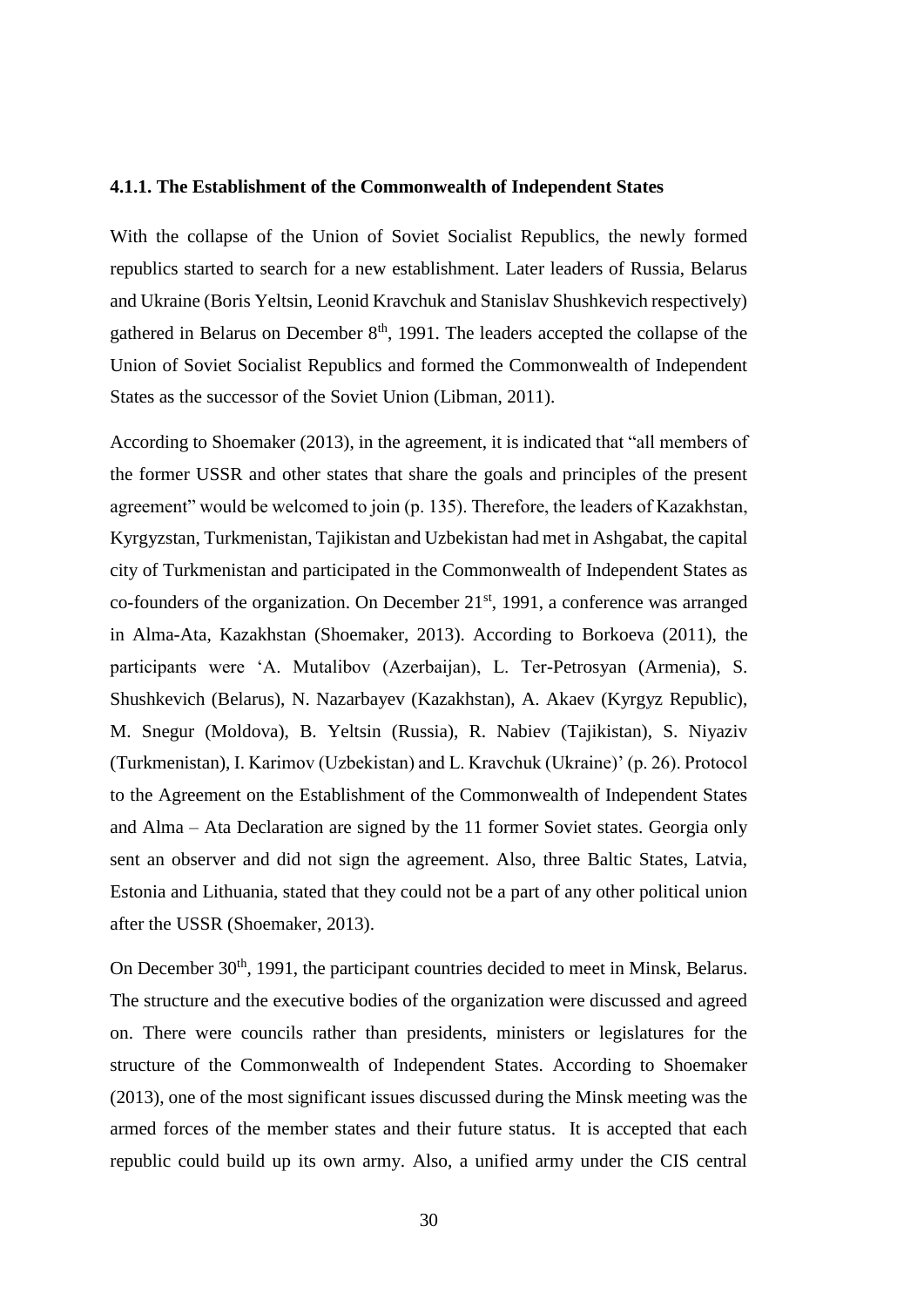command would be established. Besides, the control of nuclear weapons in the region, especially in Russia, Kazakhstan, Belarus and Ukraine, was decided to be under the unified command of the CIS (Shoemaker, 2013).

In December 1993, Georgia, became the last former Soviet state to join the Commonwealth of Independent States. All of the former Soviet Republics except the three Baltic States ratified the CIS agreement. However today, Georgia, Turkmenistan and Ukraine are not members of the CIS.

#### **4.1.2. The Aim of the Commonwealth of Independent States**

The Commonwealth of Independent States is formed after the dissolution of the USSR regarding the security, finance, lawmaking and trade issues. Cohen (2008) states that the CIS helped the USSR to execute a 'civilized divorce' for the dissolution process of the Union. The organization aims to prevent crime by supporting democratization in the member countries (Borkoeva, 2011). According to Kubicek (2009), the organization is established to manage the dissolution period and maintain the preexisting political, economic and military bond between the former republics.

Shoemaker (2013) indicates that one of the essential goals of the Commonwealth of Independent States is to form an economic cooperation between the member countries of the organization. There are several agreements made by the different countries of the CIS. For instance, in 1995, Russia, Belarus and Kazakhstan came together and established the Eurasian Economic Community (EEC). Later, Tajikistan and Kyrgyzstan had participated. EEC deals with the water resources and energy issues in the region. The main purpose of the members of the EEC is to generate a common market for energy in the Eurasian region (Borkoeva, 2011). In 1999, except Belarus, all CIS member states started to consider establishing a CIS free trade zone among the members. Another example is the Central Asia Customs Union. Kazakhstan, Kyrgyzstan, Uzbekistan and Tajikistan formed the organization and renamed it as Central Asian Cooperation (CAC). In 2010, Russia, Belarus and Kazakhstan launched a new formation, Customs Union (CU), signing an agreement regarding a joint customs zone that includes common external tariff. The leaders of these three countries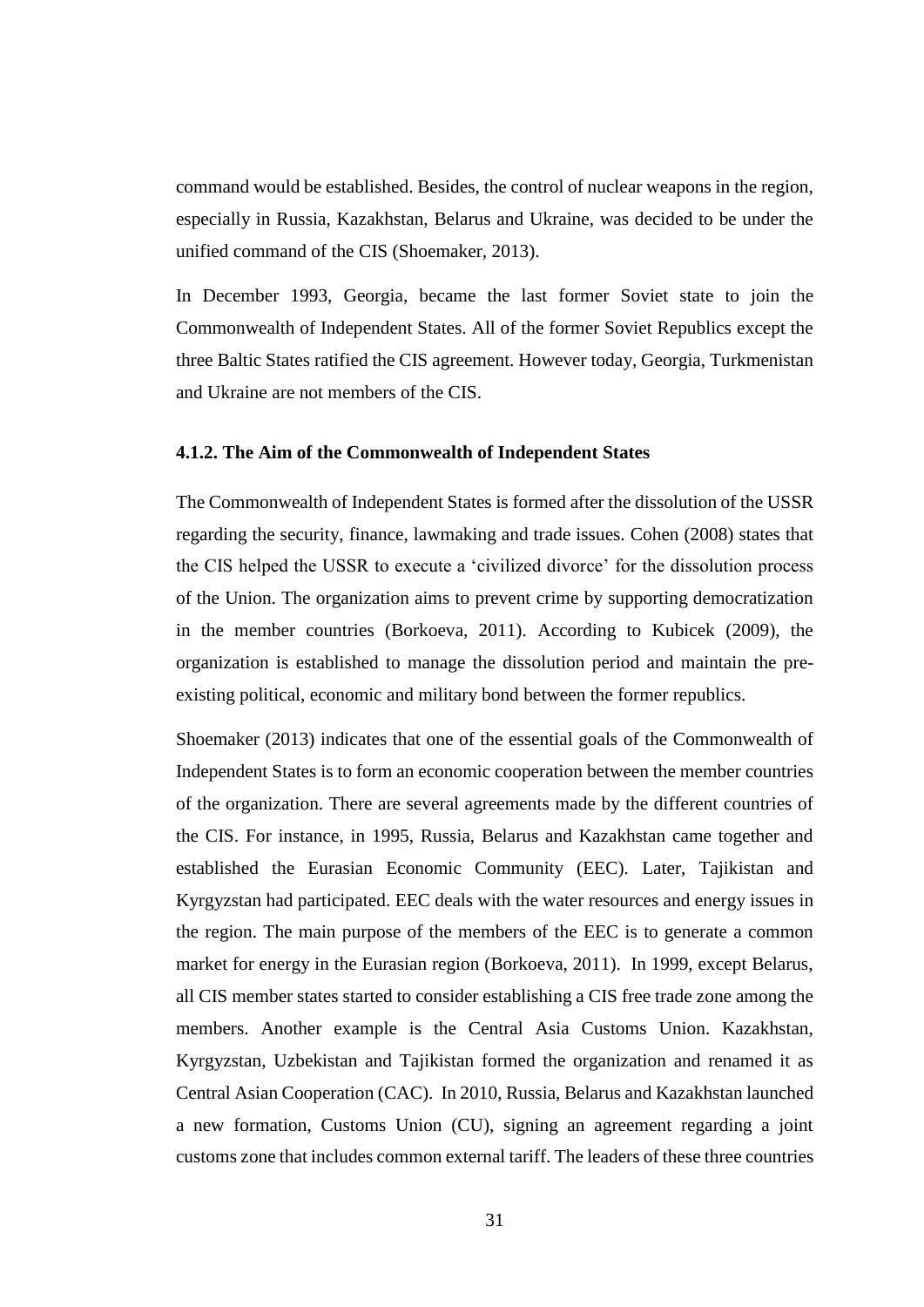gathered in Moscow in December 2010 and eventually signed the agreement for a common economic space. This custom union provides the people of the member-states free travel and working opportunities without an internal tariff (Borkoeva, 2011).

Moreover, against terrorism, especially after 9/11, Russia, Kazakhstan, Tajikistan, Kyrgyzstan, Belarus and Armenia established the CIS Collective Rapid Reaction Force. In 2002, it was decided that a joint anti-terrorism unit in Central Asia had to be formed as a result of security concerns of member states. Thus, the countries of the Commonwealth of Independent States try to secure their region and act together when it is necessary.

According to Kudaibergenova (2016), until the establishment of the Customs Union (CU) between Russia, Belarus and Kazakhstan in 2010, previous attempts of integration were failures or were only partially successful. Mainly the Commonwealth of Independent States, the very first organization established solely among the former Soviet republics in the Eurasia, is considered as a major failure as the organization could not achieve any of its purpose. As Kubicek (2009) states the failure of the CIS had started to be obvious by the end of the 1990s.

There are several reasons why the CIS failed as explained by Kononczuk (2007). Firstly, post-Soviet states have different domestic and international political context. For example, Moldova, Georgia and Ukraine seek to integrate with the West. So, these countries' interests started to diverge from the other former Soviet states. Secondly, Russia had a natural advantage over other members of the CIS in terms of geography, population, economy, political and military power (Figure 2). Therefore, from the beginning, there has been an inequality among the member states of the Commonwealth of Independent States.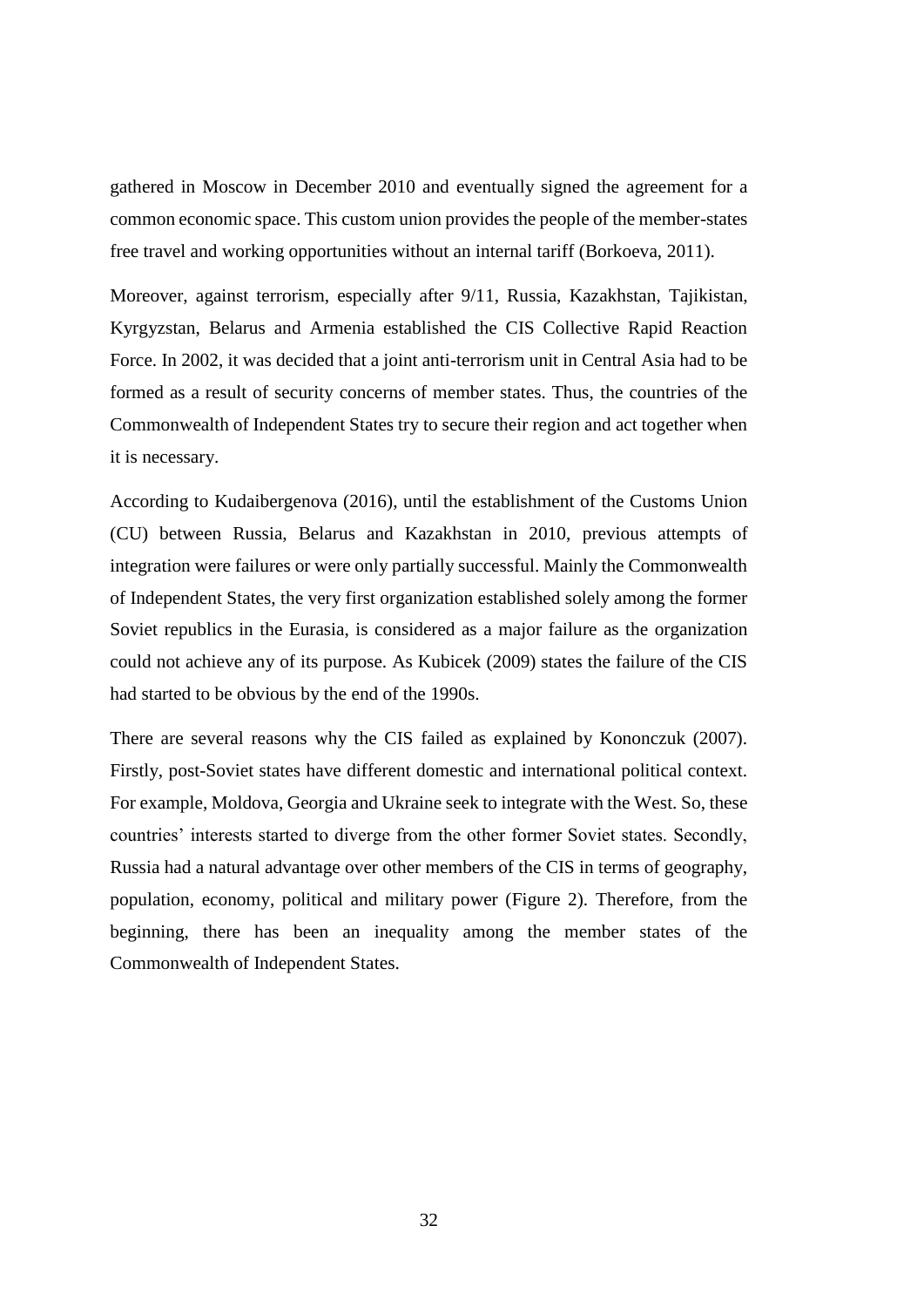

Figure 2. A comparison of the CIS countries' military capabilities

*Source: The failure of integration. The CIS and other international organizations in the post-Soviet area, 1991–2006. Kononczuk, W. (2007).*

Thirdly, the CIS members have various economic capacities in terms of their GDP (which is shown in the [Figure 3](#page-43-0) below), share of the private sector and privatization, and development of free market. This means that there is a lack of economic compatibility for real economic integration among the members.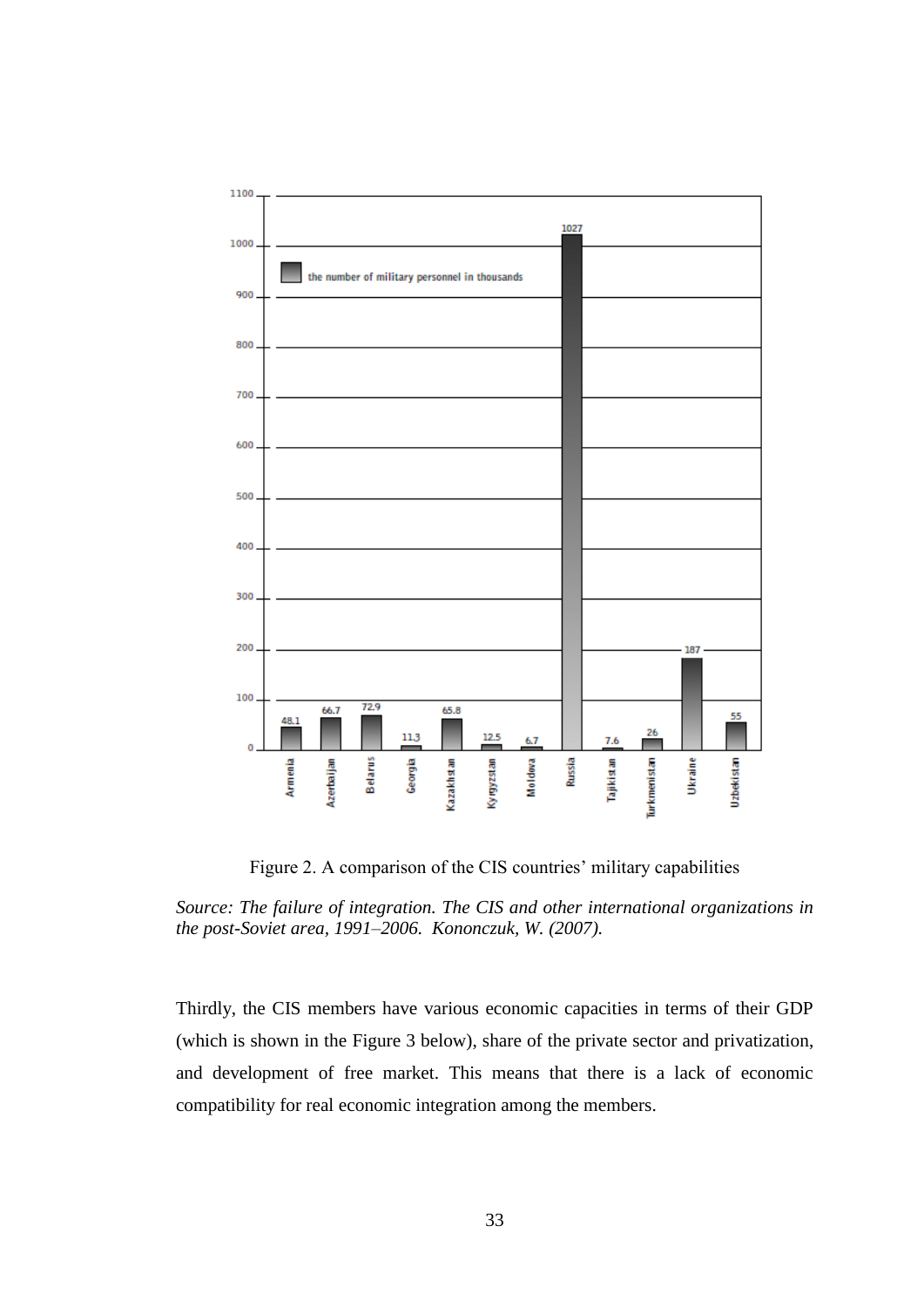

Figure 3. A comparison of the CIS countries' GDP

<span id="page-43-0"></span>*Source: The failure of integration. The CIS and other international organizations in the post-Soviet area, 1991–2006. Kononczuk, W. (2007).*

| Table 2. Share of the CIS in exports and imports of individual CIS countries,% |  |  |  |
|--------------------------------------------------------------------------------|--|--|--|
|--------------------------------------------------------------------------------|--|--|--|

| <b>State</b>   | Export |      |       | Import |      |       |       |
|----------------|--------|------|-------|--------|------|-------|-------|
|                | 1991   | 1995 | 2000  | 2005   | 1995 | 2000  | 2005  |
| <b>Armenia</b> | 96     | 63   | 24    | 19     | 50   | 20    | 29    |
| Azerbaijan     | 92     | 25   | 13    | 21     | 34   | 32    | 34    |
| <b>Belarus</b> | 92     | 63   | 60    | 44     | 66   | 70    | 67    |
| Georgia        | 98     | 62   | 40    | 47     | 40   | 32    | 40    |
| Kazakhstan     | 90     | 55   | 27    | 15     | 70   | 54    | 47    |
| Kyrgyzstan     | 98     | 66   | 41    | 45     | 68   | 54    | 62    |
| Moldova        | 91     | 63   | 59    | 51     | 68   | 33    | 40    |
| Russia         | 59     | 19   | 13    | 14     | 29   | 34    | 19    |
| Tajikistan     | 88     | 34   | 48    | 20     | 59   | 83    | 65    |
| Turkmenistan   | 97     | 49   | 52    | 44*    | 55   | 38    | 49*   |
| Ukraine        | 82     | 53   | 31    | 31     | 65   | 58    | 47    |
| Uzbekistan     | 89     | 39   | $.**$ | $***$  | 41   | $***$ | $.**$ |

\*\* No data available

*Source: The failure of integration. The CIS and other international organizations in the post-Soviet area, 1991–2006. Kononczuk, W. (2007).*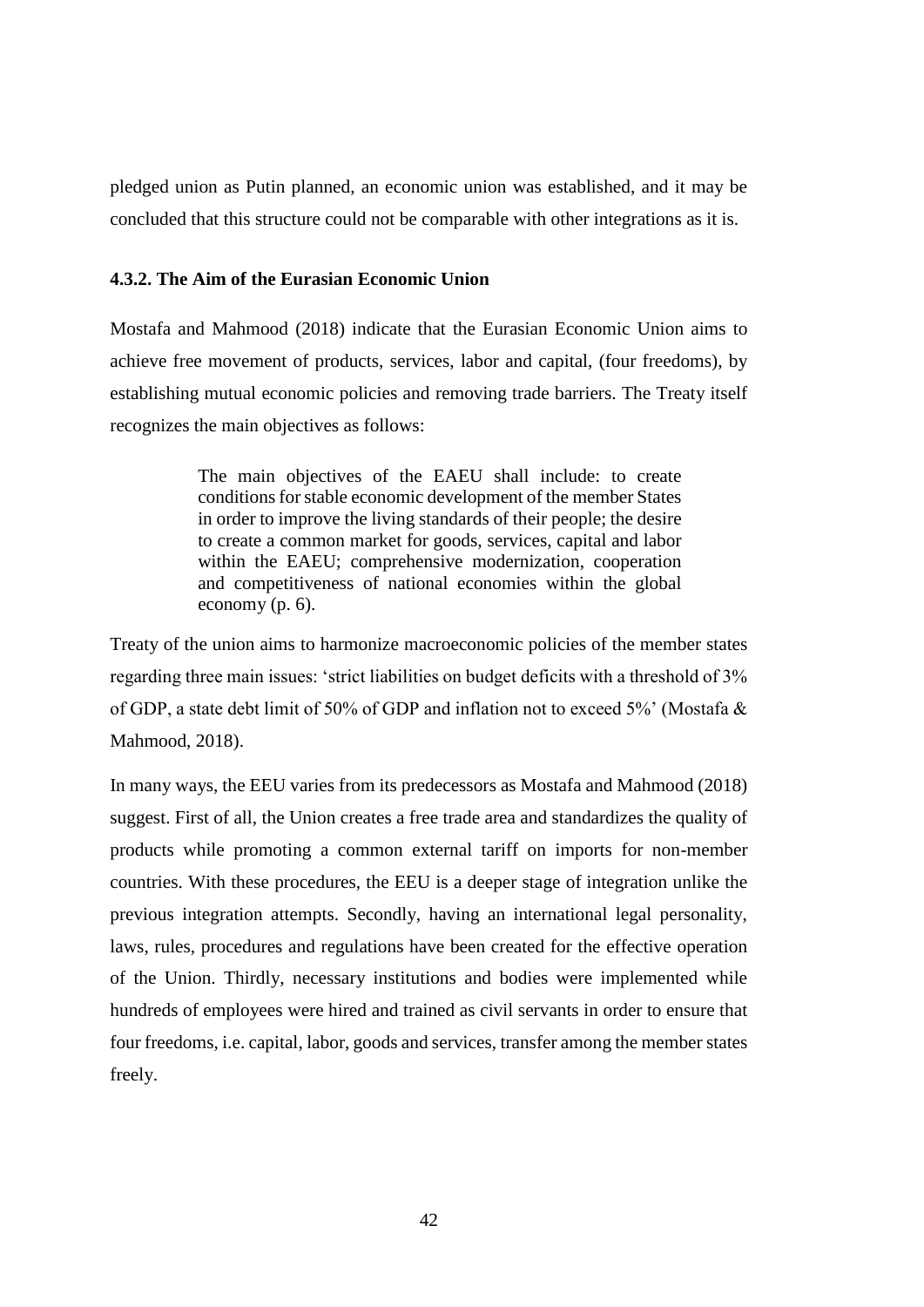Figure 2. A comparison of the CIS countries' military capabilities

### Source: The failure of integration. The CIS and other international organizations in the postSoviet area, 1991£6. Kononczuk, W. (20

Thirdly, the CIS members have various economic capacities in terms of their GDP (which is shown in the Figure 3 below), share of the private sector and privatization, and development of free market. This means that there is a lack of economic compatibility for real economic integration among the members.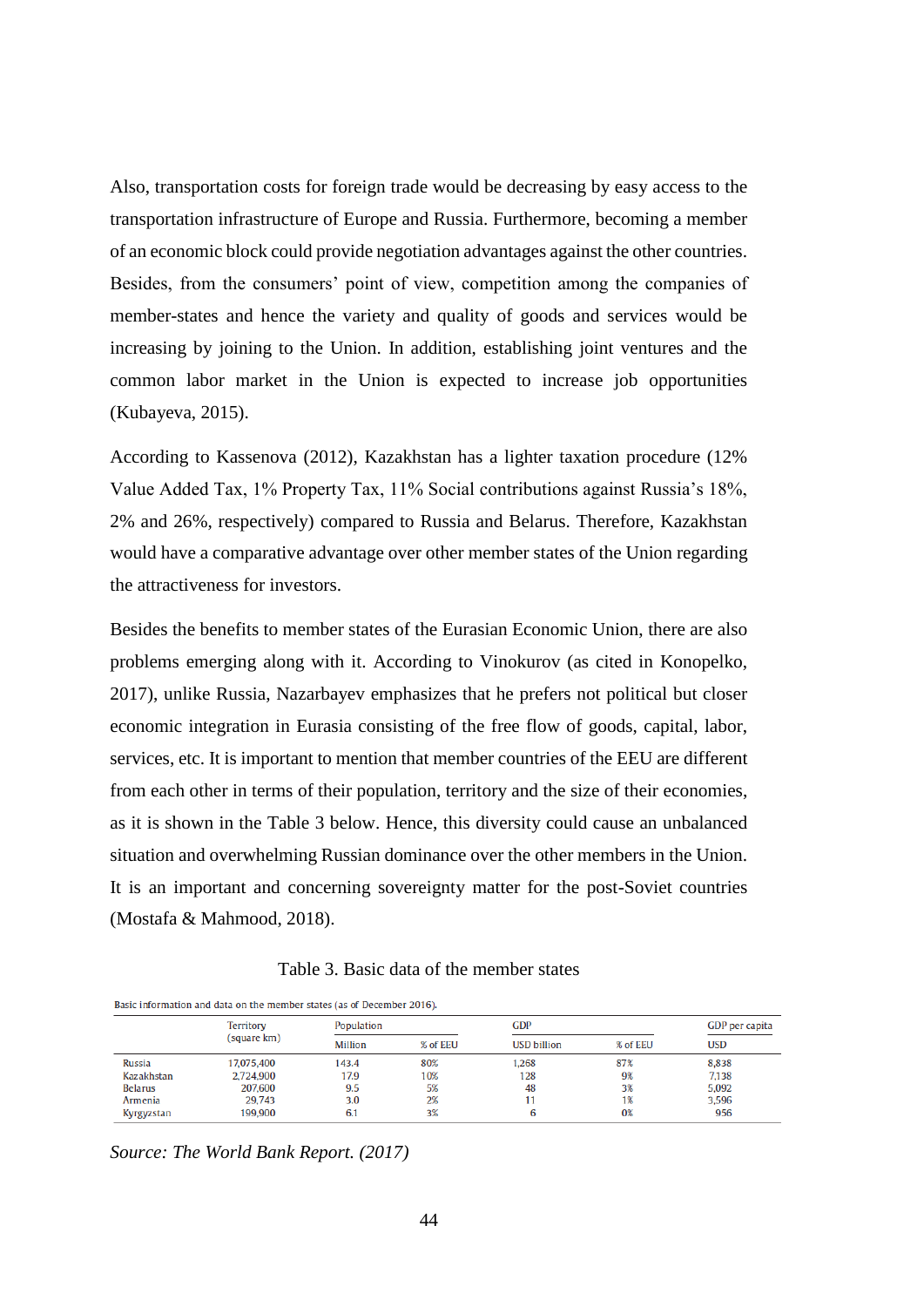Kubayeva (2015) also suggests that the trade between Kazakhstan and non-EEU states could deteriorate. Furthermore, Yesdauletova and Yesdauletov (2014, as cited in Mostafa & Mahmood, 2018) mention that there are five main issues standing against a successful economic integration in Eurasia. These are:

- a) the large number of economic sectors requiring too many regulations,
- b) the speed with which integration is proceeding,
- c) the failure of the three countries' foreign trade to orient itself towards SES markets,
- d) the non-diversified nature of SES countries' production,
- e) the coordination and balancing of tariffs between the three member states. (Mostafa & Mahmood, 2018, p. 168)

According to Mostafa and Mahmood (2018), economic situations of member-states have been gradually deteriorating. The economic crisis in Russia, the devaluation of ruble and the decline in oil prices have deeply affected Kazakhstan's economy. Kazakhstan devaluated its currency by 19% in 2014 and 23% in 2015, and this affected trade volumes of the country (Mostafa and Mahmood, 2018).

It is also important to mention that there has been an anti-Eurasian movement in Kazakhstan since the establishment of the Customs Union and its transformation to the Eurasian Economic Union. This is mainly because of the concern about possibility that the EEU-like integrations may threaten Kazakhstan's sovereignty. Foreseeing this possibility, the opposition had suggested a referendum regarding the membership of Kazakhstan to organizations like the EEU, the Customs Union, etc. Satpayev (2015) suggested that because of the opposition (mainly ethnic Kazakhs and Kazakh-speaking intelligentsia), Kazakh government should be more careful regarding the integration issues. The author also claimed that in the case of a change in the regime of Kazakhstan after Nazarbayev, it would be doubtful whether the country would remain as a member of the EEU. "There is always the possibility in Kazakhstan of a situation where in the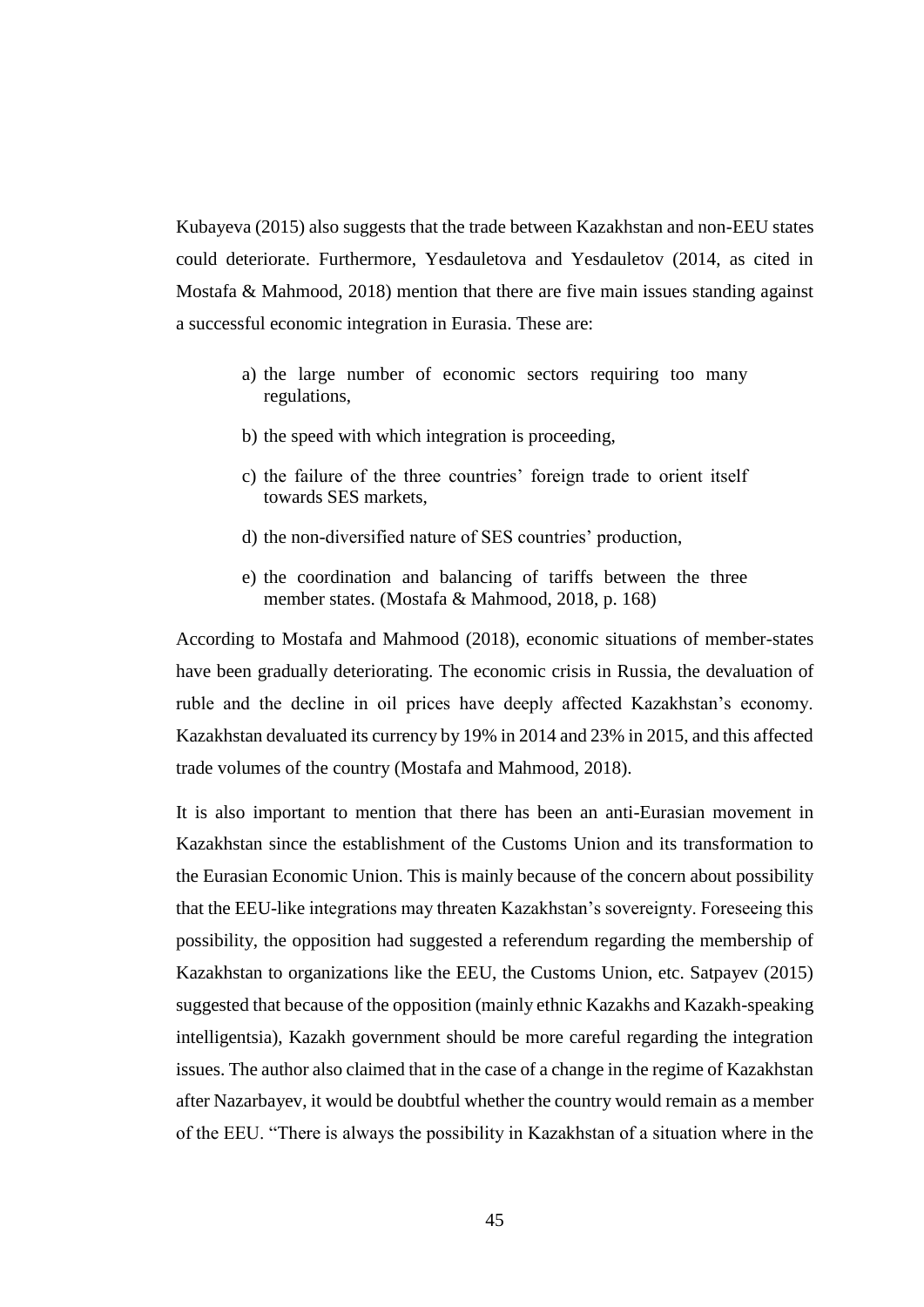medium-term, political forces come to power that want to change the rules of the game" (Satpayev, 2015, p. 13).

# **4.4. THE CONFERENCE ON INTERACTION AND CONFIDENCE BUILDING MEASURES IN ASIA (CICA)**

Conference on Interaction and Confidence Building Measures in Asia (CICA) was officially established in 1993 by numerous Asian countries in order to manage peace and security issues in the region. Today, there are 26 member countries of the **Conference** 

## **4.4.1. The Establishment of the Conference on Interaction and Confidence Building Measures in Asia**

On October  $5<sup>th</sup>$ , 1992, during the  $47<sup>th</sup>$  session of the U.N. General Assembly, Nursultan Nazarbayev, was the first to announce the idea of organizing a meeting regarding the interaction and confidence building measures in Asia, which would be called CICA. This initiative is considered as a new format of cooperation for the peace and security issues in Asia ("The Permanent Mission of the Republic of Kazakhstan to the United Nations", n.d.).

At that time, in 1992, there was no structure for ensuring security and peace in Asia and it can be concluded that there was a need for establishing such structure in the region by a number of countries. Hence, the Conference became the first organization on such issues in the whole region and started its official activities in March 1993 ("The CICA-China", n.d.)

The member states of CICA are Afghanistan, Azerbaijan, Bahrain, Bangladesh, Cambodia, China, Egypt, India, Iran, Iraq, Israel, Jordan, Kazakhstan, Mongolia, Pakistan, Palestine, Qatar, the Republic of Korea, the Russian Federation, Sri Lanka, Tajikistan, Thailand, Turkey, United Arab Emirates, Uzbekistan and Vietnam. States must have part of their territory in Asia in order to become a member of the CICA. Today, member states of the CICA constitute nearly ninety percent of the population and territory of Asia.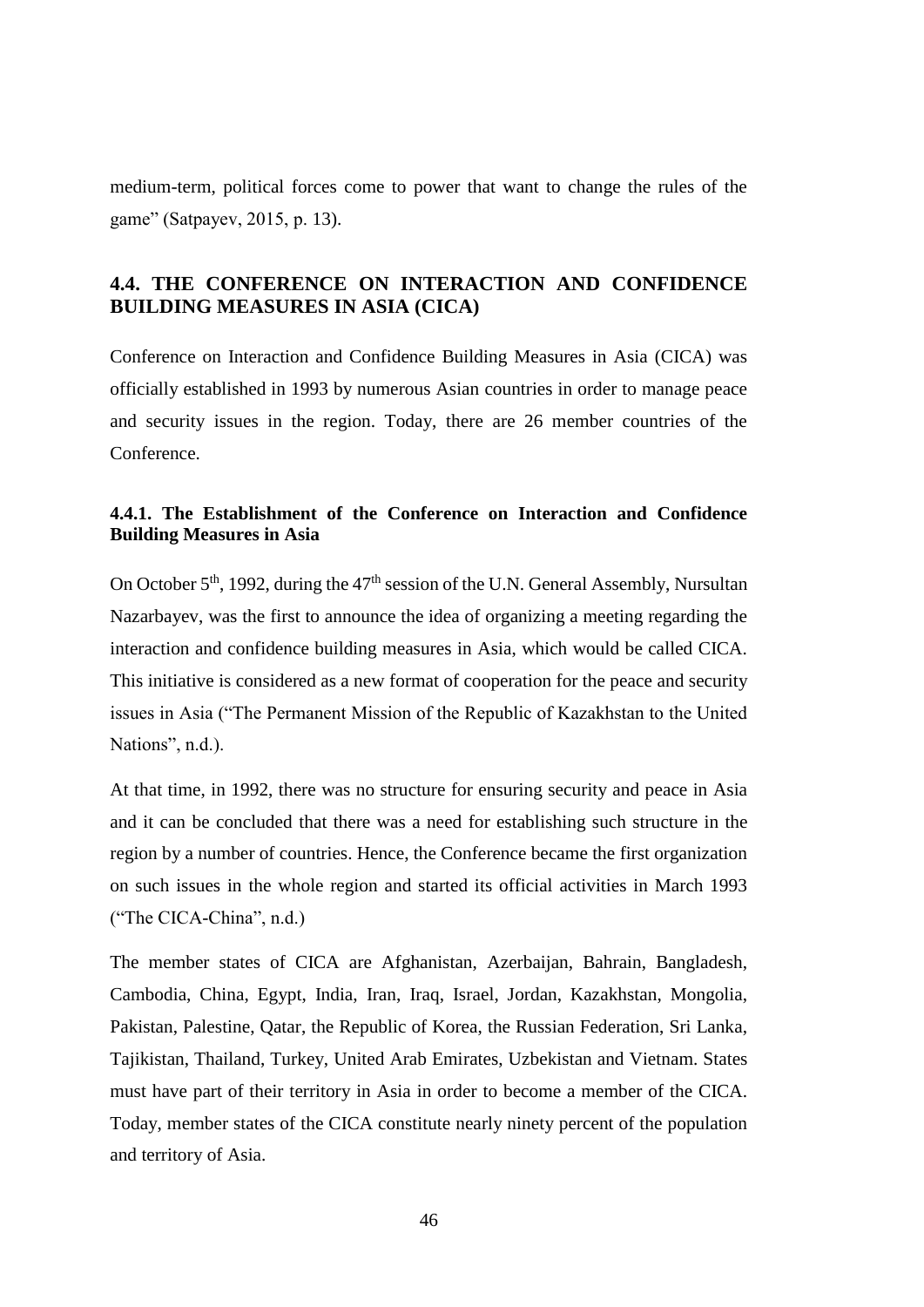The observer states are Belarus, Indonesia, Japan, Laos, Malaysia, Philippines, Ukraine and the United States of America. There are also five multi-national organizations held the observer status of the CICA: International Organization for Migration (IOM), League of Arab States (LAS), Organization for Security and Cooperation in Europe (OSCE), Parliamentary Assembly of the Turkic Speaking Countries (TURKPA) and the United Nations (UN).

There are two main documents of the Conference. The first one is adopted at the First Meeting of Ministers of Foreign Affairs on September 14<sup>th</sup>, 1999 in Almaty. The other one is Almaty Act which is the charter of the Conference adopted at the First Summit Meeting on June  $4<sup>th</sup>$ , 2002 in Almaty (["Secretariat](http://www.s-cica.org/page.php?page_id=7&lang=1) of the CICA", n.d.).

### **4.4.2. The Aim of the Conference on Interaction and Confidence Building Measures in Asia**

The policy of CICA depends on the principles of sovereign equality, social, cultural and economic cooperation among member states, and non-interference in internal affairs of the member states. The main objectives of the Conference are to enhance cooperation and coordinate multilateral approaches regarding peace, stability and security among the member states in Asia. All decisions within CICA framework are taken by consensus. Members of CICA recognize that there is an important connection between Asia and the rest of the world when it comes to peace, security and stability issues. As they are confirming their commitment to the UN Charter, the states also endorse dialogue and cooperation between Asian countries to provide the main aims of CICA (["Secretariat](http://www.s-cica.org/page.php?page_id=7&lang=1) of the CICA", n.d.).

Every four years, the Meeting of the CICA Heads of State and Government is held as a highest decision-making organ of the Conference. The summit conducts reviews and consultations of the progress and determines the priorities of CICA. There is also the Meeting of the Ministers of Foreign Affairs with the participation of the member countries which is held every two years. In order to be realize the objectives of CICA, Catalogue of Confidence Building Measures (CBMs) and Cooperative Approach for the implementation of CICA CBMs have been established. Economic dimension, environmental dimension, human dimension, fight against new challenges and threats,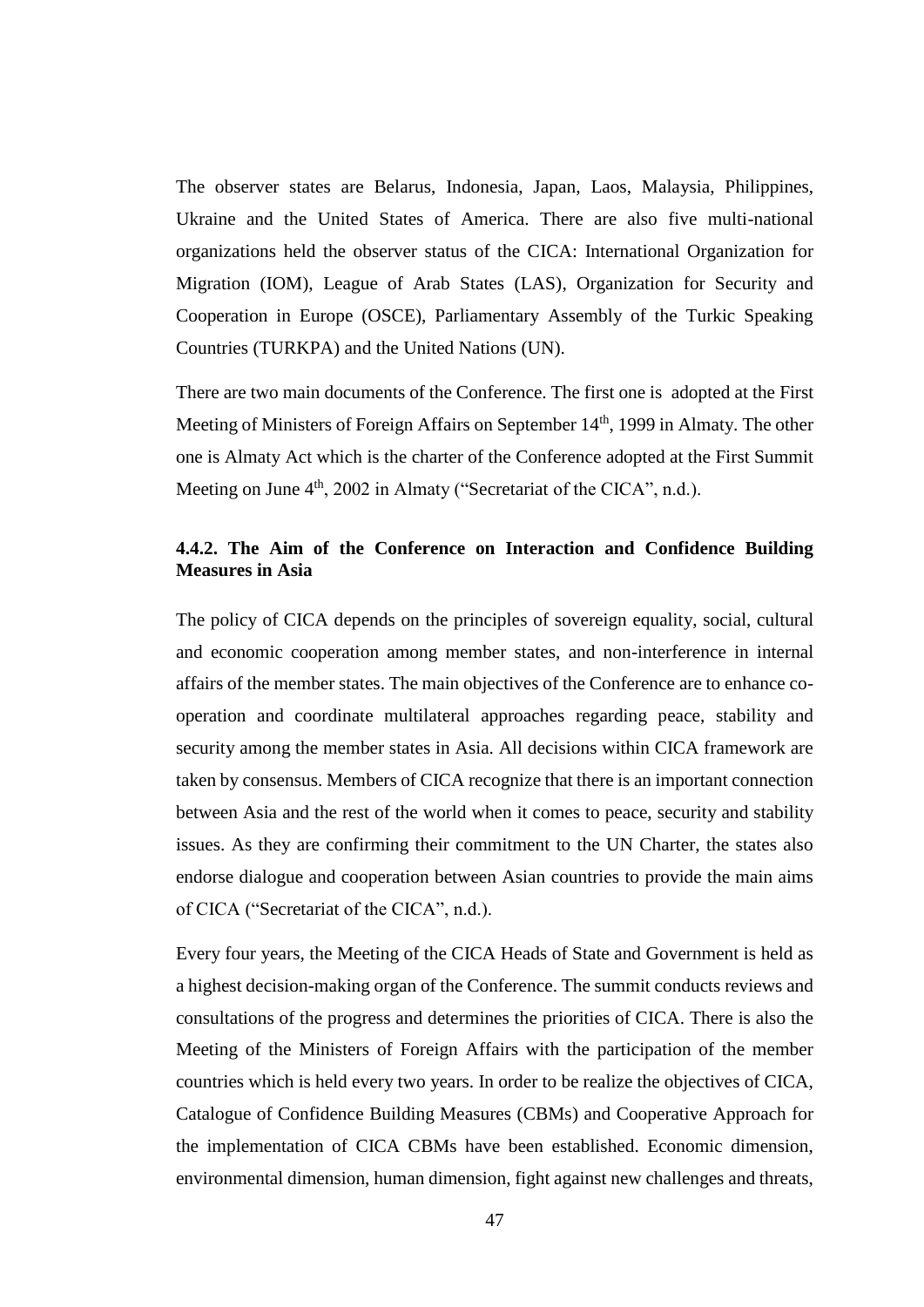and military-political dimension are the five main categories determined by the Confidence Building Measures.

# **4.4.3. Kazakhstan and the Conference on Interaction and Confidence Building Measures in Asia**

As it is mentioned earlier, Kazakhstan was the country which proposed the idea of convening the Conference in Interaction and Confidence Building Measures in Asia. Nazarbayev was aware of the fact that Asia is the most populated region in the world along with various kind of conflicts and unrest among the countries (extremism, illegal migration, environment issues, drug trafficking, nuclear proliferation etc.). Hence, Nazarbayev's proposal was supported and adopted by numerous countries and international organizations in the region ("Official Site of the President of the Republic of Kazakhstan", n.d.). According to Alima (n.d.), Kazakhstan has contributed much to the modernization and development of international relations in Asia region.

The  $20<sup>th</sup>$  anniversary of the organization and the  $4<sup>th</sup>$  meeting of ministers of foreign affairs of the Conference was held in Astana in 2012. Nazarbayev made a welcoming speech and emphasized the 'joint effort of international community' in order to solve the common problems of the region (["Secretariat](http://www.s-cica.org/page.php?page_id=7&lang=1) of the CICA", n.d.).

In 2014, the 4<sup>th</sup> Shanghai CICA Summit was an important milestone for the future of the Conference since the Memorandum of Understanding was signed between the Shanghai Cooperation Organization and the CICA ("Official Site of the President of the Republic of Kazakhstan", n.d.). Moreover, trying to establish ties with other regional and international organizations, Memoranda of Understanding have signed between CICA and the following organizations: [Economic Cooperation Organization](http://www.s-cica.org/admin/upload/files/MOU_between_CICA_and__ECO.doc)  [\(ECO\),](http://www.s-cica.org/admin/upload/files/MOU_between_CICA_and__ECO.doc) [Eurasian Economic Community \(EurAsEC\),](http://www.s-cica.org/admin/upload/files/MOU_between_CICA_and_Eurasec.doc) [International Organization for](http://www.s-cica.org/admin/upload/files/MOU_between_CICA_and_IOM.doc)  [Migration \(IOM\),](http://www.s-cica.org/admin/upload/files/MOU_between_CICA_and_IOM.doc) [Assembly of People of Kazakhstan \(APK\)](http://www.s-cica.kz/admin/upload/files/MOU_THE_ASSEMBLY_OF_PEOPLE_OF_KAZAKHSTAN_(APK).doc) , [Shanghai Cooperation](http://www.s-cica.kz/admin/upload/files/MEMORANDUM_OF_UNDERSTADING_SCO.doc)  [Organization \(SCO\)](http://www.s-cica.kz/admin/upload/files/MEMORANDUM_OF_UNDERSTADING_SCO.doc), [United Nations Office for Drugs and Crime](http://www.s-cica.kz/admin/upload/files/MOU_CICA_UNODC_eng.PDF)  [\(UNODC\),](http://www.s-cica.kz/admin/upload/files/MOU_CICA_UNODC_eng.PDF) [Regional Anti-Terrorist Structure of the Shanghai Cooperation](http://www.s-cica.kz/admin/upload/files/YEAR2017/Signed_Protocol-English.PDF)  [Organization \(RATS SOC\) and Shanghai Institute for International Studies](http://www.s-cica.kz/admin/upload/files/YEAR2017/Signed_Protocol-English.PDF) (["Secretariat](http://www.s-cica.org/page.php?page_id=7&lang=1) of the CICA", n.d.).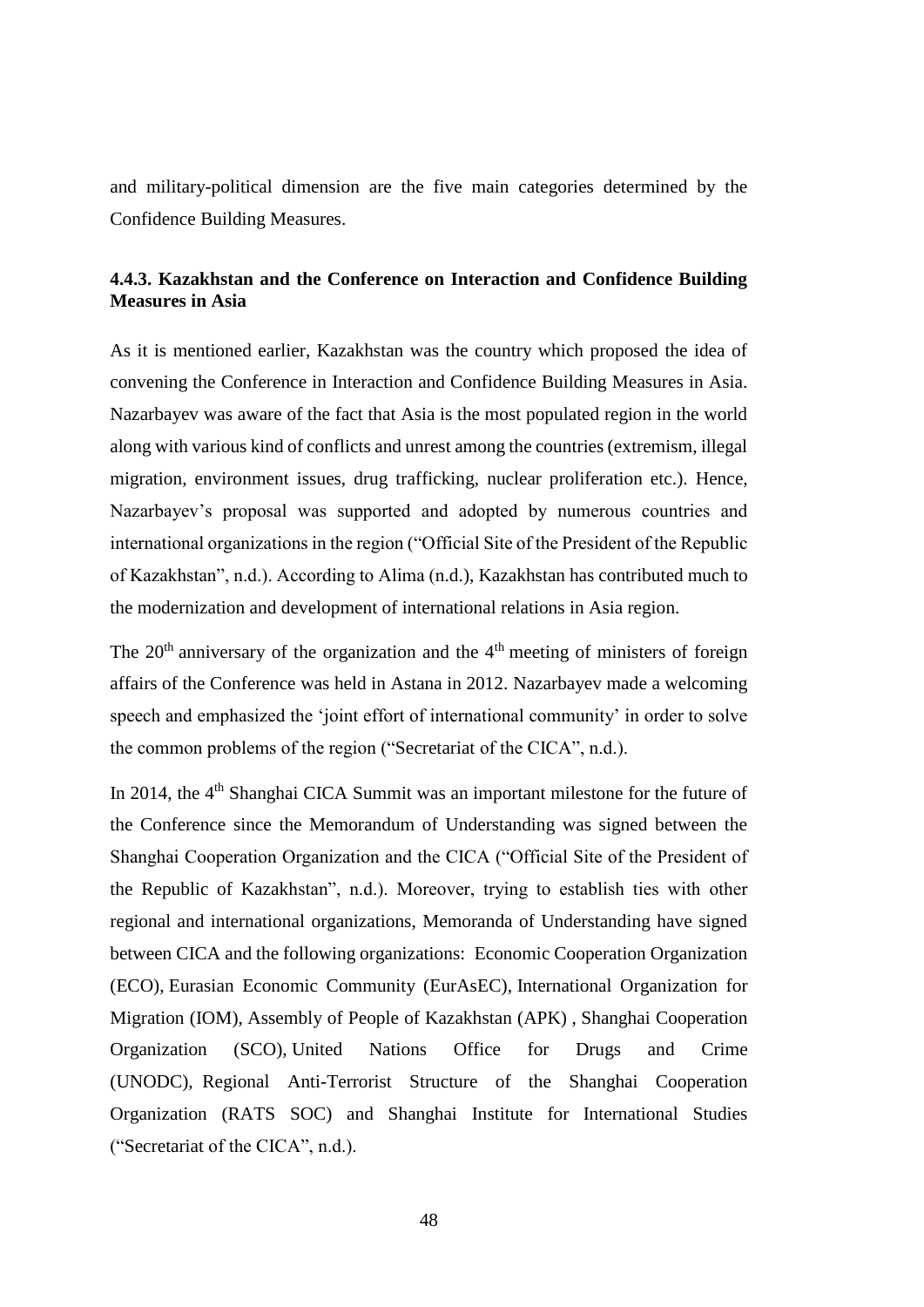Hence, more than two decades, Kazakhstan has taken on the leading role of the Conference for more secure and peaceful Asia ("Official Site of the President of the Republic of Kazakhstan", n.d.).

## **4.5. SHANGHAI COOPERATION ORGANIZATION (SCO)**

On June 15th, 2001, Shanghai Cooperation Organization (SCO) was established by the signing of the Founding Declaration (Aris, 2011). At present, People's Republic of China, Kazakhstan, Kyrgyzstan, Russia, Tajikistan, Uzbekistan and the former observer states, India and Pakistan, are the member-states of the Shanghai Cooperation Organization. Afghanistan, Belarus, Iran, and Mongolia are the observer states. Also, the dialogue partners are Armenia, Azerbaijan, Cambodia, Nepal, Sri Lanka, and Turkey.

#### **4.5.1. The Establishment of the Shanghai Cooperation Organization**

After the dissolution of the USSR, security, defense and borders have gained importance among the countries of the Eurasian region. Especially for the former Soviet States and China, border issue was an essential subject to resolve. According to Bailes et al. (2007), their shared border became a multilateral concern after the collapse of the USSR.

China aimed to secure its western border because it was a developing and growing country that needed to focus on its stability and economic relations. It means that a territorial tension would have damaged the economic agenda of China. On the other hand, Central Asian countries were also avoiding a tension in their borderline with the aim of protecting their territorial integrity considering that China is a significantly powerful country compared to the newly established nation-states of the area. Thus, China and the former Soviet Republics started negotiating over the matter of border security (Küçük, 2009).

According to Küçük (2009), as a result of the negotiations, 'Treaty on Strengthening Trust in Military Affairs in the Border Regions' was signed by the leaders of China, Russia, Kazakhstan, Kyrgyzstan and Tajikistan on April 26<sup>th</sup>, 1996 in Shanghai, China.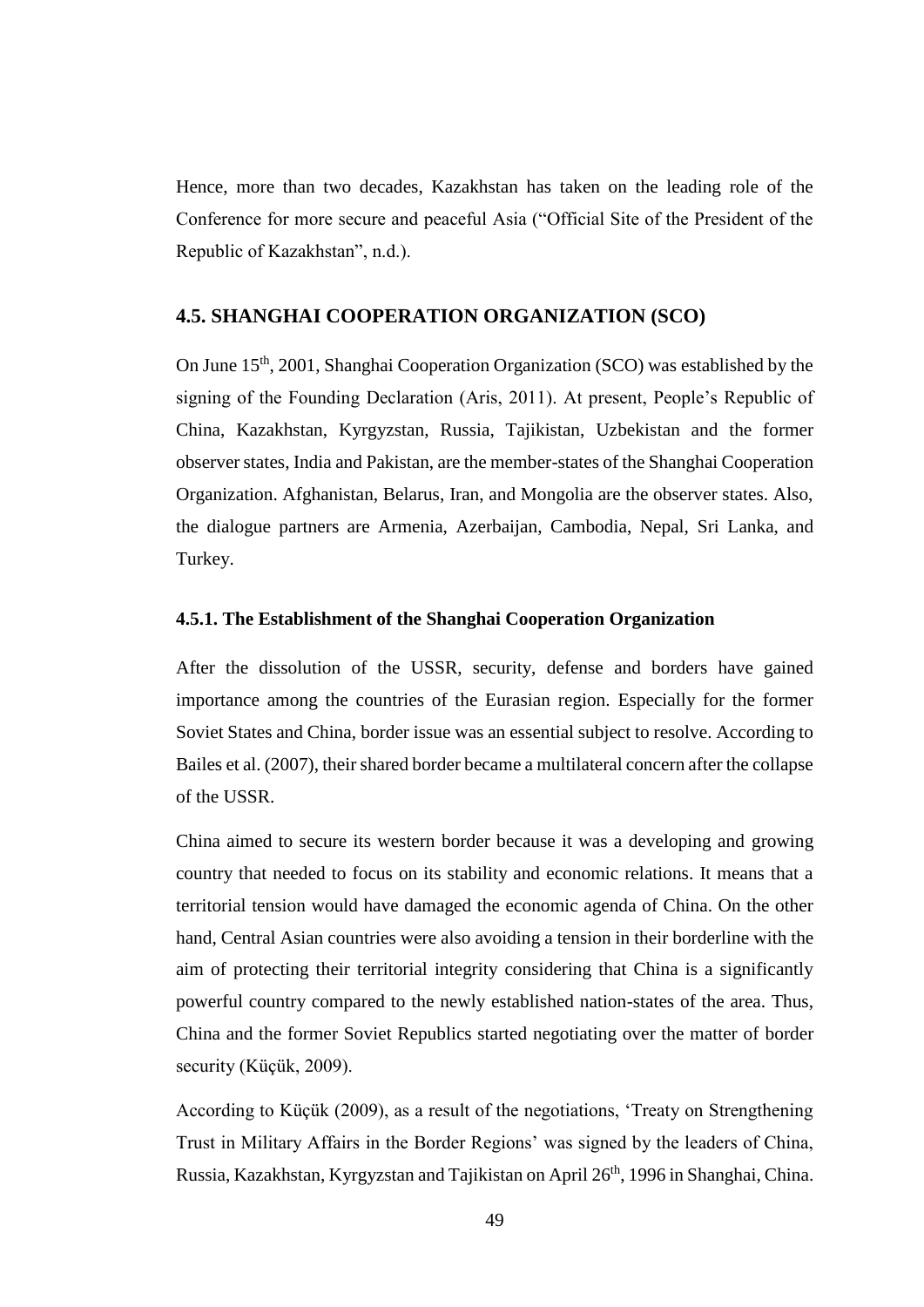These countries are recalled as 'the Shanghai Five' with the feature of the predecessors of the Shanghai Cooperation Organization.

One year later, the leaders of the countries aforementioned came together in Moscow and signed 'The Treaty on Mutual Reduction of Military Forces on the Borders' on April 27<sup>th</sup>, 1997. The leaders agreed to assign 130.400 personnel in the borders of the countries by the terms of the treaty (Küçük, 2009).

Another summit was organized in 1998 in Almaty with the agreement of confronting the "transnational security issues such as ethnic separatism, religious fundamentalism, terrorism, arms-smuggling, drug-trafficking and cross border crimes". Also, Bishkek Declaration was signed by the leaders of the five countries. By the Declaration, the Shanghai Five agreed to resist terrorism, separatism and religious fundamentalism (Küçük, 2009, p. 32).

Uzbekistan attended the meeting for the first time as an observer in Dushanbe in 2000 with the leaders of the Shanghai Five. In Dushanbe summit, leaders signed the agreement that considers separatism, terrorism and religious fundamentalism as the "three evils". Additionally, in the meeting, Chinese leader offered to establish an institutionalized organization as cooperation of the countries of Shanghai Five and Uzbekistan. It is important to emphasize that as a result of the participation of Uzbekistan, the Shanghai Five period was terminated in the Dushanbe summit (Küçük, 2009).

The Shanghai Cooperation Organization was officially founded in 2001 with the participation of the countries which are the People's Republic of China, the Russian Federation, the Republic of Kazakhstan, the Republic of Tajikistan, the Kyrgyz Republic and the Republic of Uzbekistan. The leaders of the six countries signed the Founding Declaration (Aris, 2011). According to Küçük (2009), the main target of the SCO was determined to fight against the three evil as it was stated in Bishkek Declaration. In 2017, Iran and Pakistan have been granted the full membership in the SCO at a summit in Astana. Zafar (2017) indicates that since Russia and China were the two main countries of the SCO, India's participation will lead the organization to a more multipolar structure by balancing the regional powers.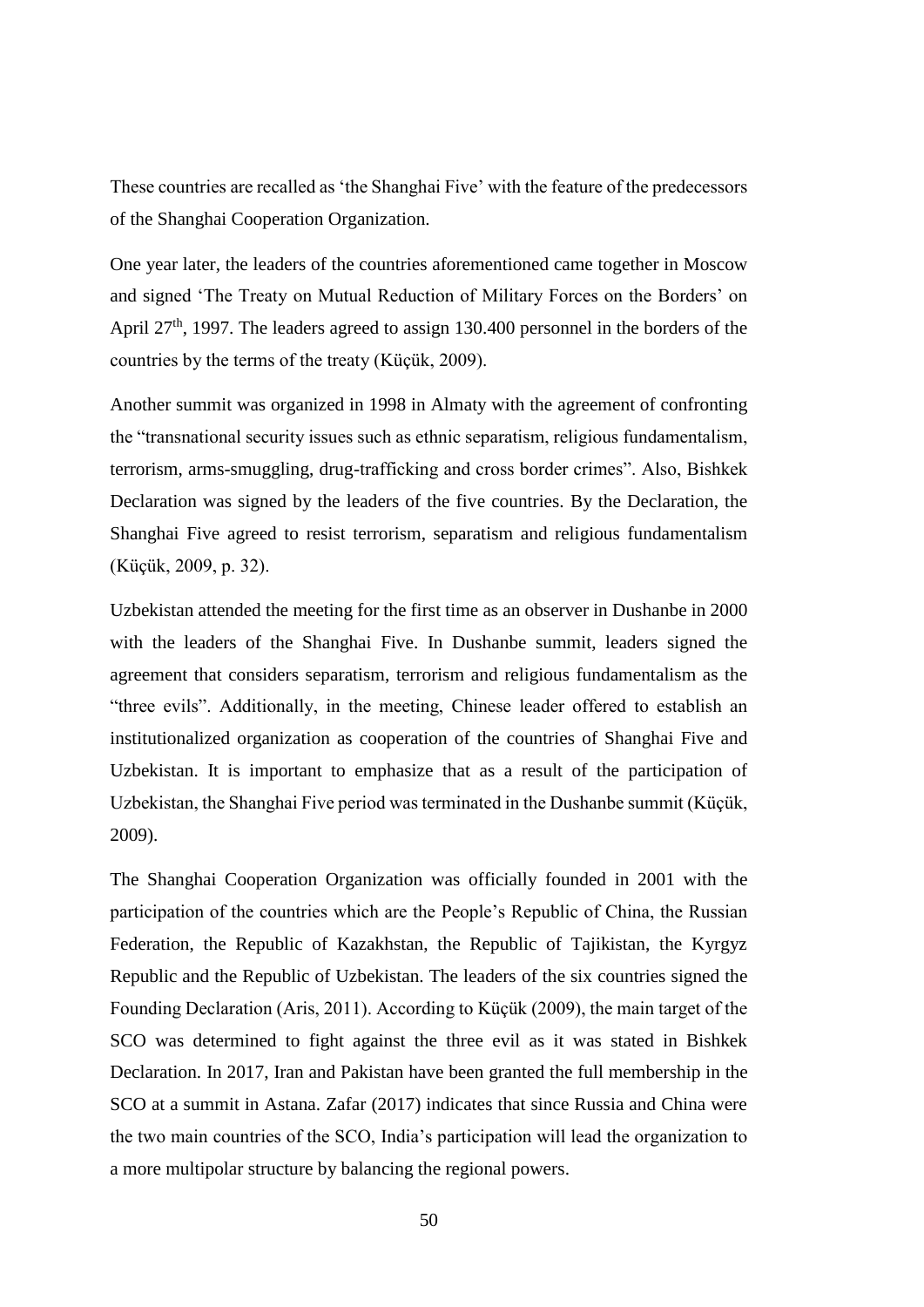Today, with these powerful member states and the observer states as Afghanistan, Belarus, Iran, and Mongolia, the SCO became an important regional organization in Eurasia. According to Bailes et al. (2007), the Shanghai Cooperation Organization covers one of the largest areas geographically as a regional organization.

#### **4.5.2. The Aim of the Shanghai Cooperation Organization**

The Shanghai Cooperation Organization (SCO) is considered to be an essential integration for the member-states in terms of defense, security and politics in the Eurasian region. As McDermott (2012) indicates, the SCO focuses on terrorism, separatism and extremism in the area.

As indicated in the Charter of the Shanghai Cooperation Organization, Article 2, main principles of the organizations are:

> mutual respect of sovereignty, independence, territorial integrity of States and inviolability of State borders, non-aggression, noninterference in internal affairs, non-use of force or threat of its use in international relations, seeking no unilateral military superiority in adjacent areas; equality of all member States, search of common positions on the basis of mutual understanding and respect for opinions of each of them; gradual implementation of joint activities in the spheres of mutual interest; peaceful settlement of disputes between the member States; SCO being not directed against other States and international organizations; prevention of any illegitimate acts directed against the SCO interests; implementation of obligations arising out of the present Charter and other documents adopted within the framework of SCO, in good faith (The Shanghai Cooperation Organization, 2009).

In 2004, the SCO founded the Regional Anti-Terrorist Structure (RATS) in order to list and update a database of terrorist, separatist, and extremist actors in the region. The RATS also became a center for intelligence and approaches to counterterrorism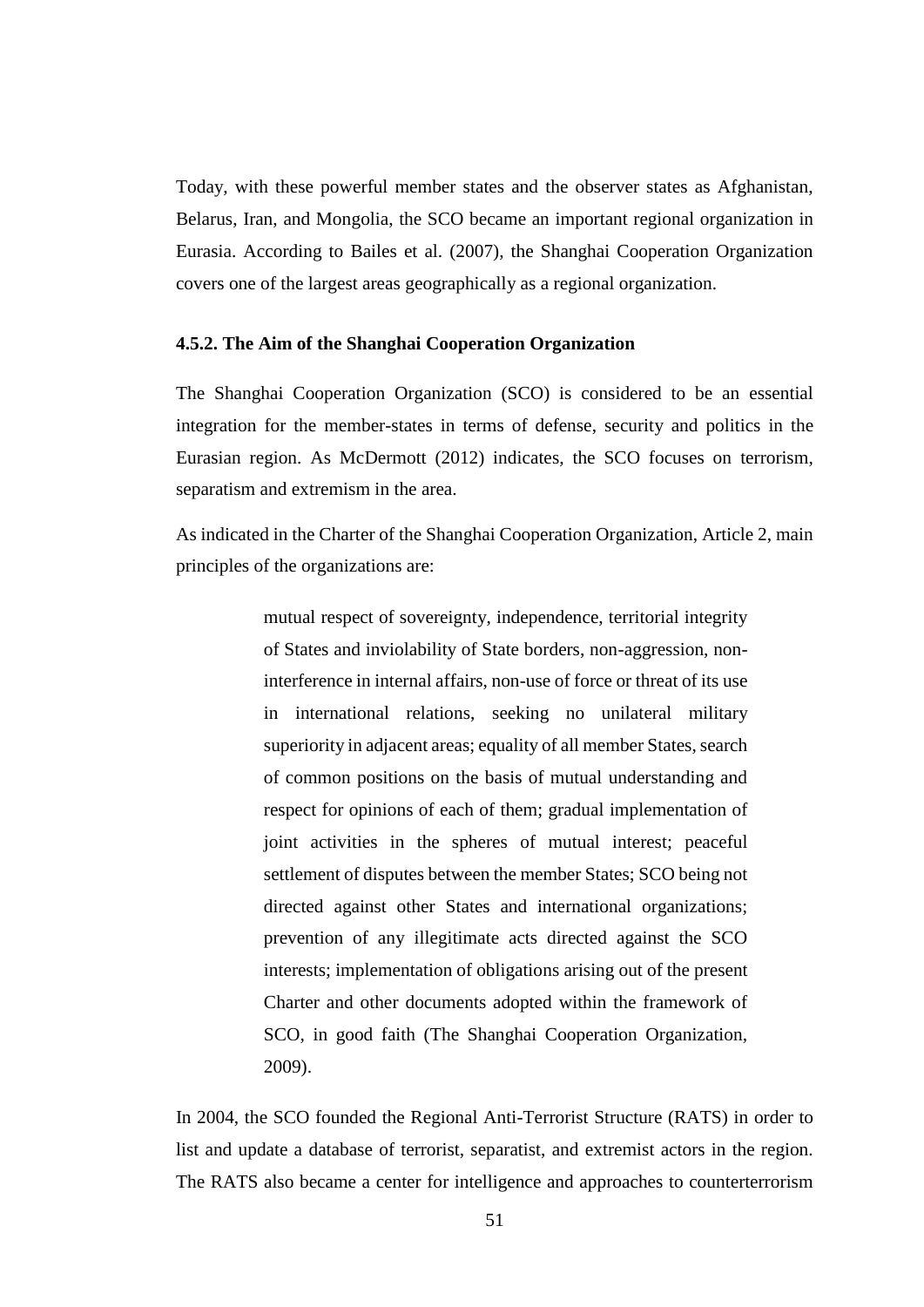among its member states. According to Aris (2013), the RATS is proven to be a valuable and essential tool for fighting against terrorism by the leaders of the member states.

Aside from terrorism, extremism and separatism, the SCO also deals with organized crime, illegal narcotics trade, and developing structures for responding the natural disasters. Moreover, the SCO organizes regular military exercises. Since the "peace mission", an agreement for holding regular military exercises, in 2007, exercises of different scales with various participation of member states have been organized. Russian and Chinese troops dominate these exercises while Kazakhstan takes an important role, Kyrgyzstan and Tajikistan have minor roles and Uzbekistan declines to participate (Küçük, 2009). Aris (2013) noted even though these exercises resulted in a debate regarding whether the SCO should establish a common military force, its main agenda is to become a confidence-building measure among the member states. According to Lohschelder (2017), the SCO also provides its member states a platform to engage in geopolitical balancing.

Alongside security issues, economic cooperation has started to emerge since the mid-2000s between the SCO members regarding collaboration on finance, trade, transportation infrastructure, telecommunications, agriculture, and energy. Especially, the idea of creating an energy club in the SCO was proposed by Vladimir Putin at the 2006 Summit, and it became one of the major economic cooperation initiatives for Russia and Kazakhstan. However, according to Aris (2013), there are conflicting interests among the SCO member states in terms of producing and supplying energy to the new markets.

According to Küçük (2009), after the collapse of the Soviet Union, Russia decided that China would be a better integration partner in the region. Also, it is obvious that Russia would have the chance to control and monitor China's activities in the region. Moreover, Russia would like to strengthen its place in the global energy market with the support of Iran and Kazakhstan. Energy situation is also important for China since its economy depends on the oil and gas from the Middle Eastern, Central Asian and Latin American countries and Russia. Becoming the great powers of the region, along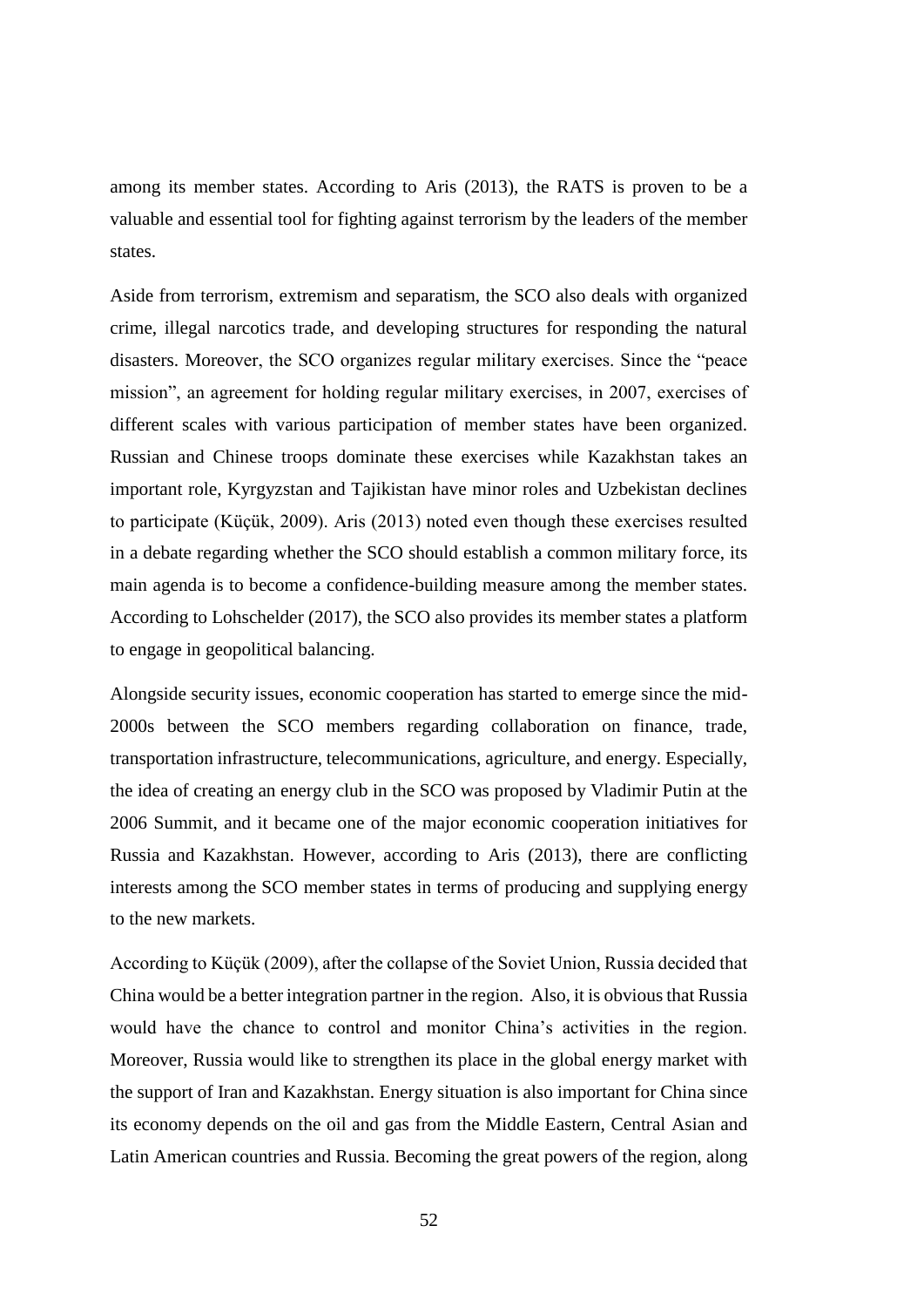with Russia, China could challenge the United States. Furthermore, from an economical perspective, Central Asian region is essential for Chinese trade growth.

It is important to emphasize that the SCO represents a unique establishment for the Central Asian republics. It can engage the two main regional powers, Russia and China, simultaneously. It is an essential situation from the perspective of the Central Asian states because of the opportunity for eliminating the domination by one of the regional powers. It has been suggested that "the Central Asian leaders have more opportunities to pursue their interests within the SCO, than they would in a framework containing only Russia or only China" (Aris, 2013, p. 9). For instance, it is important for Kazakhstan to use Russia to reach the world market. Kazakhstan would not export the energy to the world market without Russia because its own infrastructure is insufficient to distribute resources. Becoming a member of the SCO has its advantages for Kyrgyzstan. For instance, Kyrgyzstan agreed with China regarding energy. Also, pipelines from Uzbekistan to China and Turkmenistan to China are agreed to go through Kyrgyzstan.

#### **4.5.3. Kazakhstan and the Shanghai Cooperation Organization**

Kazakhstan has important reasons to join the Shanghai Cooperation Organization. Firstly, Kazakhstan has significant energy reserves, yet does not have enough infrastructure to join the world markets. Being a post-Soviet state, the country benefits from the Russian infrastructure and pipeline to distribute its resources into the global market. It can be understood that Kazakhstan depends on Russia in order to reach international market. However, being a part of the Shanghai Cooperation Organization increased Kazakhstan's chance to diversify its customers to sell energy. For instance, Kazakhstan signed energy agreements with China to build the "Kazakhstan-China oil" pipeline in 2006. Because exported oil from Kazakhstan to China does not pass through a third country or an open sea, Kazakhstan is the first choice of China to establish pipelines and import oil (Schubert, 2017). According to Küçük (2009), having a customer as China, one of the giant economies in the world, Kazakhstan gained power against the Russian pressure, which demonstrates an example of Kazakhstan's "multi-vector" foreign policy. Establishing and maintaining peaceful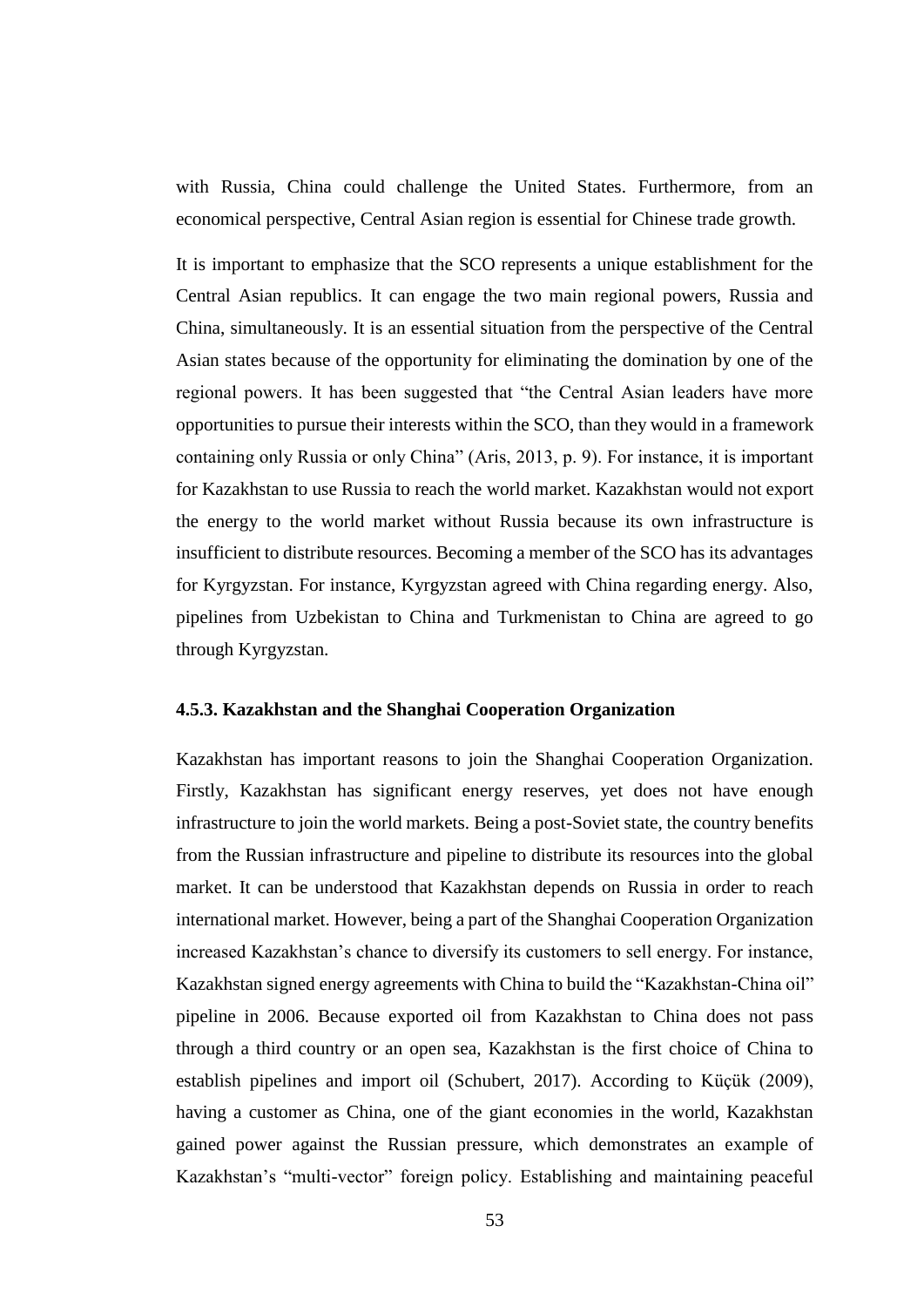relations with the countries and international organizations are the core values of the multi-vector policy of Kazakhstan for stabilizing and removing any attempt to dominate the country. As Gleason (2017) indicates preventing the reemergence of Russian pressure in the region is the primary motive of the multi-vector policy. The second advantage of the SCO for Kazakhstan is to increase its trade volumes, especially with China. Kazakhstan began to find new customers in the international market and increased its income and development. Moreover, on the one hand, Kazakhstan has been paying attention to not to be too close to the SCO integration against the possibility to block cooperation with the West. On the other hand, with the increased trade volume and investment among the SCO members, the SCO provides Kazakhstan and other Central Asian countries a guaranteed inflow of investment from both China and Russia and support the stability in the region (Bailes et al., 2007). The third reason is security. Kazakhstan supports the Shanghai Cooperation Organization because of the large number of Russian people living in Kazakhstan. Kazakhstan considers Russian population as a potential threat in Kazakh land, and so hopes that being a part of the SCO could prevent interference of Russian population to Kazakhstan's domestic affairs. Also, we can mention that the SCO provides necessary stability to Kazakhstan to be a regional power in Central Asia (Küçük, 2009). As Ospanova (2019) mentions that Kazakhstan is the largest country and has the most successful economy with the richest resources in its lands in Central Asia. Due to its efforts and multi-vector foreign policy it has been pursued in the past quarter of a century, Kazakhstan achieved to have the stability of a peacemaker and guarantor position of the area. Together with the positive effect of the SCO by balancing Russian dominance in the area, Kazakhstan had a unique position among the Central Asian countries regarding to be a regional power.

According to Caspian News, Tokayev, the new President of Kazakhstan, has proposed to establish a new initiative as a special center for combatting the threat of cyber terrorism. At the annual summit of the SCO in Bishkek, Tokayev stated "the problem of terrorism has its effect on the global network and requires additional measures to ensure cyber security. The creation of the information security center would be an important contribution to the protection of the organization's cyberspace" (Ospanova,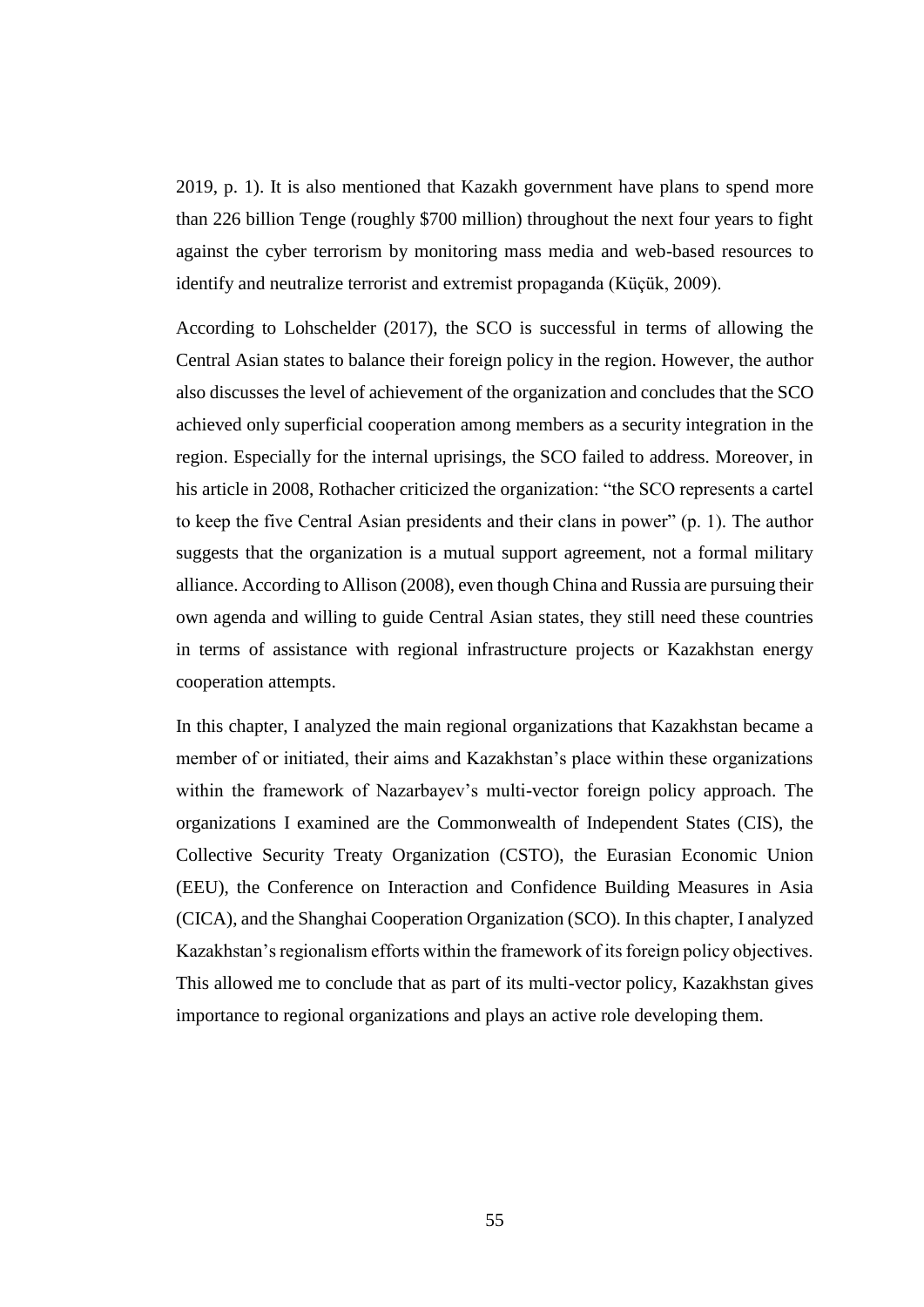## **CHAPTER 5**

### **CONCLUSION**

After the dissolution of the Union of Soviet Socialist Republics, Kazakhstan has gained its independence and started to draw its own path in domestic and global areas, like all other newly independent republics of the USSR. After spending seventy-four years being a member of the Soviet Union, the process of establishing foreign relations became an essential part of that path. Kazakhstan is one of the former Soviet republics that has pursued a successful foreign policy. In this thesis, I have presented an analysis of Kazakhstan's foreign policy as a newly independent state with a particular focus on its role in regional integration process. I have also discussed the effectiveness of Kazakhstan's membership in various regional organizations in terms of its foreign policy strategy and economic development.

While analyzing the effectiveness of regional integration in Kazakhstan, it is important to give brief information about the concept of regionalism in this study. For that purpose, I have first provided a historical background about regionalism under four sub-titles: Earlier Integrations, the First Wave, the Second Wave and the Third Wave. Historical perspective of regionalism contains mostly economic cooperation efforts after the Second World War in the years between 1945 and 1965, security issues between 1965 and 1985 during the Cold War, and regional security and economic problems since the end of the Cold War, in accordance with the main events that affected the course of the history worldwide. This historical background is important because they reflect some of the essential starting points of agreements in the history of regionalism. International cooperation mostly emerged from common problems of states or regions. By successful implementations of regional integration policies, interactions and collaborations between states are expected to increase. Thus, there are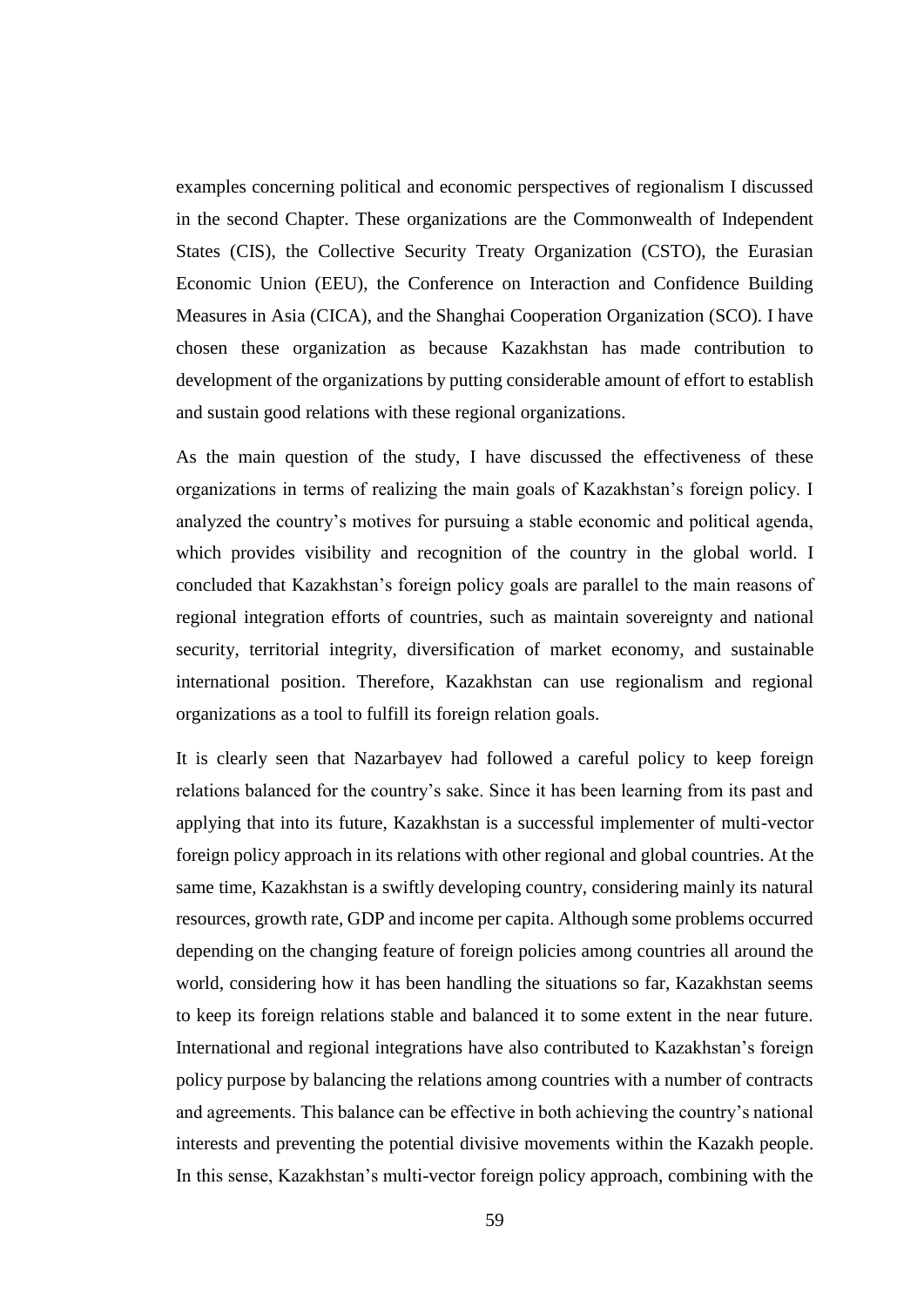possible advantageous agreements and collaborations through regional and international integrations occurs to be a rational one. By not underestimating the guiding impact of regionalism and integration efforts, regional integration contributes greatly to the realization of Kazakhstan's foreign policy goals. With the multi-vector foreign policy and regional integration initiatives, maintaining its sovereignty in Eurasian space, Kazakhstan has become the most globally integrated country in Central Asia.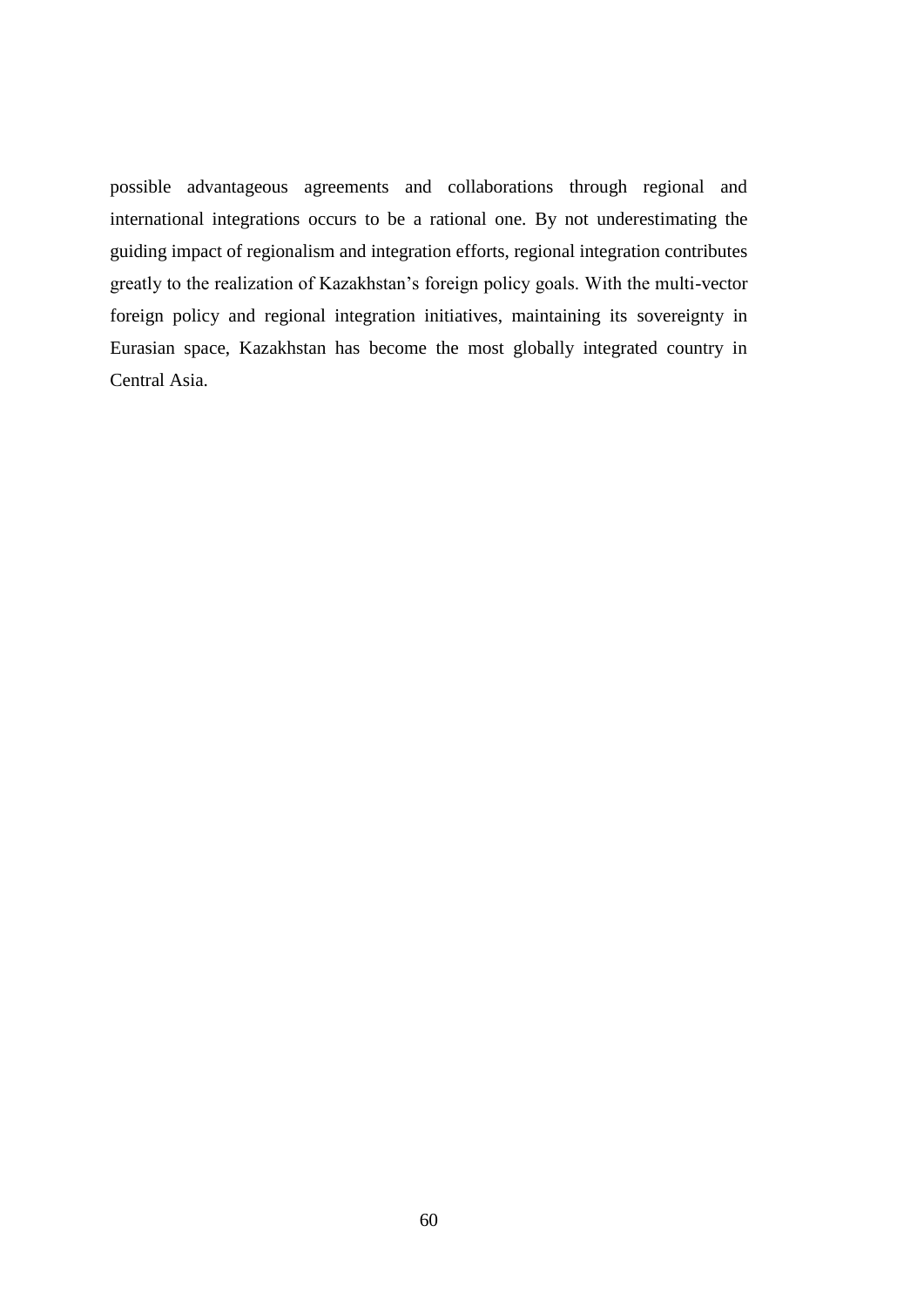## **BIBLIOGRAPHY**

- Akın, B. (2009). *Security regionalism in Central Asia.* Retrieved from <http://repository.bilkent.edu.tr/handle/11693/14829>
- Alima, A. (n.d.). *Concerning a role of N. Nazarbayev's idea of Eurasianism in the integration processes of the CIS countries.* Retrieved from https://ehistory.kz/en/expert/view/76
- Alima, A. (n.d.). *Eurasian integration initiatives of Nursultan Nazarbayev.* Retrieved from https://e-history.kz/en/expert/view/80
- Allison, R. (2008). *Virtual regionalism, regional structures and regime security in Central Asia*. Central Asian Survey. 27:2, 185-202. doi: 10.1080/02634930802355121
- Ametbek, D. (2015). Locating Turkey in Kazakhstan's Eurasian identity. Available from METU Thesis.

Aris, S. (2011). *Eurasian Regionalism*. NY: Palgrave.

Aris, S. (2013). Shanghai *Cooperation Organization: Mapping Multilateralism in Transition No.2*. International Peace Institute.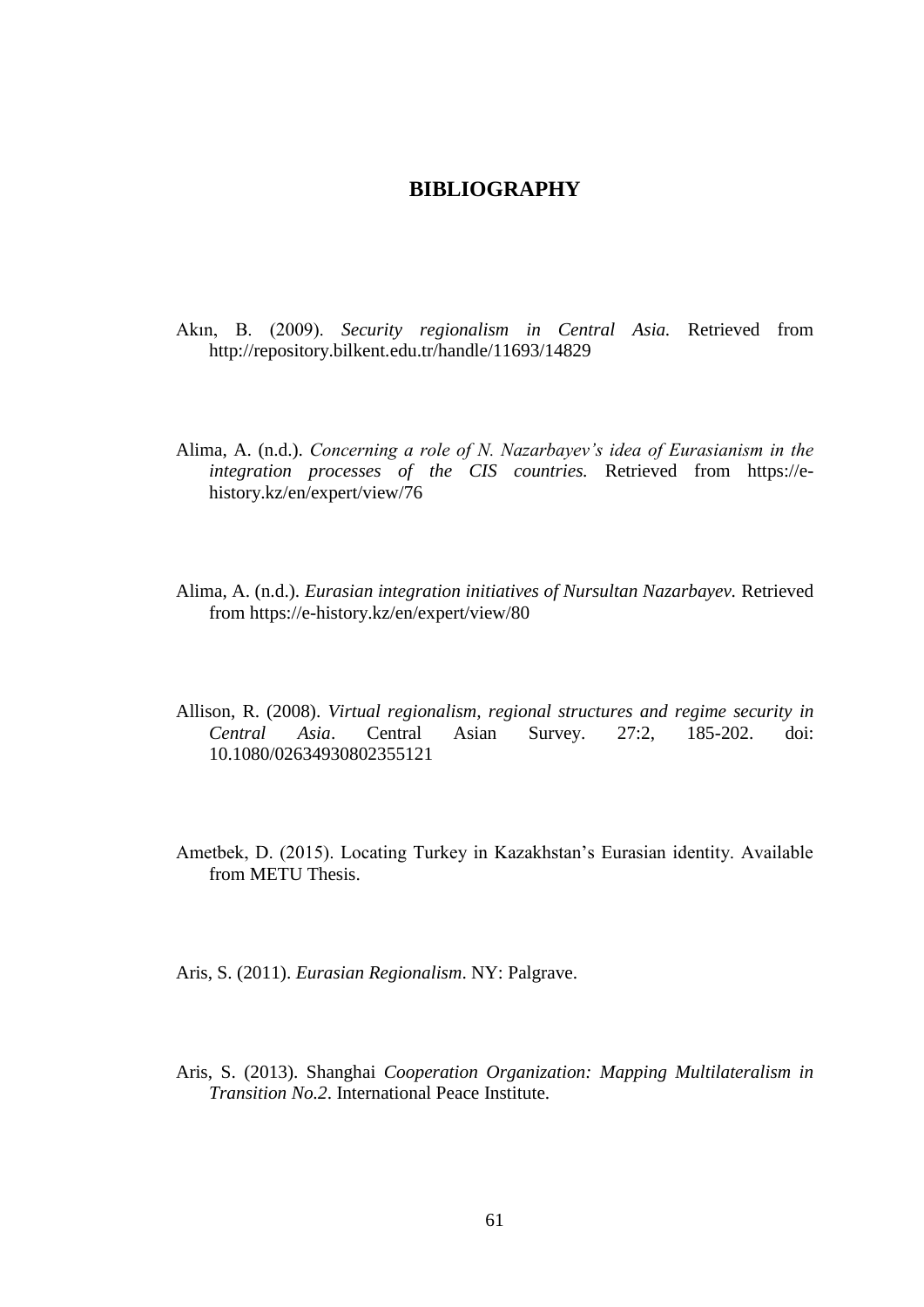- Arslan, M. (2014). The significance of shifting capital of Kazakhstan from Almaty to Astana: An evolution on the basis of geopolitical and demographic developments. *Procedia: Social and Behavioral Sciences.* 120, 98-109.
- Ayazbekov, A. (2014). *Independent Kazakhstan and the 'black box' of decisionmaking: understanding Kazakhstan's foreign policy in the early independence period (1991-4)* (Doctoral dissertation). Retrieved from http://hdl.handle.net/10023/4895
- Aydın, M. (2000). *New geopolitics of Central Asia and the Caucasus: Causes of instability and predicament*. Ankara: Center for Strategic Research.
- Bailes, A. J. K., Dunay, P., Guang, P. & Troitskiy, M. (2007). *The Shanghai Cooperation Organization.* Sweden: CM Gruppen.
- Bastas, Y.N. (2013). *The Foreign Policy of Kazakhstan: an analysis of Kazakhstan's multi-vector policy.* Retrieved from http://www.duo.uio.no/
- Başaran, D. (2017). *Jeltoksan Ayaklanması ve bu ayaklanmanın Kazakistan'ın bağımsızlığındaki rolü.* Retrieved from https://dergipark.org.tr/download/articlefile/355602
- Borkoeva, J. (2011). *Collective Security Treaty Organization (CSTO) and the limitations of Russia's influence over the other CSTO member states.* Available from METU Thesis.
- Brou, D. & Ruta, M. (2007). *Economic integration, political integration, or both?* Retrieved from the state of the state of the state of the state of the state of the state of the state of the state of the state of the state of the state of the state of the state of the state of the state of the state of https://www.wto.org/english/res\_e/reser\_e/gtdw\_e/wkshop08\_e/ruta\_e.pdf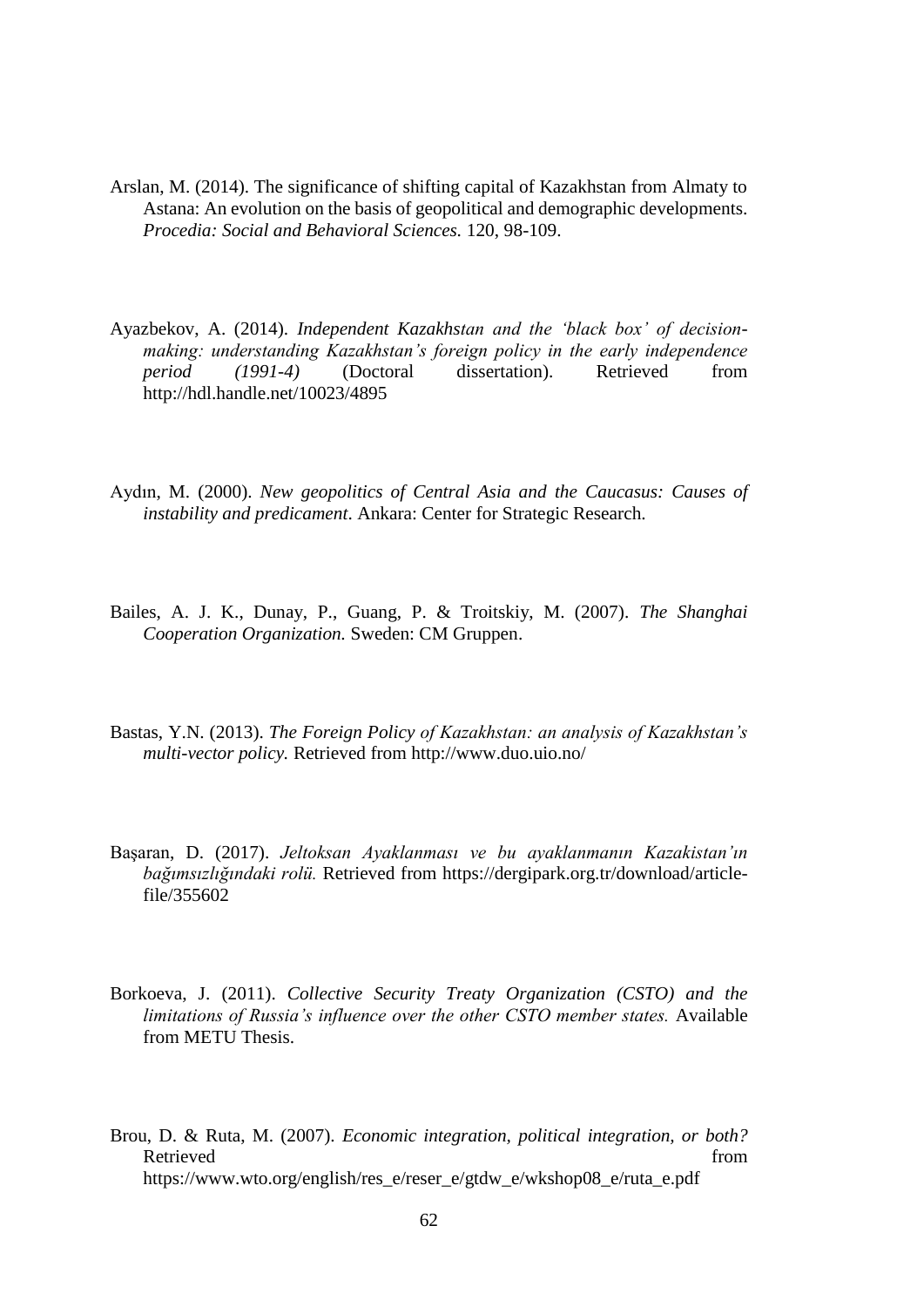- Buzan, B. & Waver, O. (2003). *Regions and Powers: The Structure of International Security*. Cambridge: University Press.
- Cameron, S. (2016). *The Kazakh Famine of 1930-33: Current research and new directions.* Retrieved **heating heating** *n directions. from* https://ewjus.com/index.php/ewjus/article/viewFile/220/88
- Cohen, A. (2008). *Kazakhstan: The road to independence.* Washington, D.C.: Johns Hopkins University.
- Çağlar, A. (2018). Kazakistan'ın Ulus İnşa Süreci ve Ekonomi Politiği. *Karabük University the Institute of Social Sciences*. 8(1).
- Fawcett, L. (2008). *Regionalism in world politics: Past and present.* Retrieved December 19<sup>th</sup>, 2014, from www.garnet-eu.org/pdf/Fawcett1.pdf
- Foreign Policy Concept for 2014 2020 Republic of Kazakhstan. (n.d.). Retrieved from http://mfa.gov.kz/en/erevan/content-view/koncepcia-vnesnej-politiki-rk-na-2014-2020-gg
- Gleason, G. & Jiadong, Z. (2008). "Central Asian States and Policy Triangles: China, Russia and the United States", Bolt, P. J., Changhe, S., Cross, S. (eds.) *The United States, Russia and China: Confronting global terrorism and security challenges in the 21st Century*. USA: Praeger Security International, pp. 115-132.
- Gleason, G. & Shaihutdinov, M. E. (2005). Collective Security and Non-State Actors in Eurasia. *International Studies Perspectives,* Vol.6 (2).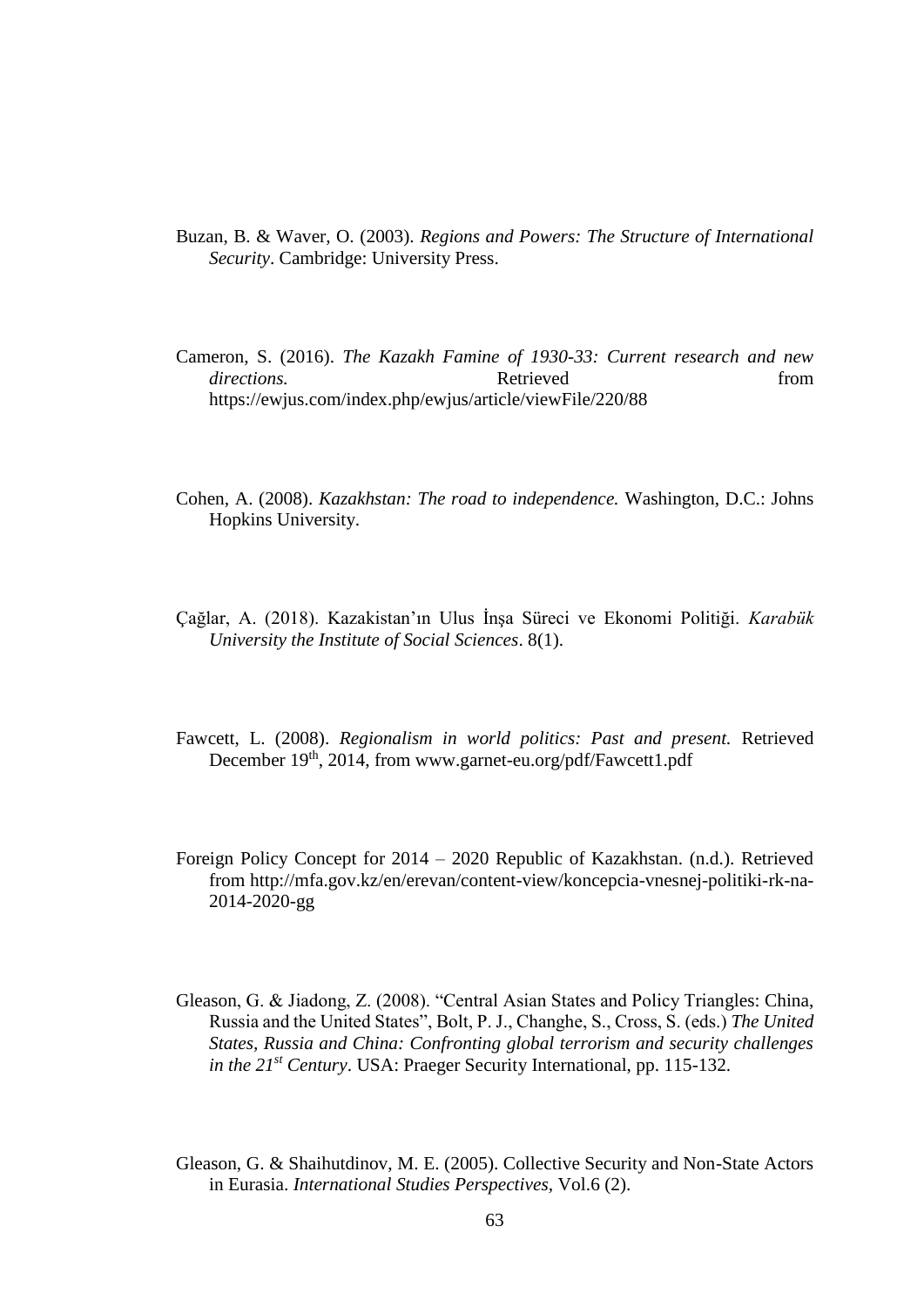- Gleason, G. (2017). *Geopolitics of the Asian Century.* Retrieved from http://web.isanet.org/Web/Conferences/HKU2017-s/Archive/3978a3dd-9c94- 45e7-bb03-339453c61b73.pdf
- Goble, P. (2018). Could GUAM Lose Another Member to Become GUM? *Eurasia Daily Monitor.* 15(141).
- Goldman, M. F. (2009). *Rivalry in Eurasia: Russia, the United States, and the War on Terro*r. California: ABC-CLIO, LLC.
- Guler, M. (2007). *Orta Asya ve Kafkaslara Türk Bakışı*. İstanbul: İlgi Kültür Sanat Yayıncılık.
- Gussarova, A. (2017). *Kazakhstan and Ukraine: Common future or separated fates?*  Retrieved from<https://library.fes.de/pdf-files/bueros/kasachstan/14107.pdf>

Hancock, K. (2009). *Regional Integration*. NY: Palgrave.

- Hekimoğlu, V. S. F. (2018). 20. Yüzyılın İlk Yarısında Kazakistan'da Yaşanan Açlık Felaketleri. *Iğdır University Journal of Social Sciences.* 15, 189-207.
- Hettne, B. (2008). Security regionalism in theory and practice. In H. G. Brauch, U. O. Spring, C. Mesjasz, J. Grin, P. Dunay, N. C. Behera…P. H. Liotta (Eds.), Globalization and environmental challenges (pp. 403-412). Würzburg: Springer.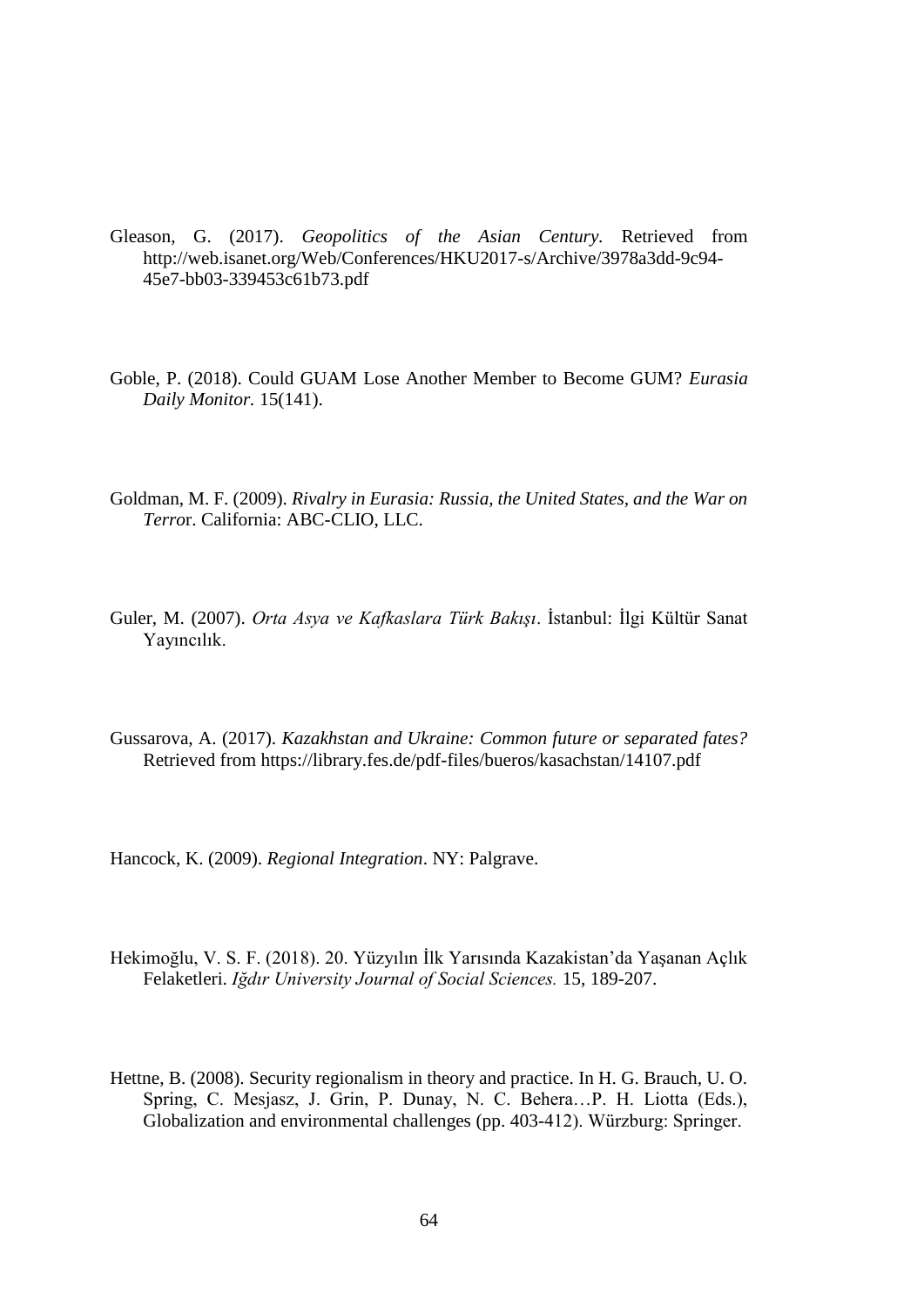Jovanovic, M. N. (1992). *International economic integration*. London: Routledge.

- Jovanovic, M. N. (2006). *The economics of international integration*. Massachusetts: Edward Elgar Publishing, Inc.
- Kassenova, N. (2012). Kazakhstan and Eurasian Economic Integration: Quick Start, Mixed Results and Uncertain Future. Paris: Centre Russie/NEI.
- Kazakhstan In a Changing Eurasia. (2018, October 4). *Foreign Affairs.* Retrieved from https://www.foreignaffairs.com/sites/default/files/kazakhstan\_in\_a\_changing\_eu rasia.pdf
- Kononczuk, W. (2007). *The failure of integration. The CIS and other international organizations in the post-Soviet area, 1991–2006.* Warsaw: Centre for Eastern Studies.
- Konopelko, A. (2017). Eurasian Economic Union: a challenge for EU policy towards Kazakhstan. Asia Europe Journal. 16, 1-17. doi: 10.1007/s10308-017-0480-7
- Kort, M. (2003). *Nations in transition: Central Asian Republics*. New York: Facts on File, Inc.
- Kritzinger-van Niekerk, L. (2005). *Regional integration: Concepts, advantages,*  disadvantages and lesson of experience. Retrieved January 4<sup>th</sup>, 2015, from http://www.sarpn.org/documents/d0001249/P1416-RI-concepts\_May2005.pdf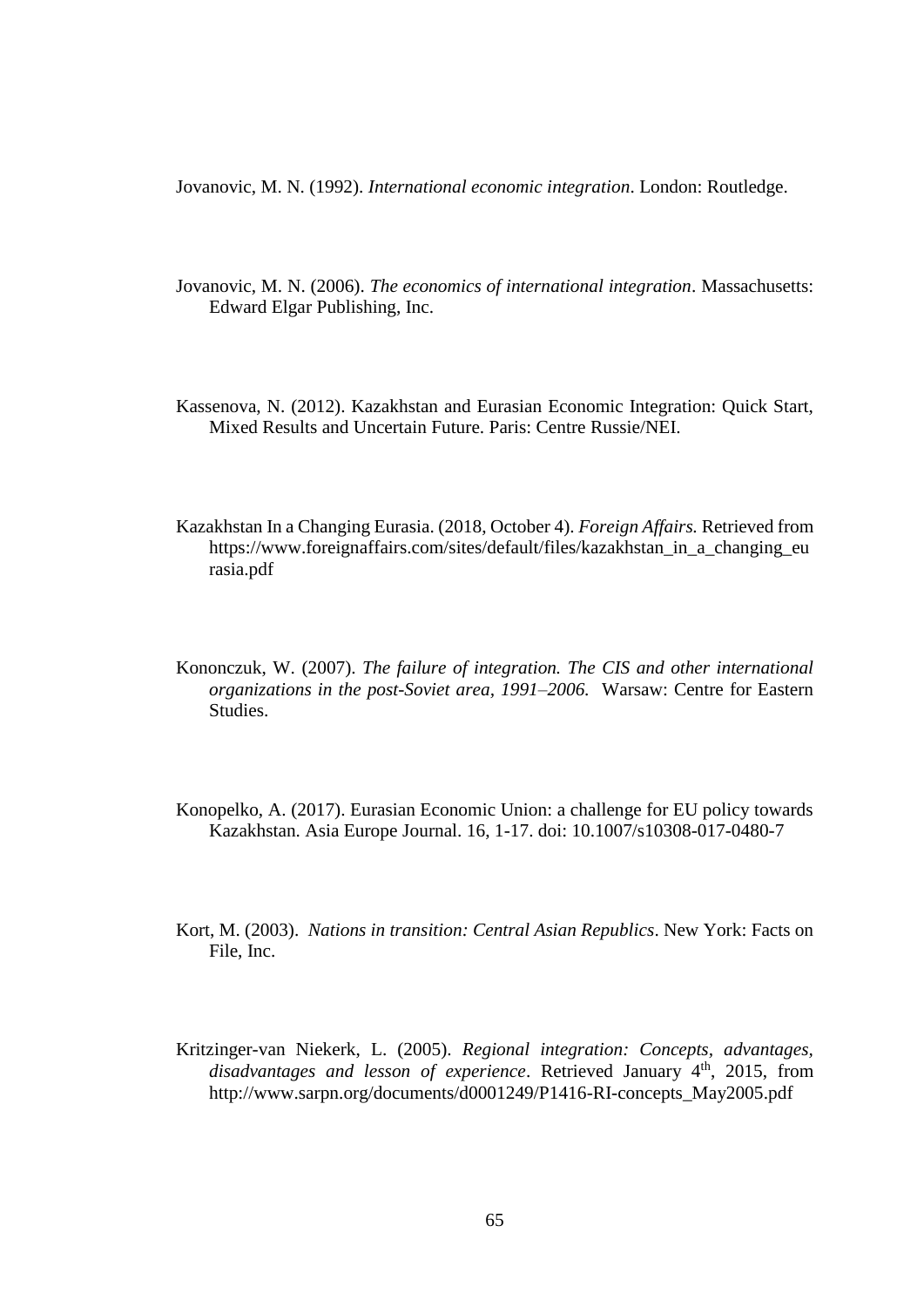- Kubayeva, G. (2015). *Economic impact of the Eurasian Economic Union on Central Asia.* Bishkek: OSCE Academy.
- Kubicek, P. (2009). The Commonwealth of Independent States: An Example of Failed Regionalism? *Review of International Studies, 35,* 237-256. doi: lO. 1017/S026021050900850X
- Kuchins, A.C., Mankoff, J., Kourmanova, A. & Backes, O. (2015). *Central Asia in a reconnecting Eurasia: Kazakhstan's evolving foreign economic and security interests.* Lanham: Rowman & Littlefield.
- Kudaibergenova, D.T. (2016). Eurasian Economic Union integration in Kazakhstan and Kyrgyzstan. *European politics and society, 17:sup1*, 97-112. doi: 10.1080/23745118.2016.1171286
- Küçük, Z. F. (2009). *Shanghai Cooperation Organization and its role in Chinese foreign policy towards Central Asia*. Available from METU Thesis.
- Libman, A. (2011). Commonwealth of Independent States and Eurasian Economic Community. *International Democracy Watch*. Retrieved December 20<sup>th</sup>, 2014, from http://www.internationaldemocracywatch.org/attachments/460\_CISlibman.pdf
- Lohschelder, S. (2017). The Shanghai Cooperation Organization as a multilateral security platform in Central Asia. Retrieved from https://jpia.princeton.edu/file/861/download?token=w22DwPE9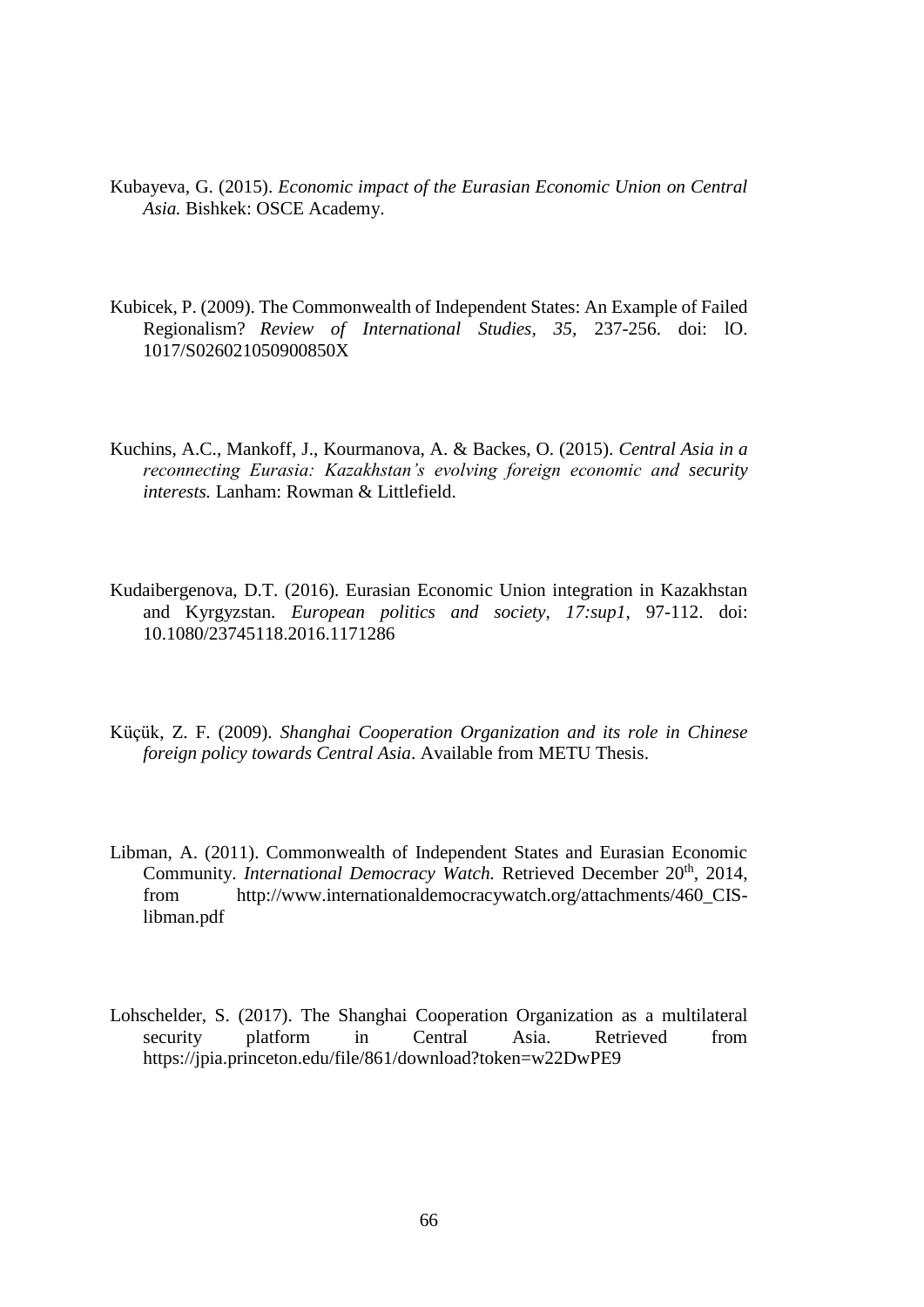- Mahmood, M. & Mostafa, G. (2018). Eurasian economic union: evolution, challenges and possible future directions. *Journal of Eurasian Studies, 9,* 163-177. doi: 10.1016/j.euras.2018.05.001
- Makhmutova, M. (2016). *Kazakhstan: Perspectives on Eurasian integration*. Retrieved from the state of  $\sim$  from the state of  $\sim$  from the state of  $\sim$  from the state of  $\sim$  from the state of  $\sim$  from the state of  $\sim$  from the state of  $\sim$  from the state of  $\sim$  from the state of  $\sim$  from [https://www.ecfr.eu/article/essay\\_eurasian\\_integration\\_kazakhstan](https://www.ecfr.eu/article/essay_eurasian_integration_kazakhstan)
- Mattli, W. (1999). *The logic of regional integration*. Cambridge: Cambridge University Press.
- McDermott, R. N. (2012). The Shanghai Cooperation Organization's Impact on Central Asian Security: A View from Kazakhstan*. Problems of post-Communism***,** Vol.59 (4).
- Nurtazina, N. (2012). *Great Famine of 1931–1933 in Kazakhstan: A contemporary's reminiscences*. Retrieved from http://srch.slav.hokudai.ac.jp/publictn/acta/32/06Nurtazina.pdf
- Olcott, M. B. (1995). *The Kazakhs*. Stanford, California: Hoover Institution Press, Stanford University.
- Ospanova, A. (2019, June 16). Kazakhstan Proposes Establishing Cyberterrorism Center at SCO Summit. *Caspian News.* Retrieved from [https://caspiannews.com/news-detail/kazakhstan-proposes-establishing](https://caspiannews.com/news-detail/kazakhstan-proposes-establishing-cyberterrorism-center-at-sco-summit-2019-6-15-20/)[cyberterrorism-center-at-sco-summit-2019-6-15-20/](https://caspiannews.com/news-detail/kazakhstan-proposes-establishing-cyberterrorism-center-at-sco-summit-2019-6-15-20/)
- Rothacher, A. (2008) *Allying with an evil axis?* The RUSI Journal. 153:1, 68-73. doi: 10.1080/03071840801984649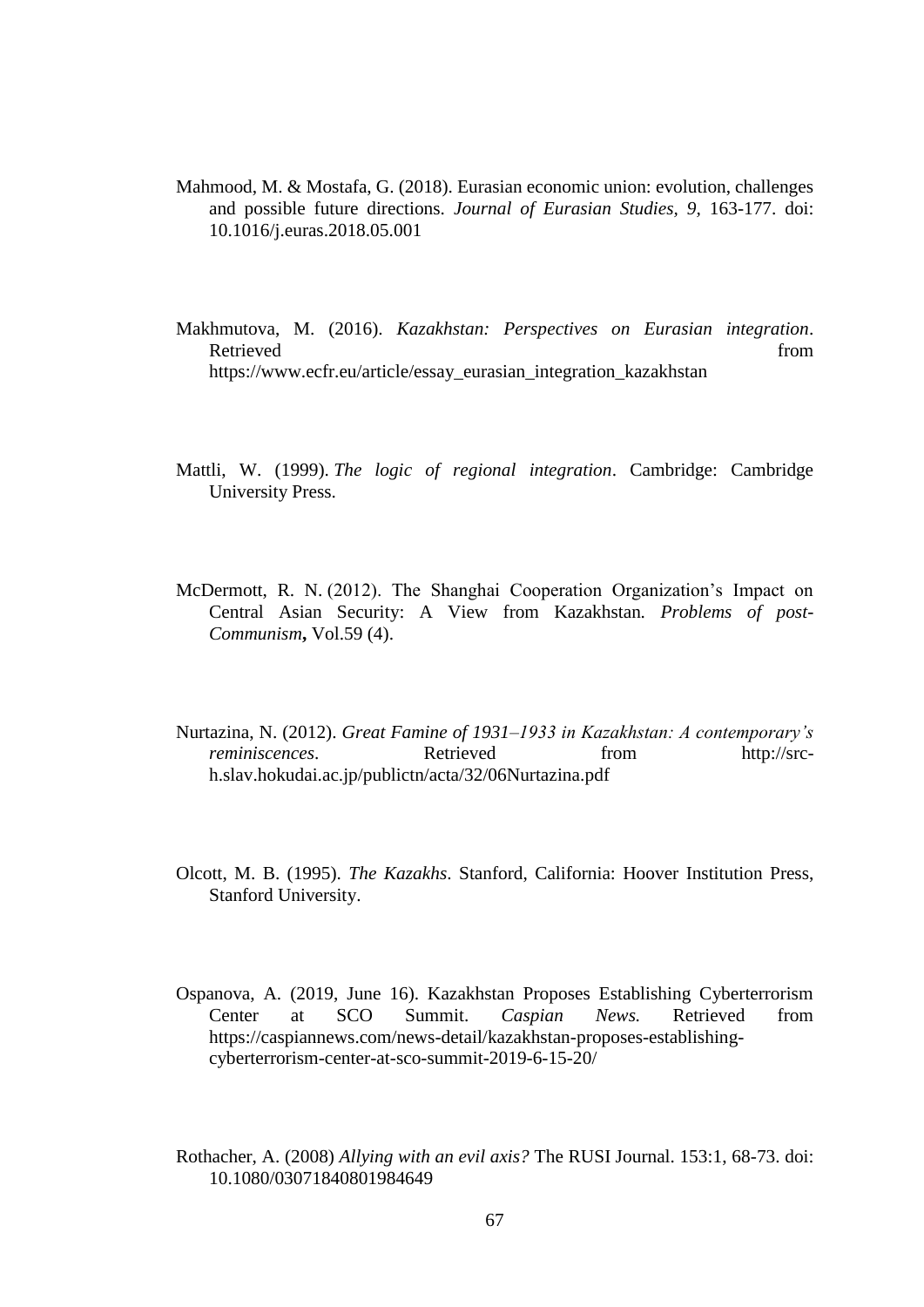- Roy, O. (2000). *The New Central Asia: The creation of nations*. New York: New York University Press.
- Satpayev, D. (2015). *Kazakhstan: Economic Integration without relinquishing sovereignty.* F. Hett & S. Szkola (Ed.), The Eurasian Economic Union: Analyses and Perspectives from Belarus, Kazakhstan, and Russia (pp. 11-14). Berlin: Friedrich-Ebert-Stiftung.
- Satpayev, D. (2015). *Kazakhstan and the Eurasian Economic Union: The view from Astana*. Retrieved **heats** *Retrieved* from https://www.ecfr.eu/article/commentary\_kazakhstan\_and\_the\_eurasian\_economi c\_union\_view\_from\_astana395
- Schiff, M., & Winters, A. (2002). *Regional integration and development*. Oxford University Press
- Schubert, J. (2017). *New Eurasian Age: China's Silk Road and the EAEU in SCO space.* Retrieved from http://russianeconomicreform.ru/wpcontent/uploads/2017/08/New-Eurasian-Age-with-Chinese-Silk-Road-and-EAEU-in-SCO-Space-Update.pdf
- Shibutov, M., Solozobov, Y. & Malyarchuk, N. (2019). *Kazakhstan Russia relations in modern era.* International Institute for Global Analyses.
- Shoemaker, M. W. (2013). *Russia and the Commonwealth of Independent States*. Lanham: Stryker-Post Publications.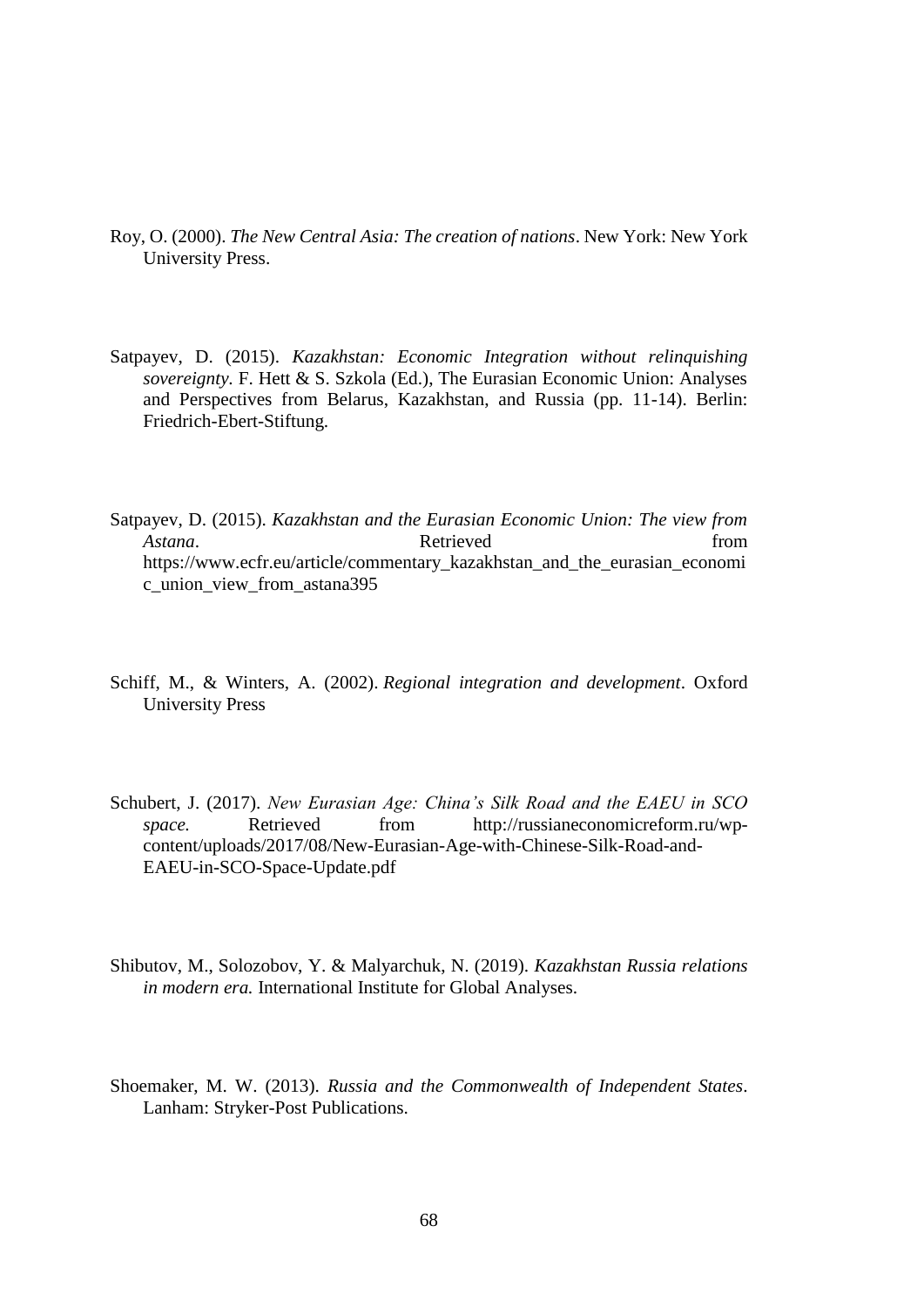- Stadtmüller, E. (2005). Regional dimensions of security. In M. Farrel, B. Hettne & L. V. Langenhove. (Eds.), *Global politics of regionalism* (pp. 104-119). London: Pluto Press.
- Szczudlik-Tatar, J. (2013). China's New Silk Road Diplomacy. *The Polish Institute of International Affairs Policy Paper*, Vol. 34 (82).
- The Collective Security Treaty Organization. (n.d.) Retrieved from https://en.odkbcsto.org/documents/documents/
- The History of Kazakhstan. (n.d.). Retrieved January 20<sup>th</sup>, 2019, from [http://www.heritagenet.unesco.kz/kz/hn-english/history\\_en.htm](http://www.heritagenet.unesco.kz/kz/hn-english/history_en.htm)
- The Official Site of the President of the Republic of Kazakhstan. (n.d.). Retrieved from [http://www.akorda.kz/en/national\\_projects/conference-on-interaction-and](http://www.akorda.kz/en/national_projects/conference-on-interaction-and-confidence-building-measures-in-asia)[confidence-building-measures-in-asia](http://www.akorda.kz/en/national_projects/conference-on-interaction-and-confidence-building-measures-in-asia)
- The Permanent Mission of the Republic of Kazakhstan to the United Nations. (n.d.). Retrieved from http://kazakhstanun.com/
- The Secretariat of the Conference on Interaction and Confidence Building Measures in Asia. (n.d.). Retrieved from<http://www.s-cica.org/page.php?lang=1>
- The Shanghai Cooperation Organization. (n.d.). Brief introduction to the Shanghai Cooperation Organization. Retrieved October  $22<sup>th</sup>$ ,  $2015$ , from http://www.sectsco.org/EN123/brief.asp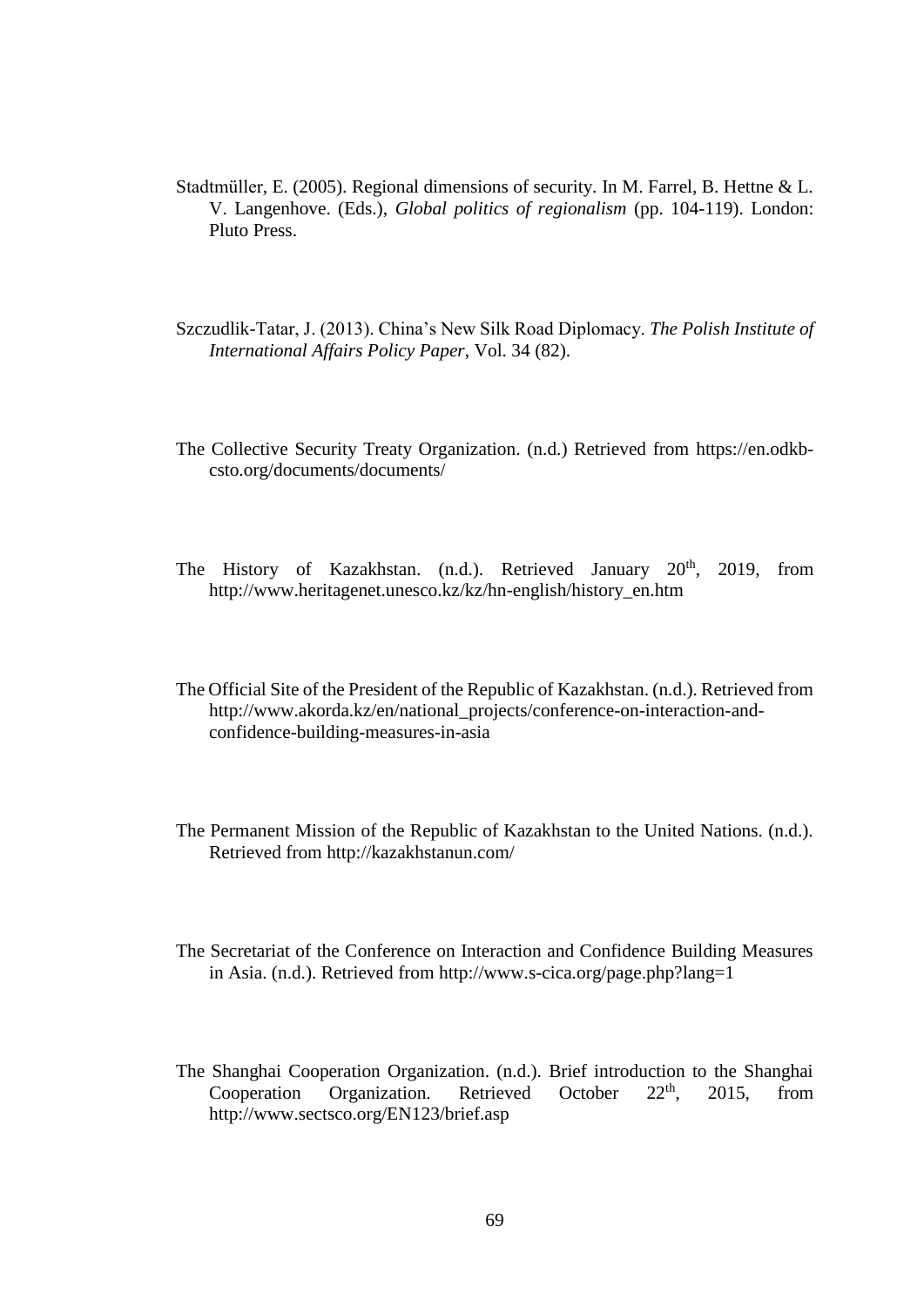- The Shanghai Cooperation Organization. (2009). Charter of the Shanghai Cooperation Organization. Retrieved October  $22<sup>th</sup>$ , 2015, from Organization. Retrieved October  $22<sup>th</sup>$ , 2015, from http://www.sectsco.org/EN123/brief.asp
- The World Bank. (n.d.). Retrieved November 16<sup>th</sup>, 2018, from https://www.worldbank.org/
- The World Factbook. (n.d.). Central Intelligence Agency. Retrieved September 16<sup>th</sup>, 2018, from https://www.cia.gov/library/publications/the-worldfactbook/geos/kz.html
- Treaty on the Eurasian Economic Union. (n.d.). The World Trade Organization. Retrieved from the state of the state of the state of the state of the state of the state of the state of the state of the state of the state of the state of the state of the state of the state of the state of the state of https://www.wto.org/english/thewto\_e/acc\_e/kaz\_e/WTACCKAZ85\_LEG\_1.pd f
- Vinokurov, E. (2017). Eurasian Economic Union: Current state and preliminary results. *Russian Journal of Economics, 3, 54-70*. doi: 10.1016/j.ruje.2017.02.004
- Weed, C. (2017). *Brothers at Odds: Kyrgyzstan-Kazakhstan Relations Since 2010*. Retrieved from https://is.cuni.cz/webapps/zzp/download/120269547
- Weinstein, A. (2007). *Russian Phoenix: The Collective Security Treaty Organization. The Whitehead Journal of Diplomacy and International Relations.* Retrieved from http://blogs.shu.edu/diplomacy/files/archives/13-Weinstein.pdf
- Weitz, R. (2008). *Kazakhstan and the new international politics of Eurasia.*  Washington, D.C.: Johns Hopkins University.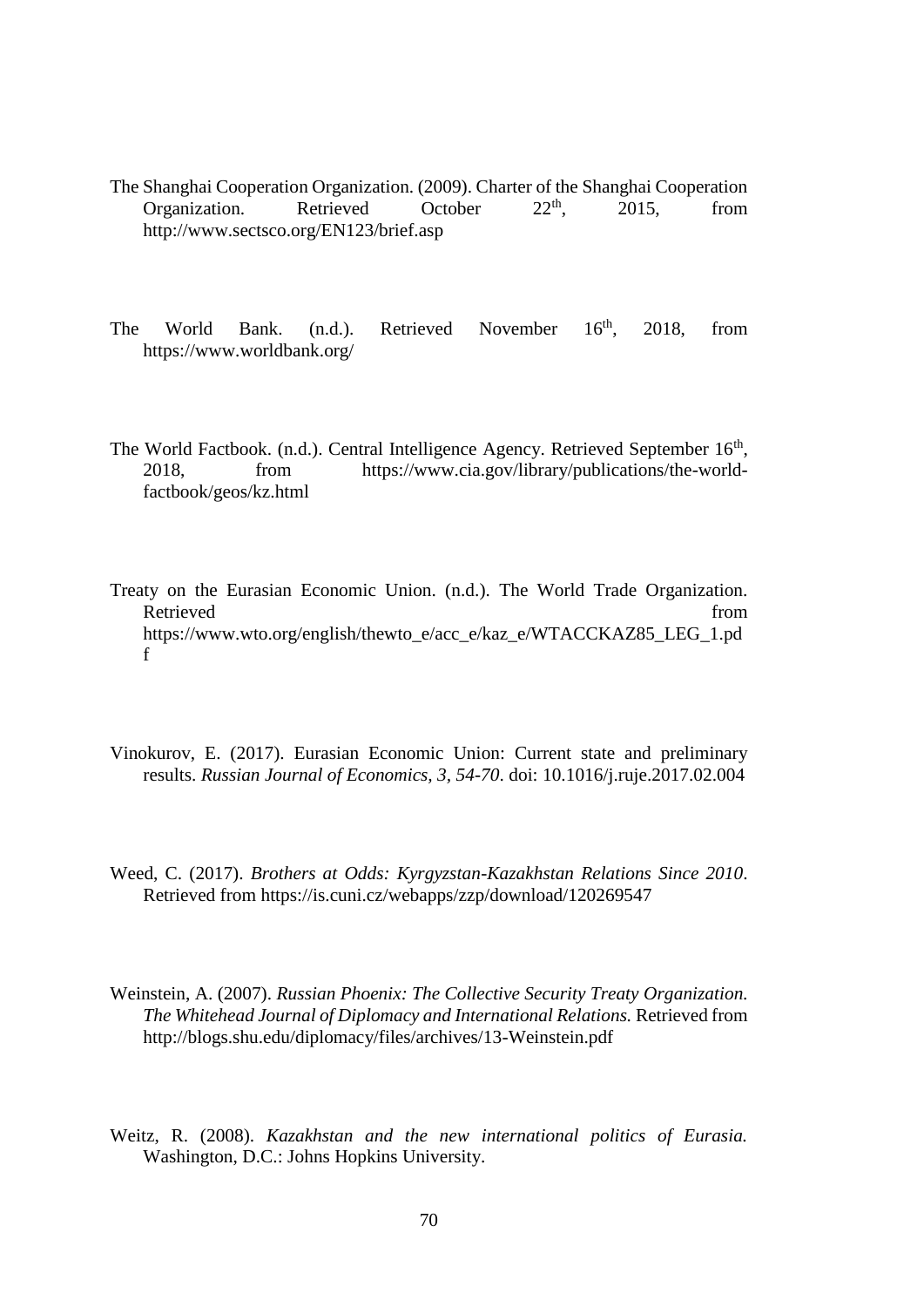- Weitz, R. (2012). *Kazakhstan and the Commonwealth of Independent States*. Retrieved from the state of  $\sim$ [https://www.silkroadstudies.org/resources/pdf/SilkRoadPapers/2008\\_07\\_SRP\\_](https://www.silkroadstudies.org/resources/pdf/SilkRoadPapers/2008_07_SRP_Weitz_Kazakhstan-Eurasia.pdf) [Weitz\\_Kazakhstan-Eurasia.pdf](https://www.silkroadstudies.org/resources/pdf/SilkRoadPapers/2008_07_SRP_Weitz_Kazakhstan-Eurasia.pdf)
- Zafar, A. (2017). *SCO expansion boosts prospects of inter-regional cooperation.* Retrieved from the state of the state of the state of the state of the state of the state of the state of the state of the state of the state of the state of the state of the state of the state of the state of the state of https://icwa.in/pdfs/IB/2014/SCOExpansionBoostsIB05102017.pdf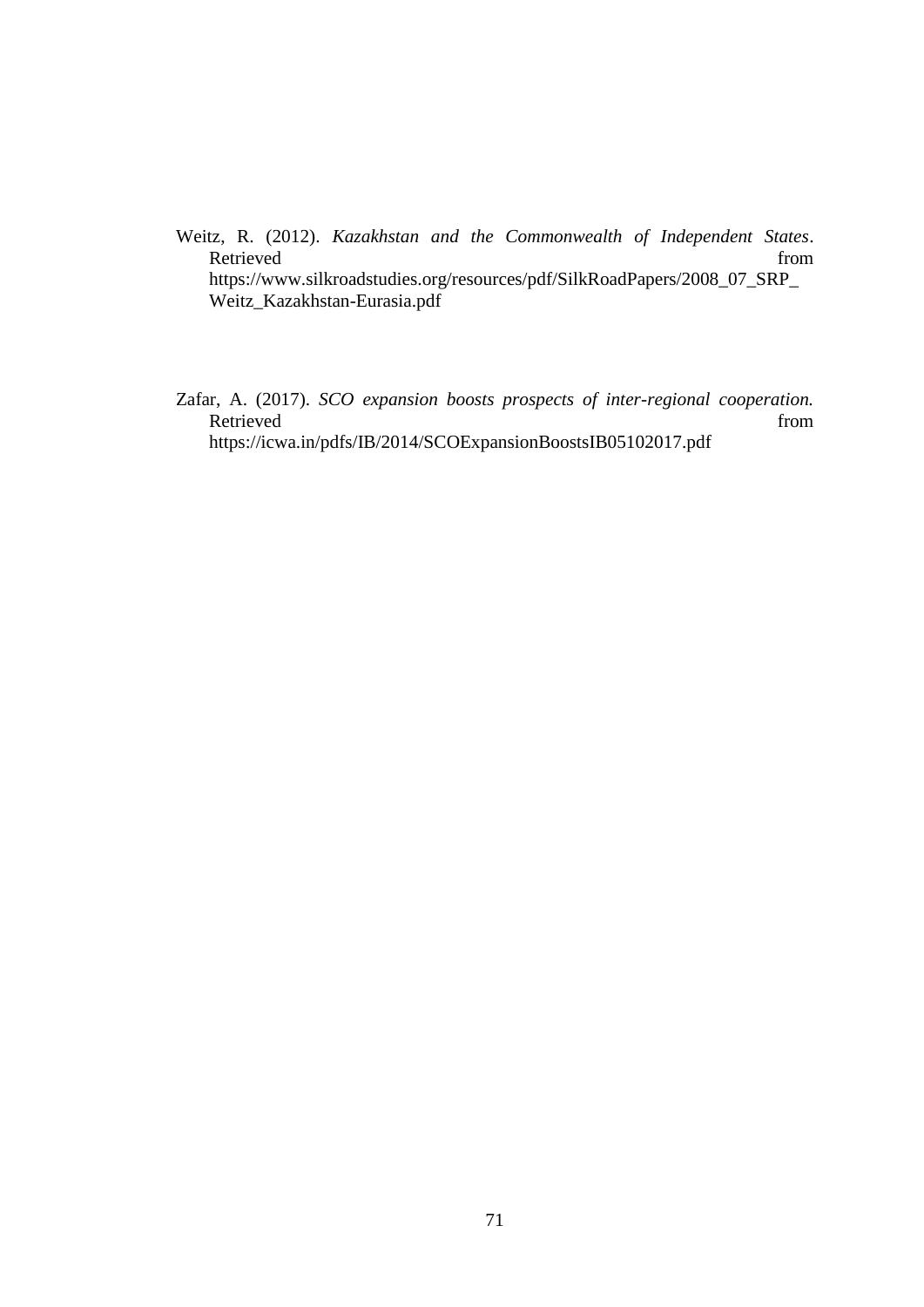#### **APPENDICES**

## **A: TURKISH SUMMARY / TÜRKÇE ÖZET**

# KAZAKİSTAN'IN BÖLGESEL ENTEGRASYON POLİTİKASI: SOVYET SONRASI BÖLGESEL ORGANİZASYONLARIN ETKİSİ

Bu araştırmanın temel amacı, Kazakistan'ın bağımsız bir ülke olarak dış ilişkilerinde istikrarlı bir ekonomik ve politik strateji izlemesine yardımcı olacak olası entegrasyonlarla bölgesel entegrasyon organizasyonlarına katılmanın ardındaki mantığı analiz etmek ve anlamaktır. Mevcut literatürde, Avrasya'da bölgeselcilik ve bölgesel entegrasyonla ilgili sınırlı sayıda çalışma bulunmaktadır. Literatürdeki çalışmalar ve tartışmalar çoğunlukla Avrupa Birliği ve gelişimi ile ilgilidir. Ancak, Sovyet sonrası dönemde bölgesel entegrasyon çabalarına ilişkin sınırlı bir literatür var. Bu nedenle, bu çalışma, Kazakistan'ın dış politika kararlarının bölgeselleşme konsepti ile ilişkisini inceleyerek ve bölgesel entegrasyon politikasını analiz ederek literatüre katkı sağlamayı amaçlamaktadır.

Günümüz Kazakistan toprakları tarihsel olarak birçok uygarlığa ev sahipliği yapmış olup aynı zamanda başlıca ulaşım yollarının kesişiminde bulunmaktadır. Bugünün modern Kazakistan'ı uzun zamandan beri önemli kültürel geçmişe sahip birçok ülkenin evi olmuştur. Bugün, 18 milyondan fazla nüfusu ve kapladığı 2,72 kilometrekarelik alan ile dünyanın en büyük onuncu ülkesi durumundadır.

Aralık 1991'de Sovyet Sosyalist Cumhuriyetler Birliği (SSCB)'nin çöküşü ile birlikte on beş ulus devlet bir gecede bağımsızlıklarını kazandılar. Bağımsızlıktan bu yana, Kazakistan'ın ulaşmayı hedeflediği iki ana amaç bulunmaktadır: ortak bir ulusal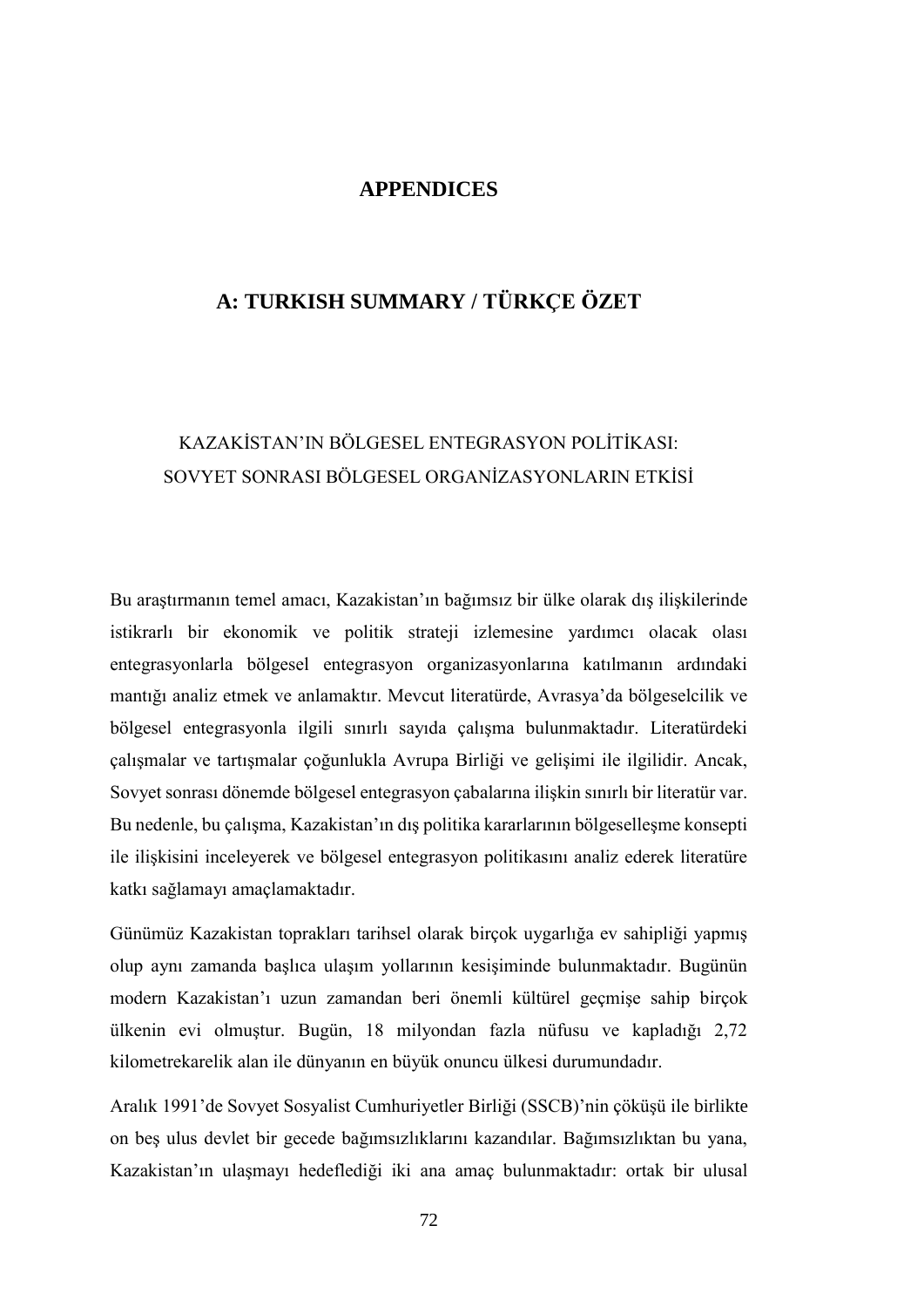kimlik oluşturmak ve ülkenin küresel alandaki yerini güçlendirmek. Ulusal bağımsızlığını ilan ettiği günden bu yana Kazakistan, anayasasını ve siyasal sisteminı güçlendirmek için çalışmaya devam ederken, aynı zamanda çeşitli ülkelerle siyasi ve ekonomik ilişkiler kurma ve sürdürme kapasitesini artırmıştır.

Bağımsızlığın ilk yıllarında ulus-inşa sürecinin zorluklarının üstesinden gelinmeye çalışılıyorken, Kazakistan Cumhuriyeti'nin ilk Cumhurbaşkanı Nazarbayev, ülkenin egemenliğinin temellerini sağlamlaştırmak amacı ile herhangi bir yabancı ülkeye, özellikle de Rusya'ya, aşırı bağımlılığı önlemeyi hedeflemiştir. Bunu sağlayabilmek için ise dış politika stratejisini "çok yönlü" dış politika olarak belirlemiş ve bunun yanı sıra ekonomik ve siyasi istikrarı korumaya çalışmıştır. Nazarbayev'in "çok yönlü" dış politikasının temel aracı, çeşitli ülkelerle iyi ilişkileri sürdürmek ve çeşitli uluslararası kuruluşlara aktif üyelik sağlamaktır. Yakın veya uzak ülkeler ve kuruluşlar arasında oluşturulan iş birliği anlaşmaları veya örgütleri, Kazakistan'ın ekonomi, güvenlik ve politika açısından vereceği kararlarını büyük ölçüde etkilemektedir. Bu amaçla Kazakistan, dünyadaki güçlü ülkeleri içeren çeşitli yönleri kapsayan bir siyasi strateji izlemektedir. Bu strateji, ülkenin egemenliğini koruyarak ve küresel ekonomide daha geniş pazarlara ulaşarak ülkeye istkrarlı bir gelişme fırsatı sağlamaktadır. Bununla birlikte, "çok yönlü" dış politika stratejisi izlemenin bir sonucu olarak, "bölgeselcilik" kavramı da bağımsızlıktan sonra Kazakistan'ın dış politika yaklaşımının önemli bir parçası olmuştur. Bu amaçla Kazakistan, çeşitli uluslararası ve bölgesel organizasyonlara üye olmuş veya organizasyonlar kurma ve iş birliği anlaşmaları imzalama girişiminde bulunmıştur.

Bu tez beş bölümden oluşmaktadır. Birinci bölümde araştırmanın konusu, metodolojisi ve tezin organizasyonu açıklanmaktadır. İkinci bölümde, bölgesel entegrasyon kavramı, tarihsel gelişimi içerisinde ele alınırken, aynı zamanda da, siyasi ve ekonomik bölgeselcilik kavramları açısından incelenmektedir. Üçüncü bölümde, Kazakistan Cumhuriyeti'nin dış politika ve ekonomi kararları bağımsızlıktan önceki dönemler için tarihsel çerçeve içerisinde ele alınırken; bağımsızlığını kazandıktan sonraki süreç için ise ülkenin dış politika amaçları, yönleri ve ekonomik durumu detaylı olarak açıklanmaktadır. Dördüncü bölümde, Kazakistan'ın üye olduğu uluslararası örgütler ve bu örgütlerin Kazakistan dış politikasına etkileri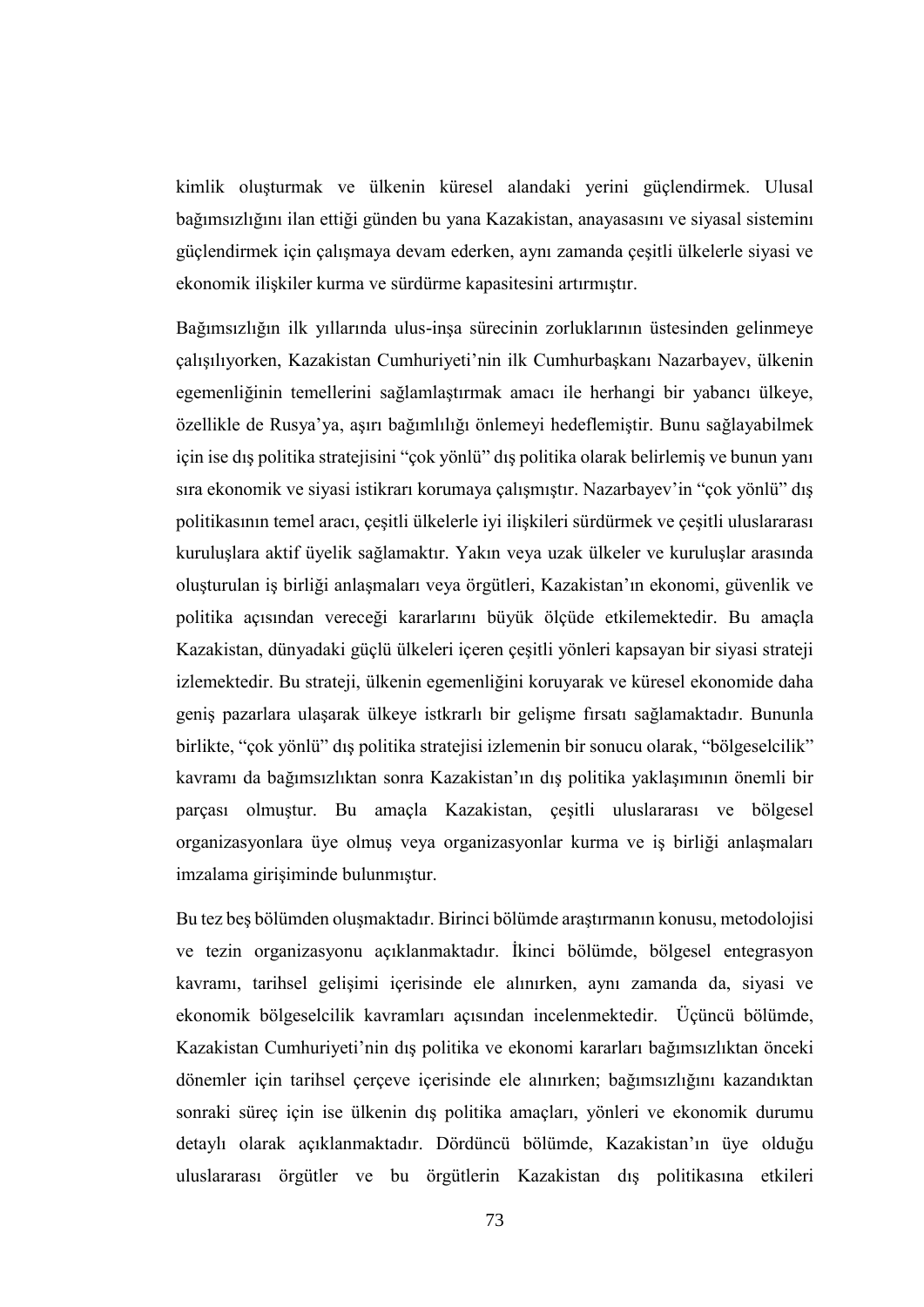incelenmektedir. Söz konusu örgütler şunlardır: Bağımsız Devletler Topluluğu (BDT), Kolektif Güvenlik Anlaşması Örgütü (KGAÖ), Avrasya Ekonomik Birliği (AEB), Asya'da Etkileşim ve Güven Yaratma Önlemleri Konferansı (AİGK) ve Şanghay İşbirliği Örgütü (ŞİÖ).

Çalışmanın ikinci bölümünde anlatıldığı üzere, bölgesel entegrasyon çabalarının Kazakistan'daki etkileri analiz edilmiş ve "bölgeselcilik" kavramı ve tarihsel gelişimi hakkında kısa bir bilgi verilmiştir. Bu amaçla, bölgeselleşme kavramı ve tarihsel gelişimi dört alt başlık altında sunulmaktadır: İlk Bütünleşme çabaları, İlk Dalga, İkinci Dalga ve Üçüncü Dalga. Bölgeselciliğin tarihsel perspektifi, Dünyadaki tarihin akışını etkileyen ana olaylar ile paralel olarak; 1945-1965 yılları arasındaki İkinci Dünya Savaşı'ndan sonra çoğunlukla ekonomik işbirliği çabalarını, 1965 ve 1985 yılları arasındaki Soğuk Savaş sırasında güvenlik sorunlarını ve Soğuk Savaş'ın sona ermesinden bu yana bölgesel güvenlik sorunları ile ekonomik sorunları içermektedir. Bu tarihsel arka planı analiz etmek önemlidir çünkü bölgeselcilik tarihindeki anlaşmaların bazı temel başlangıç noktalarını yansıtmaktadırlar. Bu demektir ki, uluslararası işbirliği anlaşmaları ve örgütleri daha çok devletlerin veya bölgelerin ortak sorunlarından doğmuştur. Bölgesel entegrasyon politikalarının başarılı bir şekilde uygulanmasıyla, ülkeler arasındaki etkileşimlerin ve işbirliğinin de gün geçtikçe artması beklenmektedir. Bu nedenle, bölgesel bir organizasyona katılan her ülke için çoğunlukla ekonomik, sosyal ve politik sonuçlar oluşmaktadır. Ülkeler bölgesel entegrasyon yolu ile temelde, kendileri için korunma, siyasi ilişkilerinin iyileştirilmesi ve refah artışı amaçlamaktadırlar. Bu şekilde iktisadi entegrasyon çalışmalarına dahil olarak, serbest ticaret bölgeleri, gümrük birliği, ortak pazar, ekonomi ve siyasi organizasyonlar gibi daha istikrarlı bir ekonomi ile daha geniş bir ticaret alanına sahip olabilirler.

Üçüncü bölümde, Kazakistan tarihi ile ilgili analiz yapılmış olup bu bölüm, Sovyetler Birliği öncesi, Sovyetler Birliği süreci ve Sovyetler Birliği dağıldıktan sonraki bağımsızlık dönemi olmak üzere üç faklı alt başlık altında incelenmiştir. Bölgesel entegrasyon perspektifinden bakılarak; Kazakistan'ın bağımsız bir ülke olarak dış politika hedefleri, "çok yönlü" dış politika stratejisi, karşılıklı ilişki içinde olduğu bölge/ülkeleri ve pazar ekonomisine geçiş süreci analiz edilmiştir. Bu analiz, bir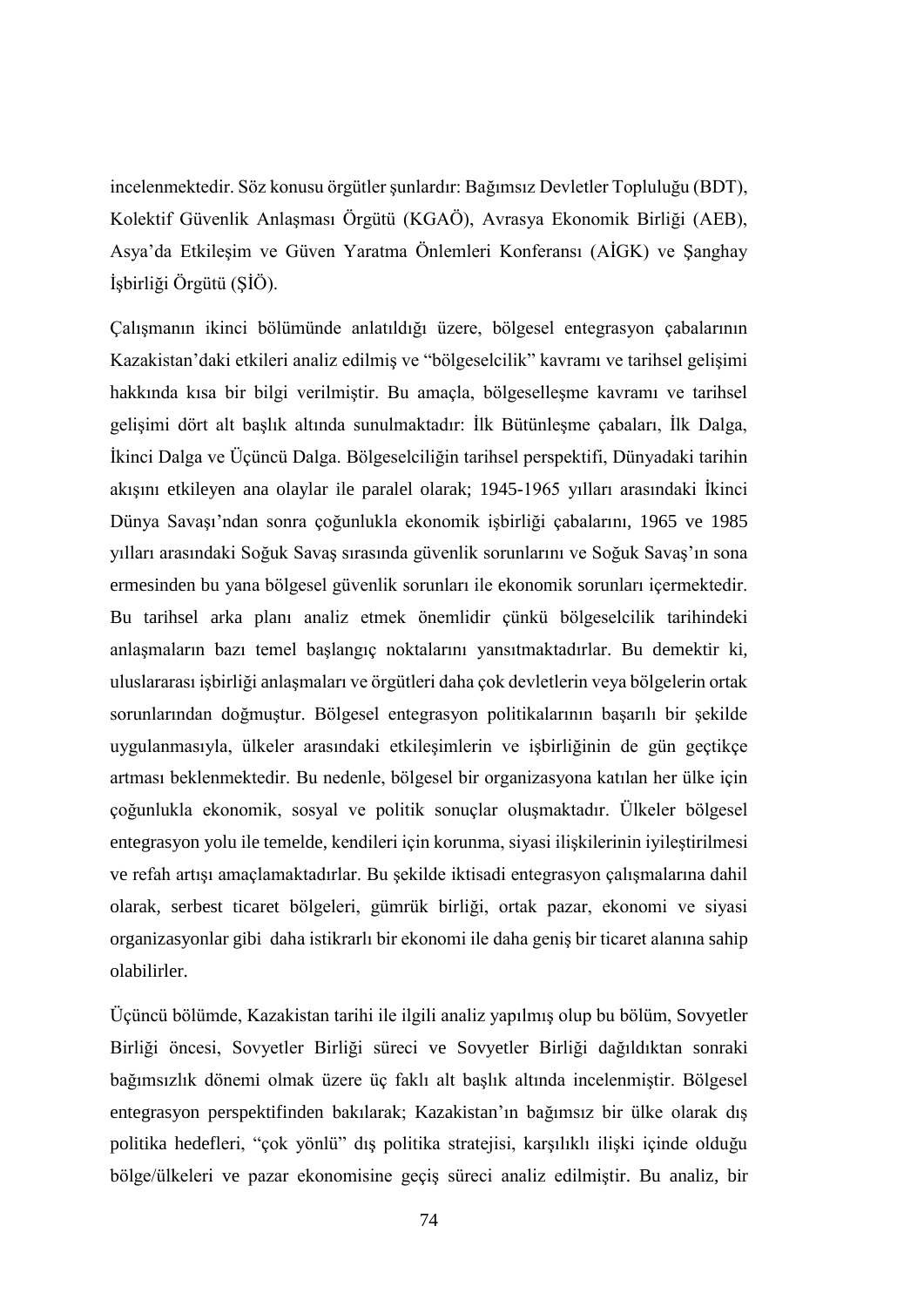ülkenin başından geçen tarihsel olayların, gelecekteki dış politika ve ekonomi kararlarını şekillendirmesinden ötürü önemlidir.

Sovyet öncesi dönemde Kazakistan, 15. yüzyılın ikinci yarısından sonra yerleşik hayata geçen bir göçebe halk bölgesiydi. 19. yüzyılın ilk yarısından sonra, Kazak halkı Çarlık Rusyası'nın egemenliğine girmesine rağmen, yürütülen Ruslaştırma politikalarına ve sürgün edilme faaliyetlerine rağmen kimliklerini korumak için isyan etmiştir.

1917'de Avrasya tarihinin bir dönüm noktası olan Bolşevik Devrimi ilk olarak Rusya'da ortaya çıkmış ve oradan yayılmaya başlamıştır. 20. yüzyılın başlarında Kazakistan'ın ekonomisi ve üretimi, Birinci Dünya Savaşı, Bolşevik Devrimi ve iç savaş nedeniyle son derece zayıflamıştı. Bütün bu felaketlerin bir araya gelmesi sonucunda Kazak halkı kıtlıkla karşı karşıya kaldı ve 1920'lerin sonuna kadar iyileşemedi. 1970-1980 yılları arasında SSCB'de yaşanan ekonomik, politik ve sosyal problemlerden Kazakistan halkı da etkilenmiştir. 1985'ten sonra, Sovyetler Birliği'nin reformist politikası olan *perestroyka* uygulamaya başlandı. Ancak, Kazak halkı başlangıçta *perestroyka*'yı desteklese de, kısa bir süre içinde SSCB'ye olan inancını yitirmeye başlamıştır. *Perestroyka*'nın ardından ise Sovyet Sosyalist Cumhuriyetler Birliği dağılma sürecine girdi.

Sovyetler Birliği'nin dağılmasından sonra, Kazakistan'ın dış politika konusundaki temel kaygısı, egemenliğini ve ulusal güvenliğini korumaktı. Bu nedenle, Kazakistan Cumhuriyeti'nin ilk Cumhurbaşkanı Nursultan Nazarbayev, hem ekonomik hem de siyasi istikrara kavuşmak ve herhangi bir yabancı ülkenin Kazakistan üzerinde egemenlik kurma çabalarını engellemek için çok yönlü bir dış politika izlemeye başlamıştı. Yürüttüğü "çok yönlü" dış politikanın bir avantajı olarak, Kazakistan, çeşitli dış pazarlara ulaşırken aynı zamanda egemenliğini koruyarak istikrarlı bir gelişme sağlamayı amaçlamaktadır. Bu amaçla, bir dizi bölgesel ve uluslararası organizasyona katılmış ve birçok ülkelerarası anlaşma imzalamıştır.

Kazakistan'ın dış politikasının dört ana yönü vardır: Sovyet sonrası bağımsızlığını kazanan Avrasya ülkeleri, Asya ve Avrupa ülkeleri ile Amerika Birleşik Devletleri. Ancak, hem Kazakistan hem de Rusya, bölgesel ve uluslararası hırslarını sürdürmek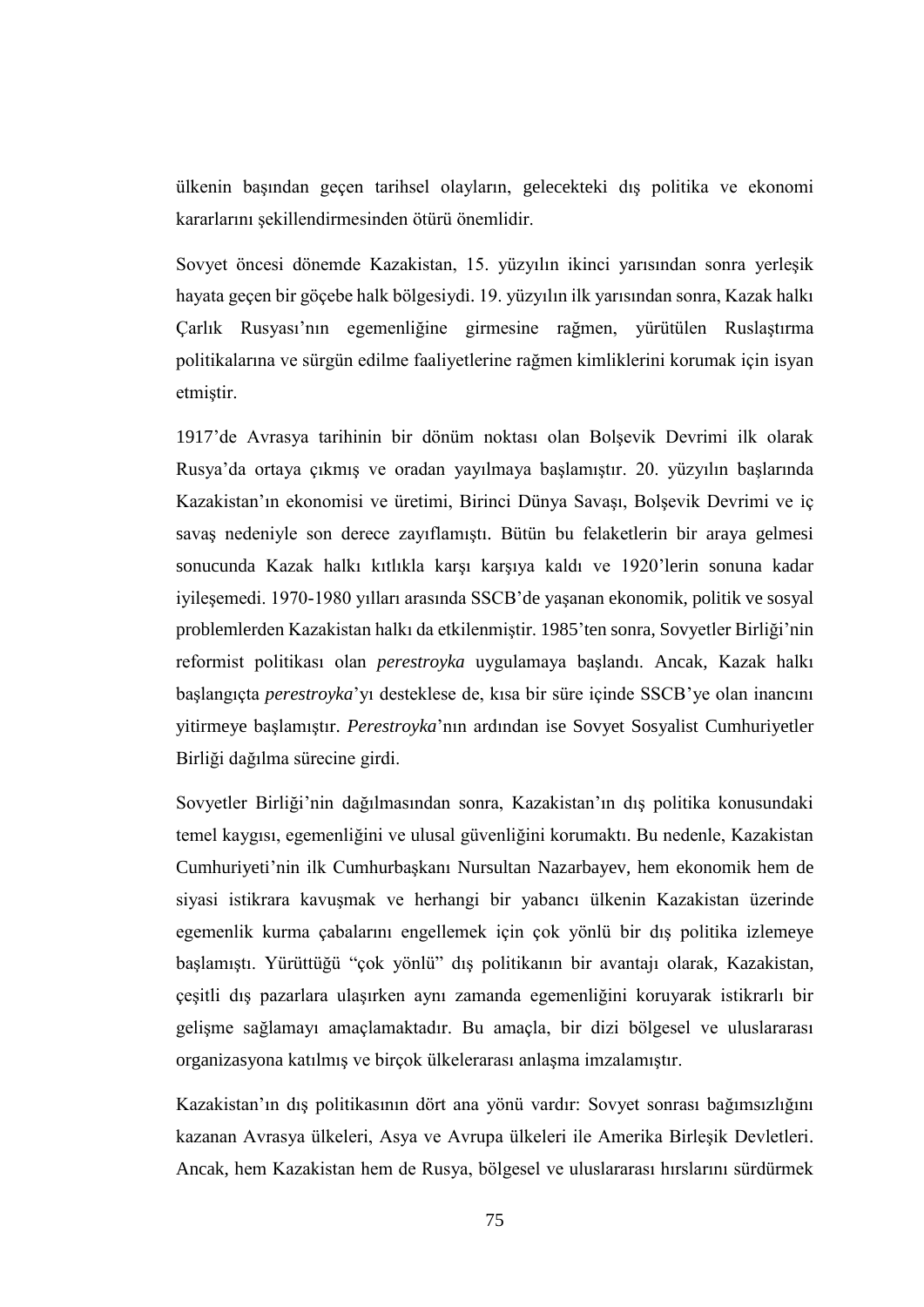için birbirlerine ihtiyaç duymaktadır. Dolayısıyla, iki devlet açısından da müttefik olmak, bu amaca ulaşmanın daha kesin ve barışçıl yöntemi olarak görülmektedir. Asya ülkeleri ile ilişkilerde, başta Çin ve Kazakistan olmak üzere ticaret ve güvenlik temelli işbirlikleri bulunmaktadır. Çin, başta Rusya ve ABD olmak üzere diğer küresel güçlere karşı Kazakistan için stratejik öneme sahip bir müttefiktir. Avrupa ülkeleri, çoğunlukla enerji sektörü açısından Kazakistan ekonomisi için temel ekonomik ortaklardır. En büyük küresel ekonomilerden biri olan ABD ile iyi ilişkiler kurmak; Kazakistan'ın iç ve dış pazarının istikrarlı bir şekilde gelişmesini sağlamak ve ülkelerin stratejik ortaklığını geliştirmek için oldukça önemlidir.

Kazakistan, Sovyetler Birliği'nin dağılmasıyla beraber bağımsızlığını kazanmış ve ekonomik anlamda en önemli adım olarak ulusal para birimini oluşturmuştur. Bağımsızlık göstergesinin temel taşlarından biri olan ulusal para birimini Tenge olarak belirlemiştir. Bununla birlikte, ülkede, kömür, demir, krom, manganez, çinko ve benzeri kaynaklar ile dünyanın en büyük ikinci altın rezervi de dahil olmak üzere birçok maden kaynağı bulunmaktadır. Kazakistan bugünün endüstrileşmiş dünyasında iki enerji kaynağı üretmekte ve kullanmaktadır: doğal gaz ve petrol. Bu sayede, Sanayileşme çabalarıyla dış ilişkilerinde de stratejik yerini güçlendiren Kazakistan, bölgedeki en büyük enerji üreticisi ülkelerden biri olmuştur. Bununla birlikte, Kazakistan'da tarım arazileri sınırlı olsa da, tarımsal üretim de yapılmaktadır.

Bu çalışmanın üçüncü bölümü olarak, Kazakistan'ın aktif rol oynadığı beş bölgesel örgütün analizi yapılmıştır. Bu kuruluşlar, ikinci bölümde tartıştığım bölgeselliğin güvenlik, politik ve ekonomik perspektifleri ile bağlantılı olan bölgesel entegrasyon örgütleridir. Bahse konu bu beş örgüt sırası ile Bağımsız Devletler Topluluğu (BDT), Kolektif Güvenlik Anlaşması Örgütü (KGAÖ), Avrasya Ekonomik Birliği (AEB), Asya'da Etkileşim ve Güven Yaratma Önlemleri Konferansı (AİGK) ve Şanghay İşbirliği Örgütü (ŞİÖ)'dür. Söz konusu organizasyonları inceleme nedenim, Kazakistan'ın bu örgütlerin kuruluş ve gelişim aşamalarında, "çok yönlü" dış politika stratejisinin bir parçası olarak üye devletler ile iyi ilişkiler kurmak ve sürdürmek konusunda büyük çaba harcamasıdır.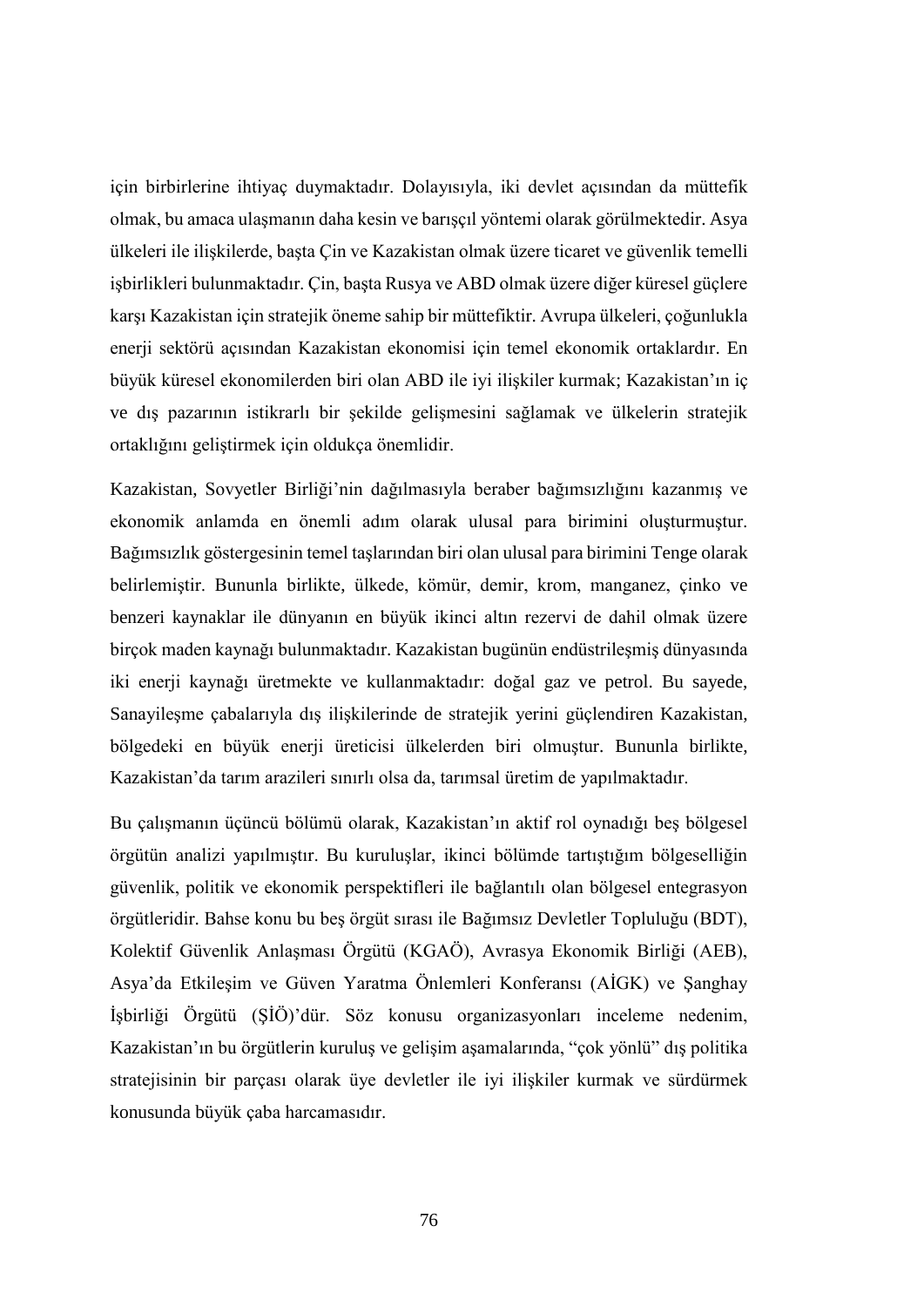#### **Bağımsız Devletler Topluluğu (BDT)**

Sovyet Sosyalist Cumhuriyetler Birliği'nin dağılmasıyla birlikte, yeni kurulan ulusdevletler 1991 yılında bir araya gelerek yeni bir örgütlenme oluşturmak için çalışmaya başladılar. Rusya, Belarus ve Ukrayna'dan üç ülke lideri Aralık 1991'de Belarus'ta toplandı. Liderler, Sovyet Sosyalist Cumhuriyetler Birliği'nin çöküşünü kabul etti ve Sovyetler Birliği'nin halefi olarak Bağımsız Devletler Topluluğu'nu kurdular.

Bağımsız Devletler Topluluğu, SSCB'nin dağılmasını müteakip güvenlik, finans, kanun koyma ve ticaret konularında üye ülkeleri ile işbirliği sağlama amacıyla kurulmuştur. Kimi uzmanlar tarafından BDT'nin kurulmasının, SSCB'nin dağılma sürecinin "medeni bir boşanma" olarak yürütülmesine olanak sağladığı şeklinde değerlendirilmektedir. SSCB'nin dağılma dönemini yönetmek ve yeni ulus-devletler arasında önceden var olan siyasi, ekonomik ve askeri bağı koruma amacı bulunmaktadır. Bununla birlikte, üye ülkelerdeki demokratikleşmeyi destekleyerek suçu önlemeyi hedeflemektedir.

Bağımsız Devletler Topluluğu, bağımsızlık yıllarının başlarında Kazakistan için en önemli bölgesel kurumu temsil ediyordu. Kazakistan, bağımsızlığını ilan ettikten beş gün sonra BDT'ye katıldı. Kazakistan'ın ilk Cumhurbaşkanı Nursultan Nazarbayev, "bağımsız devletlerin gelecekteki ilişkilerinin atalarımızın mirası olan ulusların manevi birliği ile destekleneceğini" belirtti.

Ayrıca, Kazakistan, üye ülkeler arasında uzun vadeli işbirliği alanlarını öncelik sırasına koymak için BDT Kalkınma Konsepti'ni oluşturulmasını ve buna ilişkin bir eylem planının hayata geçirilmesini önerdi. 2000 yılında Kazakistan, Kırgızistan, Tacikistan ve Rusya bir araya gelerek bölgedeki tehdit ve iç savaşlarla başa çıkmak için BDT Savaş Önleme Merkezi'ni kurdular. Nazarbayev 2006 yılında, göç, ulaşım, iletişim, ulus ötesi suçlar, bilimsel, eğitimsel ve kültürel işbirliği ve maliyet azaltma önlemleri gibi ana alanlarda reform yapmak için kapsamlı bir program önerdi.

#### **Kolektif Güvenlik Anlaşması Örgütü (KGAÖ)**

Kolektif Güvenlik Anlaşması Örgütü (KGAÖ) 1992'den 2002'ye kadar Bağımsız Devletler Topluluğu çerçevesinde hizmet veren Toplu Güvenlik Anlaşması'ndan ilgili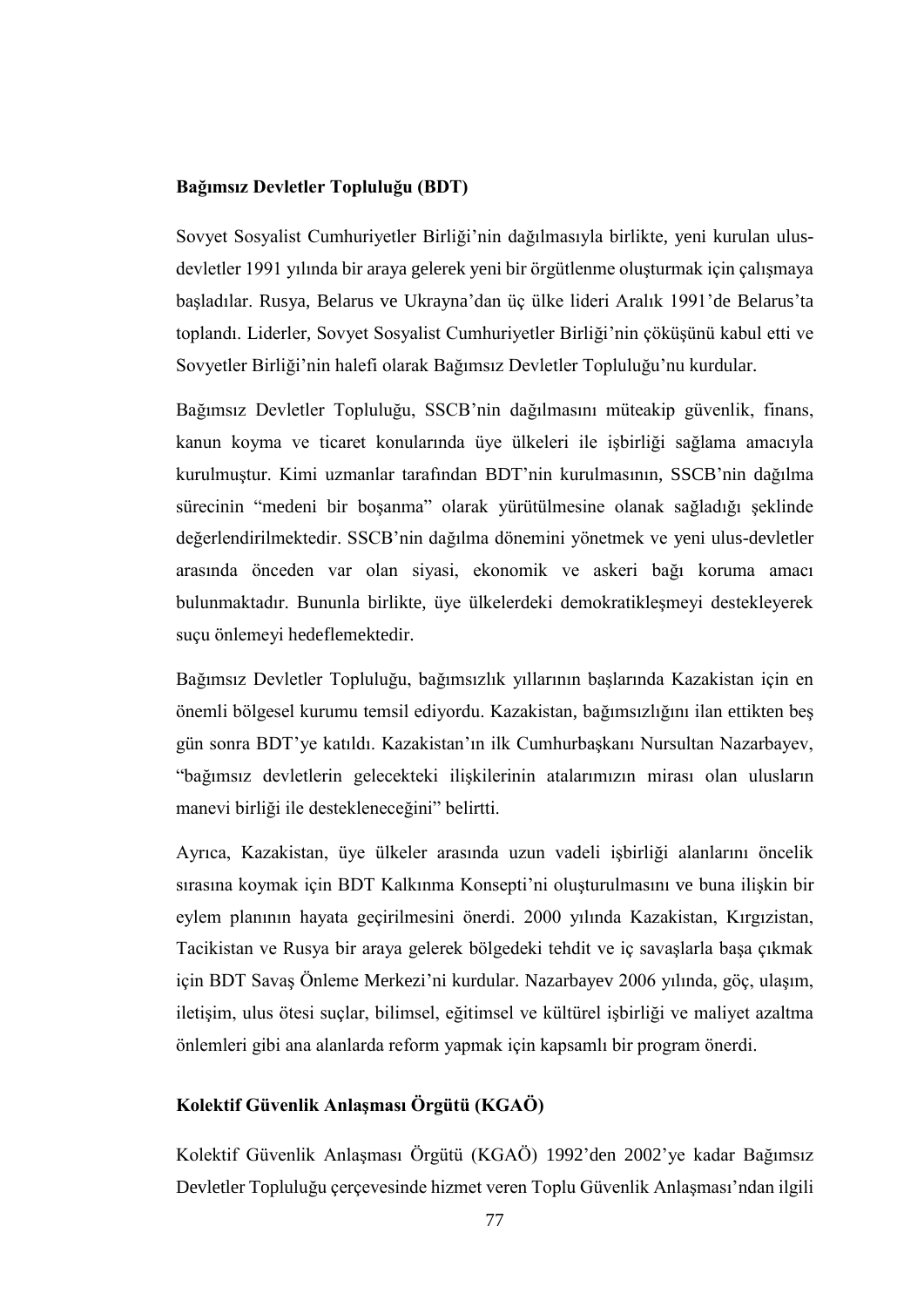devletlerin katıldığı bir organizasyona dönüştürülmüştür. Günümüzde üyeleri Rusya, Belarus, Kazakistan, Ermenistan, Kırgızistan ve Tacikistan'dır. Örgüt'ün gözlemci statüsü 2013 yılında Afganistan ve Sırbistan'a verilmiştir.

Kolektif Güvenlik Anlaşması Örgütü (KGAÖ), terörizm veya rehine durumları gibi acil durumlarla başa çıkmak için kurulmuştur. Örgütün temel konuları barışı koruma, uyuşmazlık çözümü, ekonomik ve askeri işbirliği ve organize suçtur. Örgüt ayrıca, bağımsızlığın ortak bir temelde korunması, üye ülkelerin egemenliği ve bölgedeki ülkeler arasındaki barışı güçlendirme hedeflerine sahiptir.

Kazakistan Cumhuriyeti, Örgüt'ün Avrasya bölgesindeki bölgesel ve uluslararası güvenlik ve toprak bütünlüğünün girişiminin bir parçası ve aynı zamanda en aktif üyesidir. Ayrıca Kazakistan, Kolektif Güvenlik Anlaşması Örgütü çerçevesinde, askerlerini Belarus ve Rusya'daki askeri üniversitelerde eğitmekte ve buna karşılık, Ermeni, Kırgız ve Tacik meslektaşlarına Kazakistan'da aynı şartları sağlamaktadır. Askeri düzenlemelere ek olarak, uyuşturucu kaçakçılığı, suç ve yasadışı göçler önlenmeye çalışılmaktadır. Kazakistan'ın 2012'de yürüttüğü başkanlığı sırasında, Uyuşturucu Karşıtı Stratejik Plan önerilmiş olup KGAÖ üyeleri tarafından 2015-2020 dönemi için, bölgedeki büyük uyuşturucu satıcılarının yanı sıra ağ ve tedarik zincirlerini belirlemek hedefiyle kabul edildi. Kazakistan için bir diğer önemli husus ise, bilgi güvenliği alanında üye ülkelerle işbirliği yapabilmektir. Bu konuda, Kolektif Güvenlik Anlaşması Örgütü Üye Devletleri İşbirliği Protokolü, veri güvenliği alanındaki cezai faaliyetlere karşı mücadele etmektedir.

#### **Avrasya Ekonomik Birliği (AEB)**

1991'de Sovyetler Birliği'nin dağılmasından sonra, Kazakistan ve Rusya Avrasya entegrasyon sürecini başlatan ülkeler oldu. Kazakistan'ın eski Cumhurbaşkanı Nursultan Nazarbayev, Avrasya entegrasyonunun aslında eski Sovyet ülkelerinin kaderi olduğunu belirtmiştir.

Avrasya Ekonomik Birliği'nin kurulmasına kadar, eski Sovyet ülkeleri arasında ekonomi ve ticaret alanında farklı bölgesel örgütler ve ittifaklar kurma girişimleri bulunmaktaydı. Bunlardan biri 1994 yılında Ermenistan, Belarus, Gürcistan, Moldova,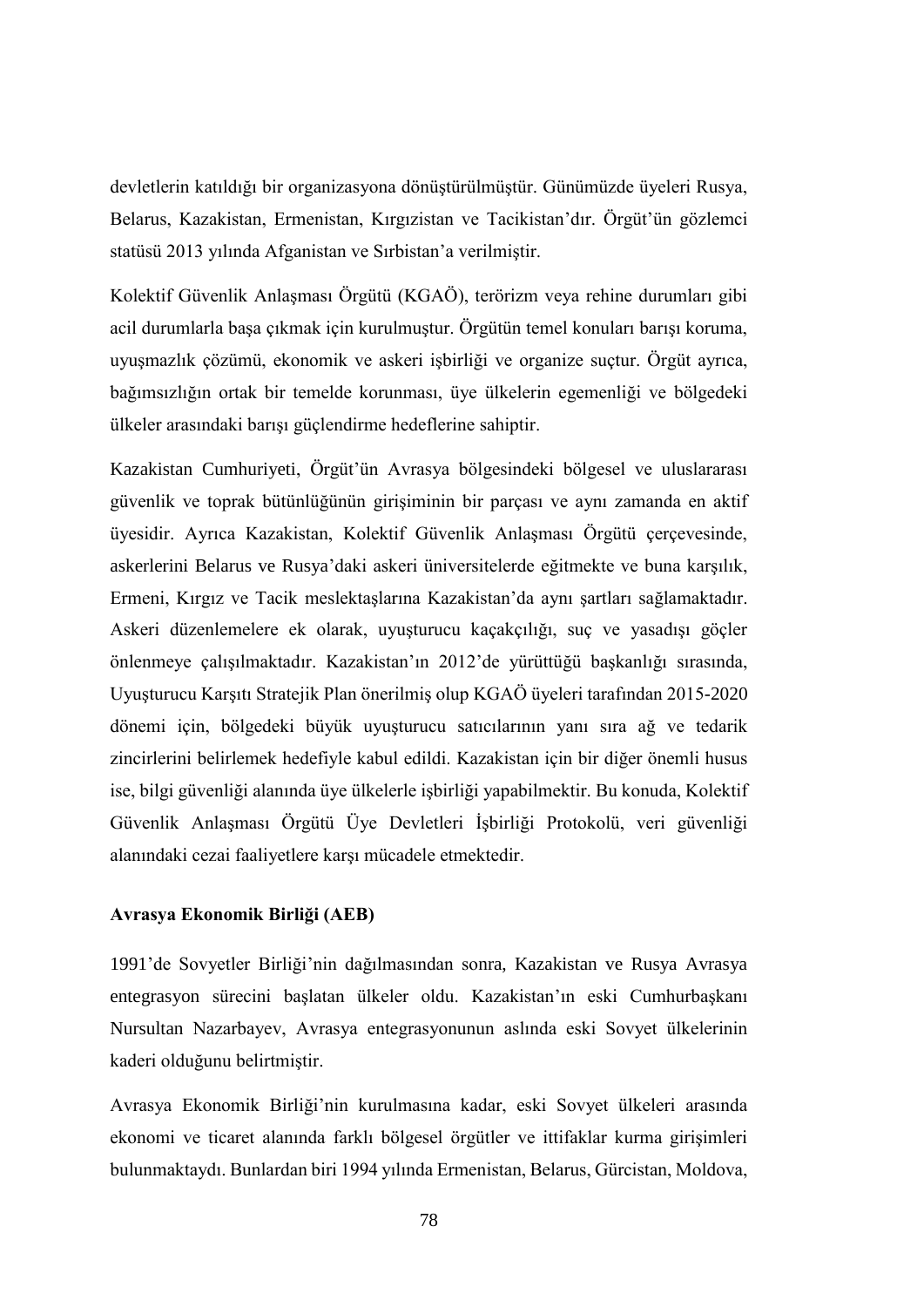Kazakistan, Kırgızistan, Rusya, Tacikistan, Ukrayna ve Özbekistan arasında kurulan Serbest Ticaret Bölgesi'dir. Amacı, üye ülkeler arasındaki ihracat ve ithalat vergilerini ortadan kaldırmaktır. Ancak, Rusya onaylamayı reddettiği için hiçbir zaman yürürlüğe girmemiştir.

Diğer bir entegrasyon girişimi olan Avrasya Ekonomik Topluluğu 29 Mart 1996 tarihinde Belarus, Rusya ve Kazakistan tarafından kurulmuştur. Birkaç yıl sonra, 2000 yılında Kırgızistan ve Tacikistan da anlaşmayı imzalayarak topluluğa katılmıştı. 2006'da Özbekistan, Andijan olaylarının ardından Batı ülkeleri ve Amerika Birleşik Devletleri ile ilişkilerinin bozulmasının ardından topluluğa katılmıştır. Bununla birlikte, 2008 yılında Avrupa Birliği ile düzelen ilişkileri nedeniyle, Özbekistan Avrasya Ekonomik Topluluğu'ndan ayrıldı. 2015 yılında Avrasya Ekonomik Birliği'ne dönüşecek olan Avrasya Ekonomik Topluluğu, Avrasya doğal kaynakları konusunda ortak bir enerji piyasası oluşturmayı ve kullanmayı amaçlamaktadır.

2015 yılında kurulan Avrasya Ekonomik Birliği, karşılıklı ekonomik politikalar oluşturup ticari engelleri kaldırarak, mal, hizmet, iş gücü ve sermayenin (dört özgürlük) üye ülkeler arasında serbest dolaşımını gerçekleştirmeyi amaçlamaktadır.

Nursultan Nazarbayev'e göre, Avrasya Ekonomik Birliği'nin ekonomik yönü siyasi ve jeostratejik yönlerinden daha önemlidir. Öte yandan Rusya, AEB'yi politik ve stratejik emellerde kullanma konusuna daha sıcak bakmaktadır. Bu nedenle, Kazakistan ve Rusya'nın AEB'nin temel amacının ne olduğu konusunda çelişkili yaklaşımları vardır.

Kazakistan'ın AEB ile başarmak istediği hedefleri şunlardır: ticaret, ulaşım yolları ve enerji altyapısı için daha geniş pazarlara erişim; sermayenin, iş gücünün ve hizmetlerin üye ülkedeler arasında serbest dolaşımı ve 2025 yılında üye devletler ile tek bir finansal piyasa oluşturmuş olmak. Avrasya Ekonomik Birliği'nin bir üyesi olmak Kazakistan'ı "Orta Asya'da küresel anlamda en entegre ülke" haline getirmiştir.

Kazakistan açısından, bölgesel ve uluslararası ekonomik entegrasyonlar, ülkenin coğrafi konumu nedeniyle de özel önem arz etmektedir. AEB, üye devletlerin ekonomisine birçok fayda sağlamakta olup küresel ekonomiye açılmasını kolaylaştırmaktadırlar. Bununla birlikte, ekonomik bir bloğun üyesi olmak diğer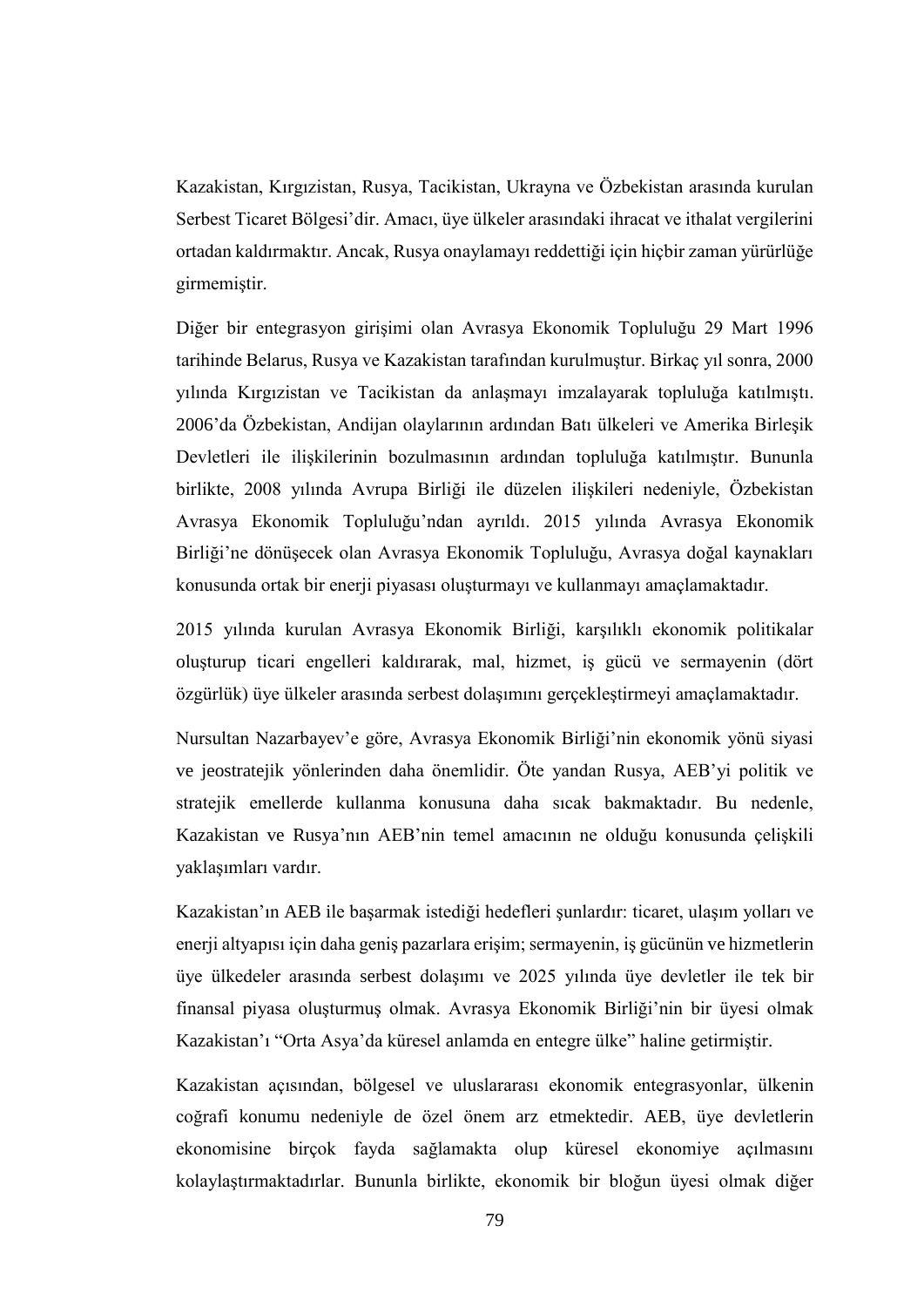ülkelere karşı müzakere avantajları sağlayabilmektedir. Ayrıca, tüketici bakış açısından, üye ülkelerdeki şirketler arasındaki rekabet dolayısıyla mal ve hizmetlerin çeşitliliğinin artması beklenmektedir.

#### **Asya'da Etkileşim ve Güven Yaratma Önlemleri Konferansı (AİGK)**

5 Ekim 1992'de, BM Genel Kurulu'nun 47. oturumunda Kazakistan'ın ilk Cumhurbaşkanı Nursultan Nazarbayev, Asya'daki etkileşim ve güven artırıcı önlemlerle ilgili bir toplantı düzenleme fikrini ilk kez açıklamıştır. Bu girişim, Asya'daki barış ve güvenlik konularında yeni bir işbirliği biçimi olarak görülmekteydi.

Asya'da Etkileşim ve Güven Yaratma Önlemleri Konferansı, üye ülkeler arasında eşitlik; sosyal, kültürel ve ekonomik işbirliği ve üye devletlerin içişlerine müdahale etmeme ilkelerine dayanmaktadır. Konferansın ana hedefleri üye ülkeler arasında iş birliğini artırmak ve Asya'daki barış, istikrar ve güvenlik ile ilgili çeşitli yaklaşımları koordine etmektir.

Nazarbayev, Asya'nın, ülkeler arasında çeşitli çatışmalar ve huzursuzlukla birlikte dünyanın en kalabalık bölgesi olduğunun ve söz konusu bu durumun Kazakistan için sorun teşkil edebileceğinin bilincinde idi. Bölgede, radikalizm, aşırıcılık, yasadışı göç, çevre sorunları, uyuşturucu kaçakçılığı, nükleer silahlanma temel sorunları oluşturmaktadır. Bundan dolayı, üye ülkeler arasında iş birliğini artırmak ve Asya'daki barış, istikrar ve güvenlik ile ilgili konularda birlikte hareket etmek amacıyla Nursultan Nazarbayev'in önerisi birçok ülke ve uluslararası örgüt tarafından destek görerek kabul edildi. Bu tarz girişimleri ile Kazakistan, Asya bölgesindeki uluslararası ilişkilerin modernleşmesine ve gelişmesine büyük katkıda bulunmuştur.

Bununla birlikte, 2014 yılında düzenlenen 4. Şanghay AİGK Zirvesi'nde, Şanghay İşbirliği Örgütü (ŞİÖ) ile Asya'da Etkileşim ve Güven Yaratma Önlemleri Konferansı arasında imzalanan Mutabakat Zaptı belgesi Konferans'ın geleceği ve örgütler arası işbirliği açısından için önemli bir dönüm noktası olmuştur. Buradan yola çıkarak söyleyebiliriz ki Kazakistan, yirmi yıldan fazla bir süredir AİGK'da daha güvenli ve barışçıl bir Asya için öncü ülke rolünü üstlenmektedir.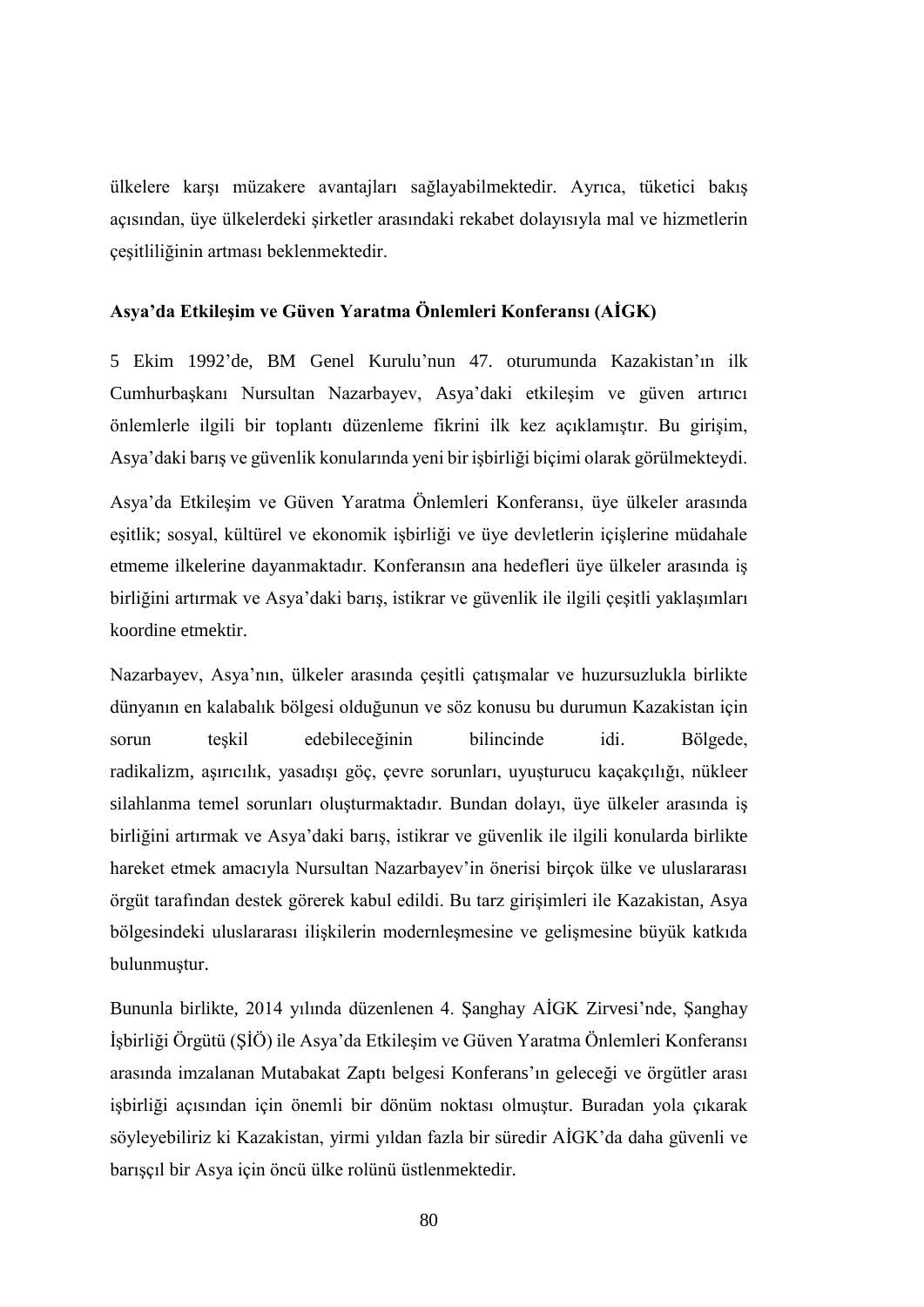### **Şanghay İşbirliği Örgütü (ŞİÖ)**

Şanghay İşbirliği Örgütü (ŞİÖ), 15 Haziran 2001 tarihinde Kuruluş Beyannamesi'nin imzalanmasıyla kurulmuştur. Günümüzde Çin Halk Cumhuriyeti, Kazakistan, Kırgızistan, Rusya, Tacikistan, Özbekistan ve eski gözlemci ülkeler Hindistan ve Pakistan, Şanghay İşbirliği Örgütü üyesidir. Afganistan, Belarus, İran ve Moğolistan ise gözlemci devletlerdir. Ayrıca, diyalog ortakları Ermenistan, Azerbaycan, Kamboçya, Nepal, Sri Lanka ve Türkiye'dir.

Şanghay İşbirliği Örgütü (ŞİÖ), üye devletler tarafından Avrasya bölgesindeki savunma, güvenlik ve politika açısından temel iş birliği örgütlerinden biri olarak kabul edilmektedir. ŞİÖ, en genel anlamda, bölgedeki terörizm, ayrılıkçılık ve radikalizm konularına odaklanmaktadır. Güvenlik konularının yanı sıra, ekonomi, ticaret, ulaştırma altyapısı, telekomünikasyon, tarım ve enerji konularında iş birliği yapılması amacıyla, 2000'li yılların ortasından itibaren ŞİÖ üyeleri arasında ekonomik ortaklıklar ortaya çıkmaya başlamıştır. Özellikle 2006 yılında, Şanghay İşbirliği Örgütü altında bir enerji kulübü oluşturma fikri Vladimir Putin tarafından önerilmiş olup zamanla Rusya ve Kazakistan için en önemli ekonomik iş birliği girişimlerinden biri olmuştur.

Şanghay İşbirliği Örgütü'nün Orta Asya cumhuriyetleri için eşsiz bir kurum oluşturduğunu vurgulamak önemlidir. Üye devletler, iki büyük bölgesel ve aynı zamanda global güç olan Rusya ve Çin'i ile eşzamanlı ittifak halinde olabilmektedirler. Kazakistan açısından tehdit oluşturabilecek olan, bölgesel güçlerden birinin boyunduruğu altına girme ihtimalini ortadan kaldırmaya destek olması nedeniyle önemli bir durumdur.

Kazakistan, Şanghay İşbirliği Örgütü'ne katılmak için çok sayıda önemli nedene sahiptir. Birincisi, Kazakistan önemli enerji rezervlerine sahip olmakla birlikte bu rezervleri dünya pazarına sunmak için yeterli altyapıya sahip değildir. Örgüte katılarak dünya pazarına açılmak amacını daha kolay gerçekleştirebilecektir. ŞİÖ'nün Kazakistan için ikinci avantajı, özellikle Çin ile olan ticaret hacmini artırmaktır. Üçüncü sebep olarak ise bölgesel ve ulus güvenliğinden bahsedebiliriz. Kazakistan, yüksek orandaki Rus popülasyonunu Kazakistan topraklarındaki potansiyel bir tehdit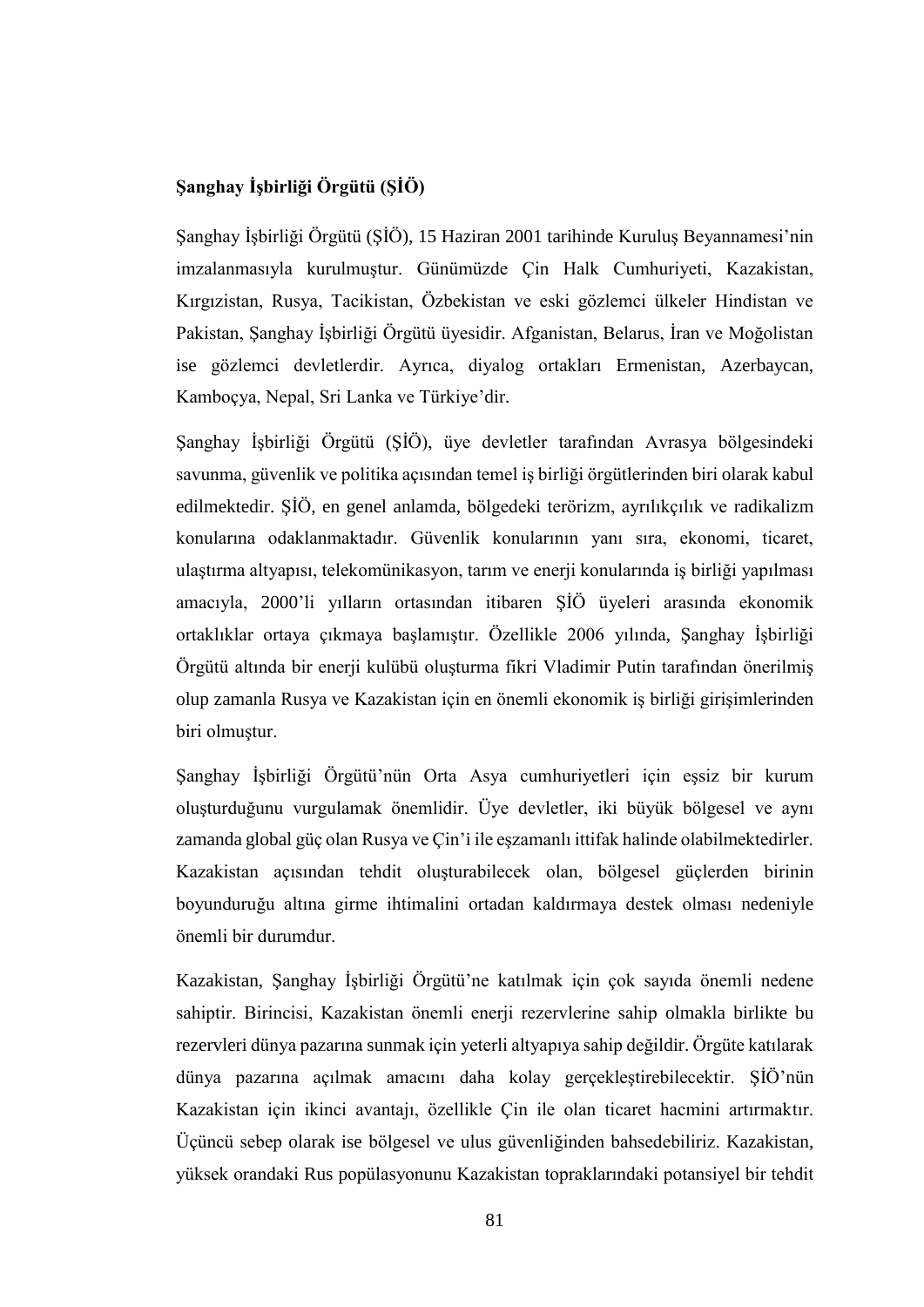olarak görmektedir ve ŞİÖ'nün bir parçası olmanın, ülkede yaşayan Rus nüfusunun Kazakistan'ın iç meselelerine müdahalesini önleyebileceğini ümit etmektedir.

Kazakistan'ın bölgeselleşme çabalarını dış politika hedefleri çerçevesinde analiz ettiğim bu bölümde vardığım sonuç; Kazakistan dış politikasının temel stratejisi olan "çok yönlü" dış politikanın bir parçası olarak Kazakistan'ın bölgesel örgütlere önem verdiği ve onları geliştirmede de aktif rol oynadığı yönündedir.

Bu çalışmanın ana araştırma konusu olarak, yukarıda bahsedilen bu bölgesel örgütlerin Kazakistan'ın dış politikasına etkilerini analiz ettim. Ülkenin, küresel dünyada görünürlüğünü ve tanınmasını sağlayan istikrarlı bir ekonomik ve politik gündem izleme çabalarını analiz ettim. Kazakistan'ın dış politika hedeflerinin (egemenliği ve ulusal güvenliği sağlama, bölgesel bütünlük, piyasa ekonomisinin çeşitliliği ve sürdürülebilir uluslararası meşruiyet gibi), ülkelerin bölgesel entegrasyon çabalarının temel nedenlerine paralel olduğu sonucuna vardım. Bu nedenle Kazakistan, bölgeselciliği ve bölgesel örgütlenmeleri dış politika hedeflerini yerine getirmek için bir araç olarak kullanabilir.

Açıkça görülüyor ki, Kazakistan'ın bağımsızlıktan sonraki dönemde hedeflediği istikrarı sağlayabilmesi amacıyla Nursultan Nazarbayev, dış politikayı ve diğer ülkeler ile ilişkileri dengede tutmak için dikkatli bir politika izlemiştir. Kazakistan, geçmişten öğrendiklerini gelecek politikalarına başarılı bir şekilde uygulayarak, diğer bölgesel ve küresel ülkelerle ilişkilerinde "çok yönlü" dış politika yaklaşımının başarılı bir örneği olduğunu göstermiştir.

Bununla birlikte Kazakistan; doğal kaynakları, büyüme hızı, GSYİH ve kişi başına düşen milli geliri dikkate alındığında hızla gelişen bir ülkedir. Tüm dünyada ülkeler arasında dış politikaların değişen özelliğine bağlı olarak bazı problemler ortaya çıksa da, şu ana kadarki bağımsızlık sonrası süreci nasıl ele aldığına bakıldığında, Kazakistan dış ilişkilerinin yakın gelecekte de istikrarlı ve dengede olacağını söyleyebiliriz. Sonuçta, uluslararası ve bölgesel organizasyonların bir parçası olmak ve ülkeler arasındaki ilişkileri sözleşmeler ve anlaşmalar ile dengelemek Kazakistan'ın "çok yönlü" dış politika amacına da katkıda bulunmuştur. Bahse konu bu denge, hem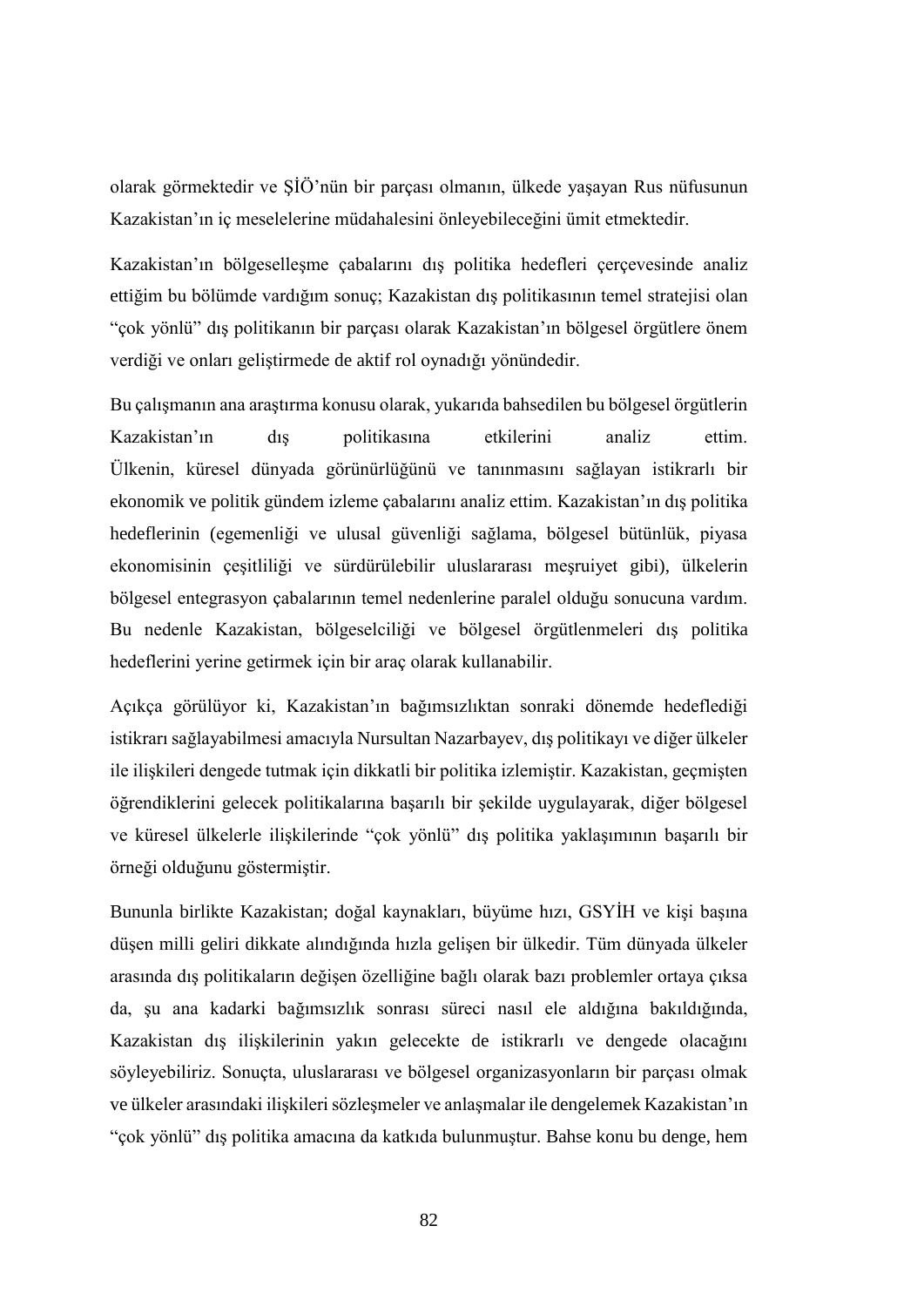Kazakistan'ın uzun vadeli hedeflerine ulaşmasnıda, hem de halk arasında ortaya çıkabilecek potansiyel bölücü faaliyetlerin önlenmesinde etkili olacaktır.

Bu anlamda, Kazakistan'ın bölgesel ve uluslararası organizasyonlara dahil olma yoluyla olası avantajlı anlaşmalar ve işbirlikleri ile birleştiği "çok yönlü" dış politika yaklaşımı rasyonel bir yaklaşım olarak ortaya çıkmaktadır. Bölgesel entegrasyon, Kazakistan'ın dış politika hedeflerinin gerçekleştirilmesine büyük katkı sağlamaktadır. Kazakistan'ın bölgeselcilik ve entegrasyon çabalarının; "çok yönlü" bir dış politika, ekonomik kalkınma ve Avrasya bölgesindeki egemenliğini sürdürmek için yol gösterici etkisini hafife almamak gerekir.